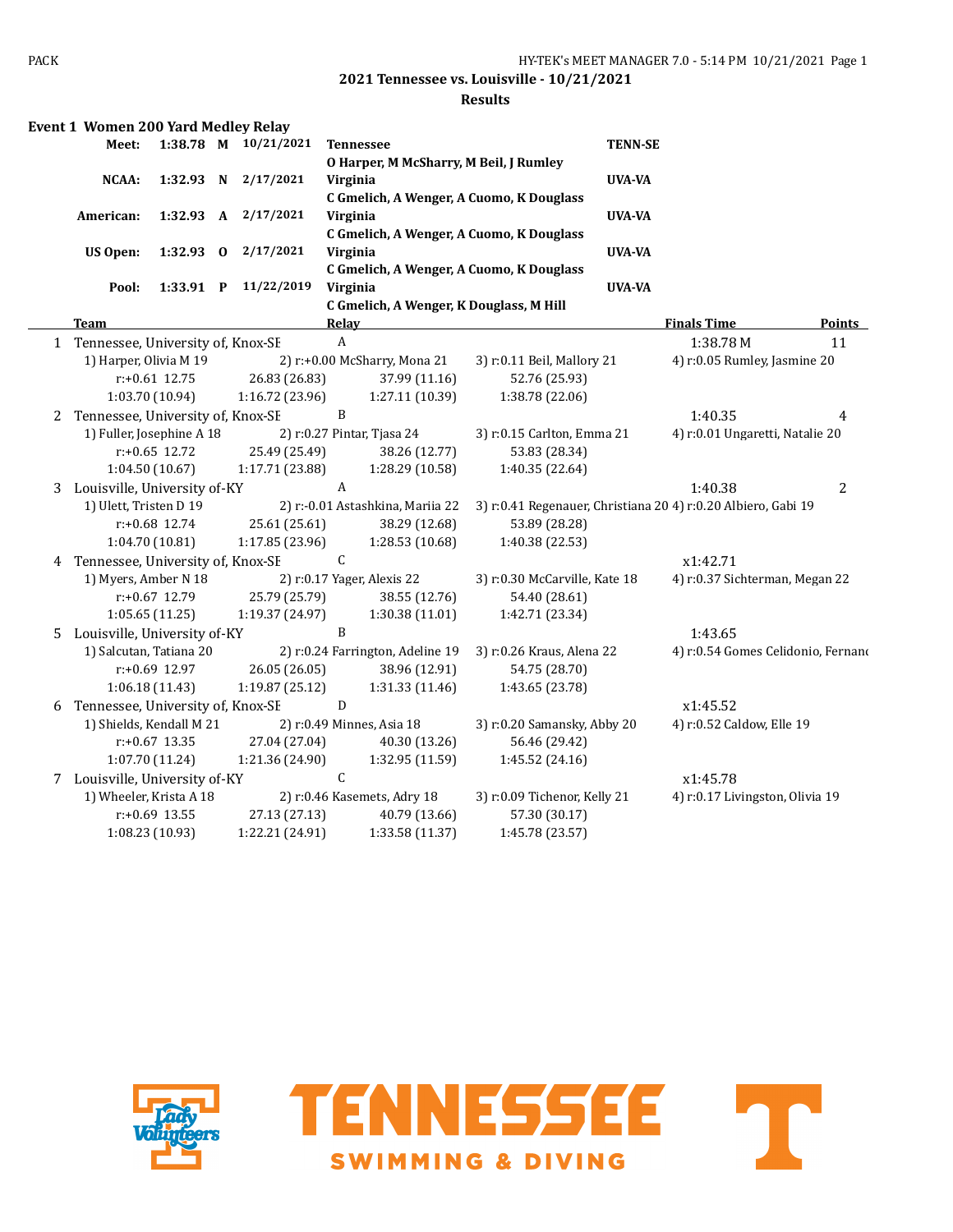|              | <b>Event 2 Men 200 Yard Medley Relay</b> |                  |              |                      |                                            |                                |                         |                                 |               |
|--------------|------------------------------------------|------------------|--------------|----------------------|--------------------------------------------|--------------------------------|-------------------------|---------------------------------|---------------|
|              | Meet:                                    |                  |              | 1:26.78 M 10/21/2021 | <b>Tennessee</b>                           |                                | <b>TENN-SE</b>          |                                 |               |
|              |                                          |                  |              |                      | H Lierz, M Houlie, K Mota, S Scanlon       |                                |                         |                                 |               |
|              | NCAA:                                    | 1:21.54 N        |              | 3/24/2017            | <b>Texas</b>                               |                                | <b>TEX-ST</b>           |                                 |               |
|              |                                          |                  |              |                      | J Shebat, W Licon, J Schooling, B Ringgold |                                |                         |                                 |               |
|              | American:                                | 1:21.88 A        |              | 3/23/2018            | California                                 |                                | <b>CAL-PC</b>           |                                 |               |
|              |                                          |                  |              |                      | D Carr, C Hoppe, J Lynch, R Hoffer         |                                |                         |                                 |               |
|              | <b>US Open:</b>                          | $1:21.54$ 0      |              | 3/24/2017            | <b>Texas</b>                               |                                | <b>TEX-ST</b>           |                                 |               |
|              |                                          |                  |              |                      | J Shebat, W Licon, J Schooling, B Ringgold |                                |                         |                                 |               |
|              | Pool:                                    | 1:23.02 P        |              | 12/6/2013            | <b>SwimMAC Carolina</b>                    |                                | <b>MAC-NC</b>           |                                 |               |
|              |                                          |                  |              |                      | Thoman, Knight, Phillips, Jones            |                                |                         |                                 |               |
|              | Team                                     |                  |              |                      | <b>Relay</b>                               |                                |                         | <b>Finals Time</b>              | <b>Points</b> |
|              | 1 Tennessee, University of, Knox-SE      |                  |              |                      | $\boldsymbol{A}$                           |                                |                         | 1:26.78M                        | 11            |
|              | 1) Lierz, Harrison M 19                  |                  |              |                      | 2) r:0.00 Houlie, Michael 21               | 3) r:0.17 Mota, Kayky 22       |                         | 4) r:0.13 Scanlon, Scott 20     |               |
|              |                                          | r:+0.66 11.33    |              | 22.95 (22.95)        | 33.26 (10.31)                              | 46.30 (23.35)                  |                         |                                 |               |
|              |                                          | 55.49 (9.19)     |              | 1:07.21 (20.91)      | 1:16.33(9.12)                              | 1:26.78 (19.57)                |                         |                                 |               |
|              | 2 Louisville, University of-KY           |                  |              |                      | A                                          |                                |                         | 1:28.45                         | 4             |
|              | 1) Whyte, Mitchell D 21                  |                  |              |                      | 2) r:0.20 Cummings, Tanner 21              | 3) r:0.71 Lowe, Dalton 19      |                         | 4) r:0.20 Sameh, Haridi 21      |               |
|              |                                          | $r: +0.55$ 11.24 |              | 22.35 (22.35)        | 33.66 (11.31)                              | 47.81 (25.46)                  |                         |                                 |               |
|              |                                          | 57.03 (9.22)     |              | 1:08.66 (20.85)      | 1:17.98 (9.32)                             | 1:28.45 (19.79)                |                         |                                 |               |
| 3            | Tennessee, University of, Knox-SF        |                  |              |                      | B                                          |                                |                         | 1:28.78                         | 2             |
|              | 1) Hadley, Griffin W 19                  |                  |              |                      | 2) r:0.36 Dillard, Jarel 21                | 3) r:0.20 Brice, Luke 21       |                         | 4) r:0.09 Chambers, Micah 19    |               |
|              |                                          | r:+0.56 11.35    |              | 23.00 (23.00)        | 33.72 (10.72)                              | 47.14 (24.14)                  |                         |                                 |               |
|              |                                          | 56.91 (9.77)     |              | 1:08.83 (21.69)      | 1:18.13(9.30)                              | 1:28.78 (19.95)                |                         |                                 |               |
|              | 4 Louisville, University of-KY           |                  |              |                      | B                                          |                                |                         | 1:30.43                         |               |
|              | 1) Wever, Jack T 21                      |                  |              |                      | 2) r:0.13 Kreiley, Aidan 19                | 3) r:0.44 Sofianidis, Nikos 23 |                         | 4) r:0.14 Duncan, Caleb 21      |               |
|              |                                          | r:+0.62 11.45    |              | 22.90 (22.90)        | 34.24 (11.34)                              | 48.70 (25.80)                  |                         |                                 |               |
|              |                                          | 58.45 (9.75)     |              | 1:10.43 (21.73)      | 1:19.89 (9.46)                             | 1:30.43 (20.00)                |                         |                                 |               |
|              | 5 Louisville, University of-KY           |                  |              |                      | C                                          |                                |                         | x1:32.85                        |               |
|              | 1) Morsi, Neal J 20                      |                  |              |                      | 2) r:-0.01 Shourds, Luke 19                | 3) r:0.37 Taylor, Owen 19      |                         | 4) r:0.03 Aguilera, Santiago 21 |               |
|              |                                          | $r: +0.65$ 11.80 |              | 23.64 (23.64)        | 34.91 (11.27)                              | 49.42 (25.78)                  |                         |                                 |               |
|              |                                          | 59.69 (10.27)    |              | 1:12.19 (22.77)      | 1:21.96 (9.77)                             | 1:32.85 (20.66)                |                         |                                 |               |
|              |                                          |                  |              |                      |                                            |                                |                         |                                 |               |
|              | Event 3 Women 1000 Yard Freestyle        |                  |              |                      |                                            |                                |                         |                                 |               |
|              | Meet:                                    |                  |              | 9:49.09 M 10/27/2011 | <b>Lindsay Gendron</b>                     |                                | <b>Tennessee</b>        |                                 |               |
|              | NCAA:                                    | 9:06.90 N        |              | 3/18/2017            | <b>Katie Ledecky</b>                       |                                | <b>Stanford</b>         |                                 |               |
|              | American:                                | 8:59.65          | A            | 12/13/2015           | <b>Katie Ledecky</b>                       |                                | <b>Nation's Capital</b> |                                 |               |
|              | <b>US Open:</b>                          | 8:59.65          | $\bf{0}$     | 12/13/2015           | <b>Katie Ledecky</b>                       |                                | <b>Nation's Capital</b> |                                 |               |
|              | Pool:                                    | 9:14.22          | $\mathbf{P}$ | 12/7/2013            | <b>Katie Ledecky</b>                       |                                | <b>Nation's Capital</b> |                                 |               |
|              | <u>Name</u>                              |                  |              |                      | Age School                                 |                                |                         | <b>Finals Time</b>              | <b>Points</b> |
| $\mathbf{1}$ | Stege, Kristen M                         |                  |              |                      | 20 Tennessee, University of, Knox-SE       |                                |                         | 9:50.43                         | 9             |
|              |                                          | r:+0.81 26.64    |              | 55.36 (28.72)        | 1:24.62 (29.26)                            | 1:53.80 (29.18)                |                         |                                 |               |
|              |                                          | 2:23.36 (29.56)  |              | 2:52.93 (29.57)      | 3:22.43 (29.50)                            | 3:51.97 (29.54)                |                         |                                 |               |
|              |                                          | 4:21.80 (29.83)  |              | 4:51.71 (29.91)      | 5:21.63 (29.92)                            | 5:51.49 (29.86)                |                         |                                 |               |
|              |                                          | 6:21.52 (30.03)  |              | 6:51.46 (29.94)      | 7:21.54 (30.08)                            | 7:51.66 (30.12)                |                         |                                 |               |
|              |                                          | 8:21.67 (30.01)  |              | 8:51.72 (30.05)      | 9:21.83 (30.11)                            | 9:50.43 (28.60)                |                         |                                 |               |





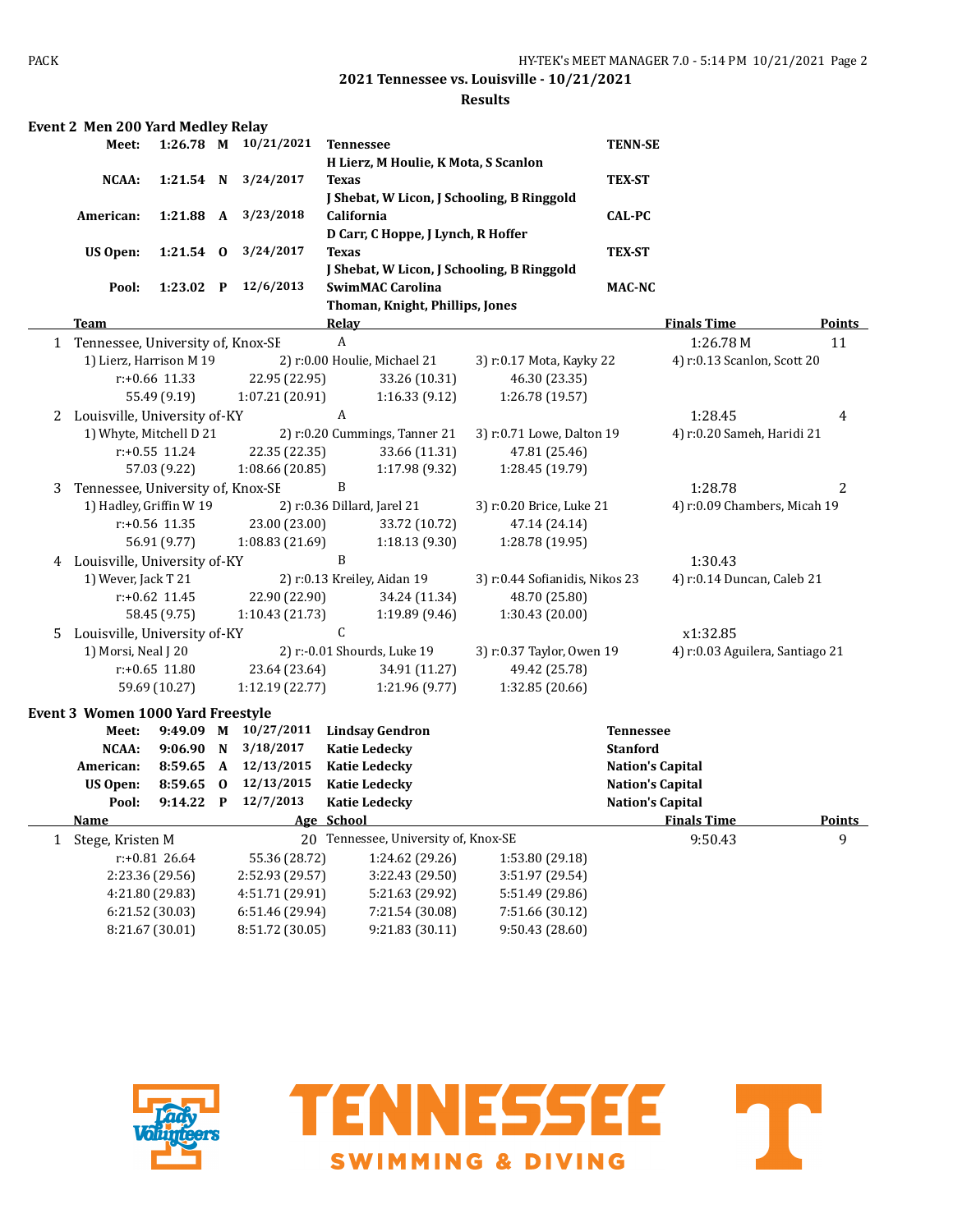### **Results**

# **(Event 3 Women 1000 Yard Freestyle)**

|   | <b>Name</b>           | Age School      |                                      |                  | <b>Finals Time</b> | <b>Points</b>  |
|---|-----------------------|-----------------|--------------------------------------|------------------|--------------------|----------------|
|   | 2 Williams, Liberty R |                 | 19 Louisville, University of-KY      |                  | 10:08.83           | 4              |
|   | r:+0.70 27.67         | 57.47 (29.80)   | 1:27.92 (30.45)                      | 1:58.71 (30.79)  |                    |                |
|   | 2:29.54 (30.83)       | 3:00.99 (31.45) | 3:32.03 (31.04)                      | 4:03.26 (31.23)  |                    |                |
|   | 4:34.16 (30.90)       | 5:05.16 (31.00) | 5:35.71 (30.55)                      | 6:05.92 (30.21)  |                    |                |
|   | 6:36.00 (30.08)       | 7:06.40 (30.40) | 7:37.00 (30.60)                      | 8:07.61 (30.61)  |                    |                |
|   | 8:38.49 (30.88)       | 9:09.04 (30.55) | 9:39.55 (30.51)                      | 10:08.83 (29.28) |                    |                |
| 3 | Sumida, Duda E        |                 | 20 Louisville, University of-KY      |                  | 10:14.17           | 3              |
|   | r:+0.69 27.36         | 57.07 (29.71)   | 1:27.02 (29.95)                      | 1:57.50 (30.48)  |                    |                |
|   | 2:28.08 (30.58)       | 2:58.76 (30.68) | 3:29.38 (30.62)                      | 4:00.34 (30.96)  |                    |                |
|   | 4:31.24 (30.90)       | 5:02.36 (31.12) | 5:33.36 (31.00)                      | 6:04.66 (31.30)  |                    |                |
|   | 6:35.79 (31.13)       | 7:06.88 (31.09) | 7:38.26 (31.38)                      | 8:09.71 (31.45)  |                    |                |
|   | 8:40.88 (31.17)       | 9:12.09 (31.21) | 9:43.30 (31.21)                      | 10:14.17 (30.87) |                    |                |
| 4 | Wetherell, Lauren     |                 | 19 Tennessee, University of, Knox-SE |                  | 10:16.41           | $\overline{2}$ |
|   | r:+0.79 26.80         | 55.99 (29.19)   | 1:26.04 (30.05)                      | 1:56.59 (30.55)  |                    |                |
|   | 2:27.43 (30.84)       | 2:58.32 (30.89) | 3:29.28 (30.96)                      | 4:00.15 (30.87)  |                    |                |
|   | 4:31.07 (30.92)       | 5:02.06 (30.99) | 5:33.12 (31.06)                      | 6:04.37 (31.25)  |                    |                |
|   | 6:35.86 (31.49)       | 7:07.21 (31.35) | 7:38.68 (31.47)                      | 8:10.44 (31.76)  |                    |                |
|   | 8:42.24 (31.80)       | 9:14.14 (31.90) | 9:45.66 (31.52)                      | 10:16.41 (30.75) |                    |                |
| 5 | Nguyen, Claire P      |                 | 20 Tennessee, University of, Knox-SE |                  | 10:16.77           | $\mathbf{1}$   |
|   | r:+0.70 28.41         | 58.75 (30.34)   | 1:29.64 (30.89)                      | 2:00.55 (30.91)  |                    |                |
|   | 2:31.45 (30.90)       | 3:02.01 (30.56) | 3:32.85 (30.84)                      | 4:03.76 (30.91)  |                    |                |
|   | 4:34.66 (30.90)       | 5:05.64 (30.98) | 5:36.81 (31.17)                      | 6:07.94 (31.13)  |                    |                |
|   | 6:39.19 (31.25)       | 7:10.46 (31.27) | 7:41.67 (31.21)                      | 8:12.94 (31.27)  |                    |                |
|   | 8:44.20 (31.26)       | 9:15.47 (31.27) | 9:46.68 (31.21)                      | 10:16.77 (30.09) |                    |                |
| 6 | Eaker, Summer E       |                 | 18 Tennessee, University of, Knox-SE |                  | x10:20.12          |                |
|   | r:+0.81 28.11         | 58.47 (30.36)   | 1:29.14 (30.67)                      | 2:00.11 (30.97)  |                    |                |
|   | 2:31.09 (30.98)       | 3:02.17 (31.08) | 3:33.37 (31.20)                      | 4:04.47 (31.10)  |                    |                |
|   | 4:35.74 (31.27)       | 5:07.04 (31.30) | 5:38.41 (31.37)                      | 6:09.85(31.44)   |                    |                |
|   | 6:41.44 (31.59)       | 7:13.18 (31.74) | 7:44.82 (31.64)                      | 8:16.19 (31.37)  |                    |                |
|   | 8:47.71 (31.52)       | 9:19.21 (31.50) | 9:50.54 (31.33)                      | 10:20.12 (29.58) |                    |                |
| 7 | Luther, Maddie R      |                 | 20 Louisville, University of-KY      |                  | 10:21.26           |                |
|   | r:+0.73 27.85         | 57.93 (30.08)   | 1:28.94 (31.01)                      | 2:00.06 (31.12)  |                    |                |
|   | 2:31.13 (31.07)       | 3:02.43 (31.30) | 3:33.71 (31.28)                      | 4:05.07 (31.36)  |                    |                |
|   | 4:36.62 (31.55)       | 5:07.95 (31.33) | 5:39.08 (31.13)                      | 6:10.48(31.40)   |                    |                |
|   | 6:41.97 (31.49)       | 7:13.59 (31.62) | 7:45.12 (31.53)                      | 8:16.52 (31.40)  |                    |                |
|   | 8:48.21 (31.69)       | 9:19.78 (31.57) | 9:51.05 (31.27)                      | 10:21.26 (30.21) |                    |                |
| 8 | McCormick, Paige N    |                 | 19 Louisville, University of-KY      |                  | x10:31.61          |                |
|   | r:+0.73 28.79         | 59.57 (30.78)   | 1:30.45 (30.88)                      | 2:01.66 (31.21)  |                    |                |
|   | 2:32.93 (31.27)       | 3:04.28 (31.35) | 3:35.88 (31.60)                      | 4:07.43 (31.55)  |                    |                |
|   | 4:39.38 (31.95)       | 5:11.19 (31.81) | 5:43.07 (31.88)                      | 6:15.35 (32.28)  |                    |                |
|   | 6:47.42 (32.07)       | 7:19.57 (32.15) | 7:51.83 (32.26)                      | 8:24.03 (32.20)  |                    |                |
|   | 8:56.16 (32.13)       | 9:28.36 (32.20) | 10:00.45 (32.09)                     | 10:31.61 (31.16) |                    |                |





 $\overline{\phantom{a}}$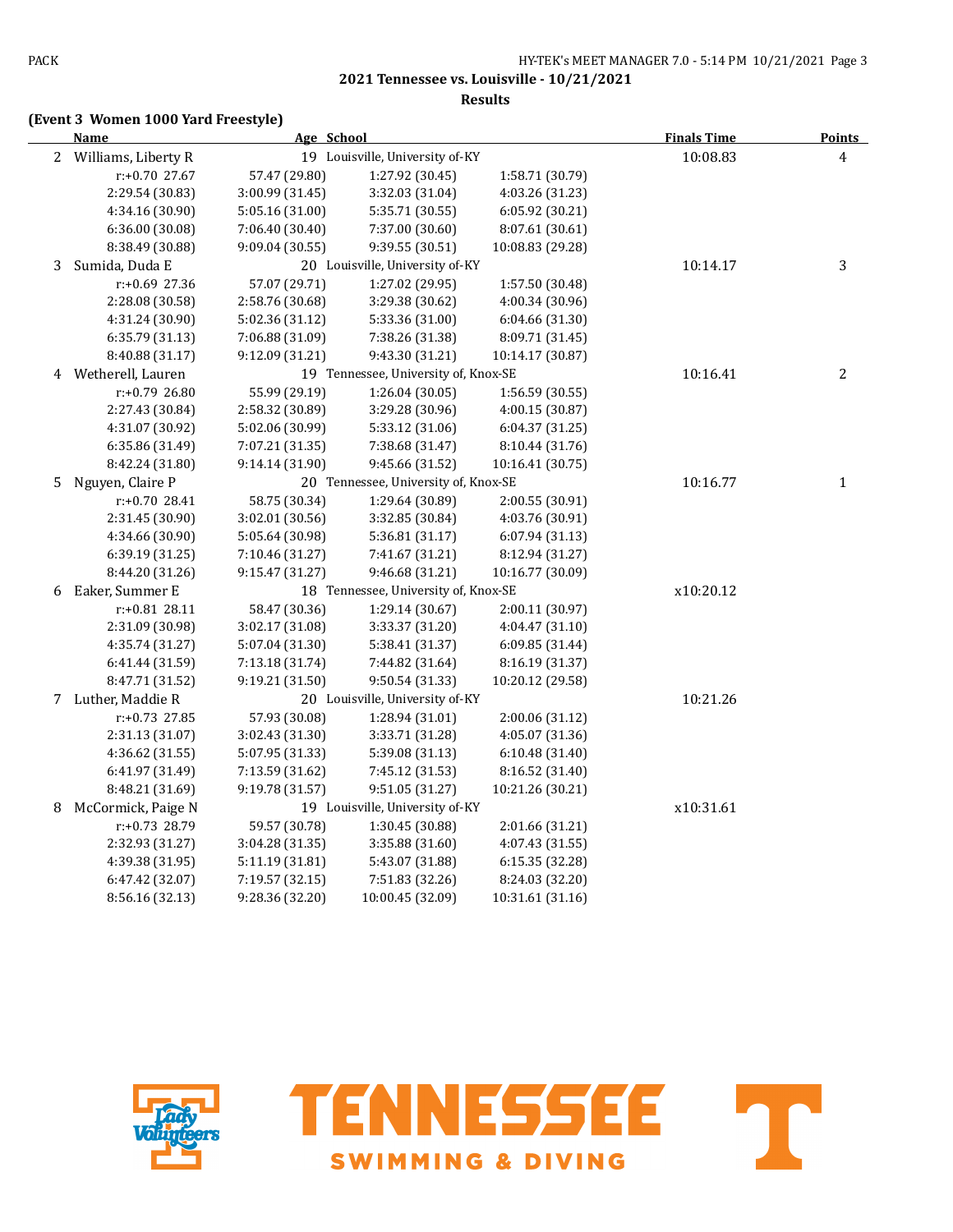|   | <b>Event 4 Men 1000 Yard Freestyle</b> |                  |             |                 |                                      |                 |                    |               |
|---|----------------------------------------|------------------|-------------|-----------------|--------------------------------------|-----------------|--------------------|---------------|
|   | Meet:                                  | $9:05.20$ M      |             | 11/2/2017       | Marcelo Acosta                       |                 | Louisville         |               |
|   | NCAA:                                  | 8:33.93          | $\mathbf N$ | 12/6/2015       | <b>Clark Smith</b>                   |                 | <b>Texas</b>       |               |
|   | American:                              | 8:33.93 A        |             | 12/6/2015       | <b>Clark Smith</b>                   |                 | <b>Texas</b>       |               |
|   | <b>US Open:</b>                        | 8:33.93          | $\bf{0}$    | 12/6/2015       | <b>Clark Smith</b>                   |                 | <b>Texas</b>       |               |
|   | Pool:                                  | 8:53.57 P        |             | 2/18/2017       | <b>Mitch D'Arrigo</b>                |                 | Florida            |               |
|   | <u>Name</u>                            |                  |             |                 | Age School                           |                 | <b>Finals Time</b> | <b>Points</b> |
|   | 1 Ponce de Leon, Rafael N              |                  |             |                 | 20 Tennessee, University of, Knox-SE |                 | 9:08.29            | 9             |
|   |                                        | $r: +0.72$ 24.40 |             | 51.33 (26.93)   | 1:18.62 (27.29)                      | 1:46.00 (27.38) |                    |               |
|   |                                        | 2:13.40 (27.40)  |             | 2:40.73 (27.33) | 3:08.33 (27.60)                      | 3:35.72 (27.39) |                    |               |
|   |                                        | 4:03.12 (27.40)  |             | 4:30.83 (27.71) | 4:58.62 (27.79)                      | 5:26.39 (27.77) |                    |               |
|   |                                        | 5:54.27 (27.88)  |             | 6:22.42(28.15)  | 6:50.35 (27.93)                      | 7:18.19 (27.84) |                    |               |
|   |                                        | 7:45.78 (27.59)  |             | 8:13.30 (27.52) | 8:41.01 (27.71)                      | 9:08.29 (27.28) |                    |               |
|   | 2 Sibirtsev, Ilia                      |                  |             |                 | 20 Louisville, University of-KY      |                 | 9:15.21            | 4             |
|   |                                        | $r: +0.63$ 24.83 |             | 51.56 (26.73)   | 1:18.65 (27.09)                      | 1:45.91 (27.26) |                    |               |
|   |                                        | 2:13.46 (27.55)  |             | 2:40.93 (27.47) | 3:08.40 (27.47)                      | 3:36.12 (27.72) |                    |               |
|   |                                        | 4:03.80 (27.68)  |             | 4:31.41 (27.61) | 4:59.15 (27.74)                      | 5:27.05 (27.90) |                    |               |
|   |                                        | 5:54.86 (27.81)  |             | 6:22.82 (27.96) | 6:50.65 (27.83)                      | 7:18.58 (27.93) |                    |               |
|   |                                        | 7:47.28 (28.70)  |             | 8:16.67 (29.39) | 8:46.31 (29.64)                      | 9:15.21 (28.90) |                    |               |
| 3 | Curley, Hayden M                       |                  |             |                 | 22 Louisville, University of-KY      |                 | 9:18.64            | 3             |
|   |                                        | r:+0.69 25.21    |             | 52.78 (27.57)   | 1:20.71 (27.93)                      | 1:48.93 (28.22) |                    |               |
|   |                                        | 2:17.28 (28.35)  |             | 2:45.59 (28.31) | 3:13.81 (28.22)                      | 3:41.99 (28.18) |                    |               |
|   |                                        | 4:10.22 (28.23)  |             | 4:38.34 (28.12) | 5:06.18 (27.84)                      | 5:34.27 (28.09) |                    |               |
|   |                                        | 6:02.34 (28.07)  |             | 6:30.32 (27.98) | 6:58.56 (28.24)                      | 7:26.73 (28.17) |                    |               |
|   |                                        | 7:54.90 (28.17)  |             | 8:23.00 (28.10) | 8:51.18 (28.18)                      | 9:18.64 (27.46) |                    |               |
| 4 | Narvid, Jake E                         |                  |             |                 | 19 Tennessee, University of, Knox-SE |                 | 9:22.13            | 2             |
|   |                                        | $r: +0.65$ 24.64 |             | 51.59 (26.95)   | 1:19.17 (27.58)                      | 1:47.11 (27.94) |                    |               |
|   |                                        | 2:15.26 (28.15)  |             | 2:43.36 (28.10) | 3:11.73 (28.37)                      | 3:40.17 (28.44) |                    |               |
|   |                                        | 4:08.86 (28.69)  |             | 4:37.64 (28.78) | 5:06.13 (28.49)                      | 5:34.69 (28.56) |                    |               |
|   |                                        | 6:03.41 (28.72)  |             | 6:31.85 (28.44) | 7:00.54 (28.69)                      | 7:29.13 (28.59) |                    |               |
|   |                                        | 7:57.55 (28.42)  |             | 8:25.88 (28.33) | 8:54.50 (28.62)                      | 9:22.13 (27.63) |                    |               |
| 5 | Klawiter, Tyler M                      |                  |             |                 | 22 Louisville, University of-KY      |                 | 9:27.55            | 1             |
|   |                                        | r:+0.77 25.15    |             | 52.22 (27.07)   | 1:19.66 (27.44)                      | 1:47.47 (27.81) |                    |               |
|   |                                        | 2:15.38 (27.91)  |             | 2:43.42 (28.04) | 3:11.21 (27.79)                      | 3:39.16 (27.95) |                    |               |
|   |                                        | 4:07.65 (28.49)  |             | 4:36.47 (28.82) | 5:05.13 (28.66)                      | 5:34.13 (29.00) |                    |               |
|   |                                        | 6:03.00 (28.87)  |             | 6:32.00 (29.00) | 7:01.29 (29.29)                      | 7:30.49 (29.20) |                    |               |
|   |                                        | 7:59.97 (29.48)  |             | 8:29.65 (29.68) | 8:59.75 (30.10)                      | 9:27.55 (27.80) |                    |               |
| 6 | Tepper, Joey E                         |                  |             |                 | 19 Tennessee, University of, Knox-SE |                 | 9:28.37            |               |
|   |                                        | r:+0.90 25.11    |             | 52.52 (27.41)   | 1:20.31 (27.79)                      | 1:48.42 (28.11) |                    |               |
|   |                                        | 2:16.59 (28.17)  |             | 2:45.11 (28.52) | 3:13.57 (28.46)                      | 3:42.32 (28.75) |                    |               |
|   |                                        | 4:11.09 (28.77)  |             | 4:40.07 (28.98) | 5:09.35 (29.28)                      | 5:38.54 (29.19) |                    |               |
|   |                                        | 6:07.77 (29.23)  |             | 6:37.22 (29.45) | 7:06.57 (29.35)                      | 7:35.79 (29.22) |                    |               |
|   |                                        | 8:04.82 (29.03)  |             | 8:33.21 (28.39) | 9:01.54 (28.33)                      | 9:28.37 (26.83) |                    |               |
|   | 7 Shoyat, Eli C                        |                  |             |                 | 18 Louisville, University of-KY      |                 | x9:32.61           |               |
|   |                                        | r:+0.66 25.56    |             | 52.91 (27.35)   | 1:20.88 (27.97)                      | 1:48.82 (27.94) |                    |               |
|   |                                        | 2:17.21 (28.39)  |             | 2:45.52 (28.31) | 3:14.04 (28.52)                      | 3:42.77 (28.73) |                    |               |
|   |                                        | 4:11.39 (28.62)  |             | 4:40.25 (28.86) | 5:09.26 (29.01)                      | 5:38.48 (29.22) |                    |               |
|   |                                        | 6:07.77 (29.29)  |             | 6:37.31 (29.54) | 7:06.81 (29.50)                      | 7:36.01 (29.20) |                    |               |
|   |                                        | 8:05.39 (29.38)  |             | 8:34.66 (29.27) | 9:03.94 (29.28)                      | 9:32.61 (28.67) |                    |               |
|   |                                        |                  |             |                 |                                      |                 |                    |               |



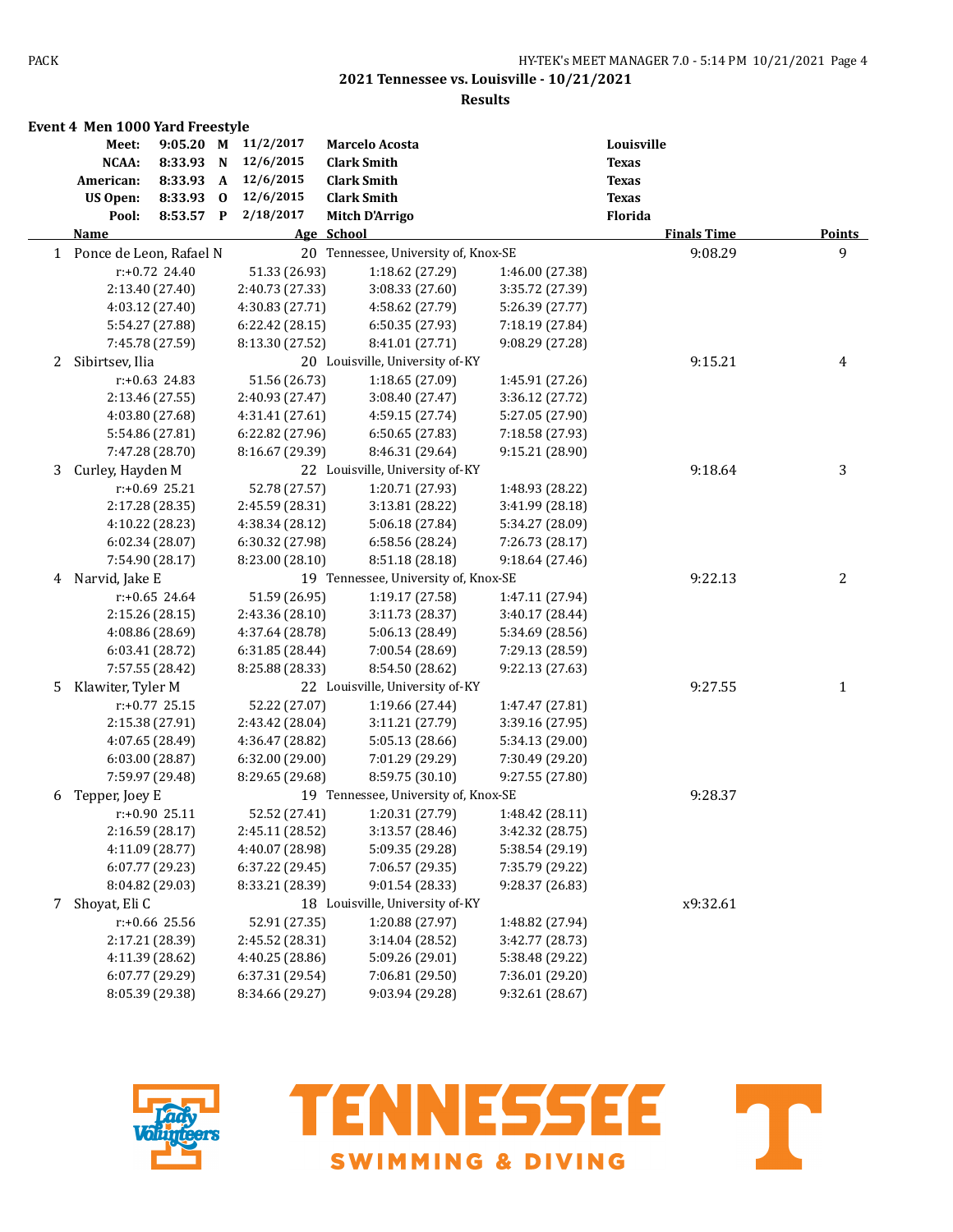### **Results**

|       | Event 5 Women 200 Yard Freestyle |                  |             |                      |                                      |                 |                    |               |
|-------|----------------------------------|------------------|-------------|----------------------|--------------------------------------|-----------------|--------------------|---------------|
|       | Meet:                            |                  |             | 1:45.60 M 11/2/2017  | <b>Mallory Comerford</b>             |                 | Louisville         |               |
|       | NCAA:                            |                  |             | 1:39.10 N 3/20/2015  | <b>Missy Franklin</b>                |                 | California         |               |
|       | American:                        |                  |             | 1:39.10 A 3/20/2015  | <b>Missy Franklin</b>                |                 | California         |               |
|       | US Open:                         | $1:39.10$ 0      |             | 3/20/2015            | <b>Missy Franklin</b>                |                 | California         |               |
|       | Pool:                            | $1:41.40$ P      |             | 12/6/2013            | <b>Missy Franklin</b>                |                 | California         |               |
|       | Name                             |                  |             |                      | Age School                           |                 | <b>Finals Time</b> | <b>Points</b> |
|       | 1 Mrozinski, Julia M             |                  |             |                      | 21 Tennessee, University of, Knox-SE |                 | 1:46.76            | 9             |
|       |                                  | r:+0.66 24.92    |             | 52.33 (27.41)        | 1:19.83 (27.50)                      | 1:46.76 (26.93) |                    |               |
| 2     | Openysheva, Arina                |                  |             |                      | 22 Louisville, University of-KY      |                 | 1:47.19            | 4             |
|       |                                  | $r: +0.66$ 25.49 |             | 53.09 (27.60)        | 1:20.46 (27.37)                      | 1:47.19 (26.73) |                    |               |
| 3     | Rothrock, Trude R                |                  |             |                      | 22 Tennessee, University of, Knox-SE |                 | 1:48.83            | 3             |
|       |                                  | $r: +0.64$ 25.46 |             | 53.11 (27.65)        | 1:21.05 (27.94)                      | 1:48.83 (27.78) |                    |               |
| 4     | Douthwright, Brooklyn E          |                  |             |                      | 18 Tennessee, University of, Knox-SE |                 | 1:49.00            | 2             |
|       |                                  | r:+0.66 25.23    |             | 52.90 (27.67)        | 1:20.89 (27.99)                      | 1:49.00 (28.11) |                    |               |
| 5     | Dunn, Diana G                    |                  |             |                      | 21 Louisville, University of-KY      |                 | 1:49.16            | $\mathbf{1}$  |
|       |                                  | $r: +0.64$ 25.67 |             | 53.39 (27.72)        | 1:21.24 (27.85)                      | 1:49.16 (27.92) |                    |               |
| 6     | Pintar, Tjasa                    |                  |             |                      | 24 Tennessee, University of, Knox-SE |                 | x1:50.15           |               |
|       |                                  | $r: +0.70$ 26.11 |             | 54.15 (28.04)        | 1:22.70 (28.55)                      | 1:50.15 (27.45) |                    |               |
| 7     | Nevmovenko, Polina               |                  |             |                      | 19 Louisville, University of-KY      |                 | 1:51.62            |               |
|       |                                  | $r: +0.74$ 25.88 |             | 53.58 (27.70)        | 1:22.68 (29.10)                      | 1:51.62 (28.94) |                    |               |
| 8     | Hall, Madie A                    |                  |             |                      | 18 Louisville, University of-KY      |                 | x1:51.89           |               |
|       |                                  | $r: +0.68$ 26.17 |             | 54.37 (28.20)        | 1:22.99 (28.62)                      | 1:51.89 (28.90) |                    |               |
|       | Samansky, Abby K                 |                  |             |                      | 20 Tennessee, University of, Knox-SE |                 | X1:51.38           |               |
|       |                                  | r:+0.75 25.39    |             | 53.52 (28.13)        | 1:22.44 (28.92)                      | 1:51.38 (28.94) |                    |               |
| $---$ | Caldow, Elle E                   |                  |             |                      | 19 Tennessee, University of, Knox-SE |                 | X1:52.99           |               |
|       |                                  | r:+0.78 26.34    |             | 55.07 (28.73)        | 1:24.36 (29.29)                      | 1:52.99 (28.63) |                    |               |
| $---$ | Breslin, Aly M                   |                  |             |                      | 19 Tennessee, University of, Knox-SE |                 | X1:53.18           |               |
|       |                                  | $r: +0.69$ 27.13 |             | 55.79 (28.66)        | 1:24.88 (29.09)                      | 1:53.18 (28.30) |                    |               |
| $---$ | Eaker, Summer E                  |                  |             |                      | 18 Tennessee, University of, Knox-SE |                 | X1:54.45           |               |
|       |                                  | r:+0.78 26.99    |             | 56.12 (29.13)        | 1:25.72 (29.60)                      | 1:54.45 (28.73) |                    |               |
|       | Wetherell, Lauren                |                  |             |                      | 19 Tennessee, University of, Knox-SE |                 | X1:54.54           |               |
|       |                                  | $r: +0.78$ 26.30 |             | 55.31 (29.01)        | 1:24.98 (29.67)                      | 1:54.54 (29.56) |                    |               |
|       | Event 6 Men 200 Yard Freestyle   |                  |             |                      |                                      |                 |                    |               |
|       | Meet:                            |                  |             | 1:36.02 M 10/21/2021 | <b>Murilo S Sartori</b>              |                 | Louisville         |               |
|       | NCAA:                            |                  |             | 1:29.15 N 3/27/2019  | <b>Dean Farris</b>                   |                 | <b>Harvard</b>     |               |
|       | American:                        | 1:29.15 A        |             | 3/27/2019            | <b>Dean Farris</b>                   |                 | <b>Harvard</b>     |               |
|       | <b>US Open:</b>                  | 1:29.15          | $\mathbf 0$ | 3/27/2019            | <b>Dean Farris</b>                   |                 | <b>Harvard</b>     |               |
|       | Pool:                            |                  |             | 1:31.65 P 12/5/2013  | Joao De Lucca                        |                 | Louisville         |               |
|       | <b>Name</b>                      |                  |             |                      | Age School                           |                 | <b>Finals Time</b> | <b>Points</b> |
|       | 1 Sartori, Murilo S              |                  |             |                      | 19 Louisville, University of-KY      |                 | 1:36.02M           | 9             |
|       |                                  | r:+0.68 22.49    |             | 46.88 (24.39)        | 1:11.16 (24.28)                      | 1:36.02 (24.86) |                    |               |
| 2     | Paulson, Colton A                |                  |             |                      | 21 Louisville, University of-KY      |                 | 1:37.36            | 4             |
|       |                                  | r:+0.71 23.01    |             | 47.49 (24.48)        | 1:12.60 (25.11)                      | 1:37.36 (24.76) |                    |               |
| 3     | Jackson, Will L                  |                  |             |                      | 19 Tennessee, University of, Knox-SE |                 | 1:37.82            | 3             |
|       |                                  | $r: +0.68$ 22.18 |             | 46.78 (24.60)        | 1:12.09 (25.31)                      | 1:37.82 (25.73) |                    |               |



TENNESSEE T **SWIMMING & DIVING** 

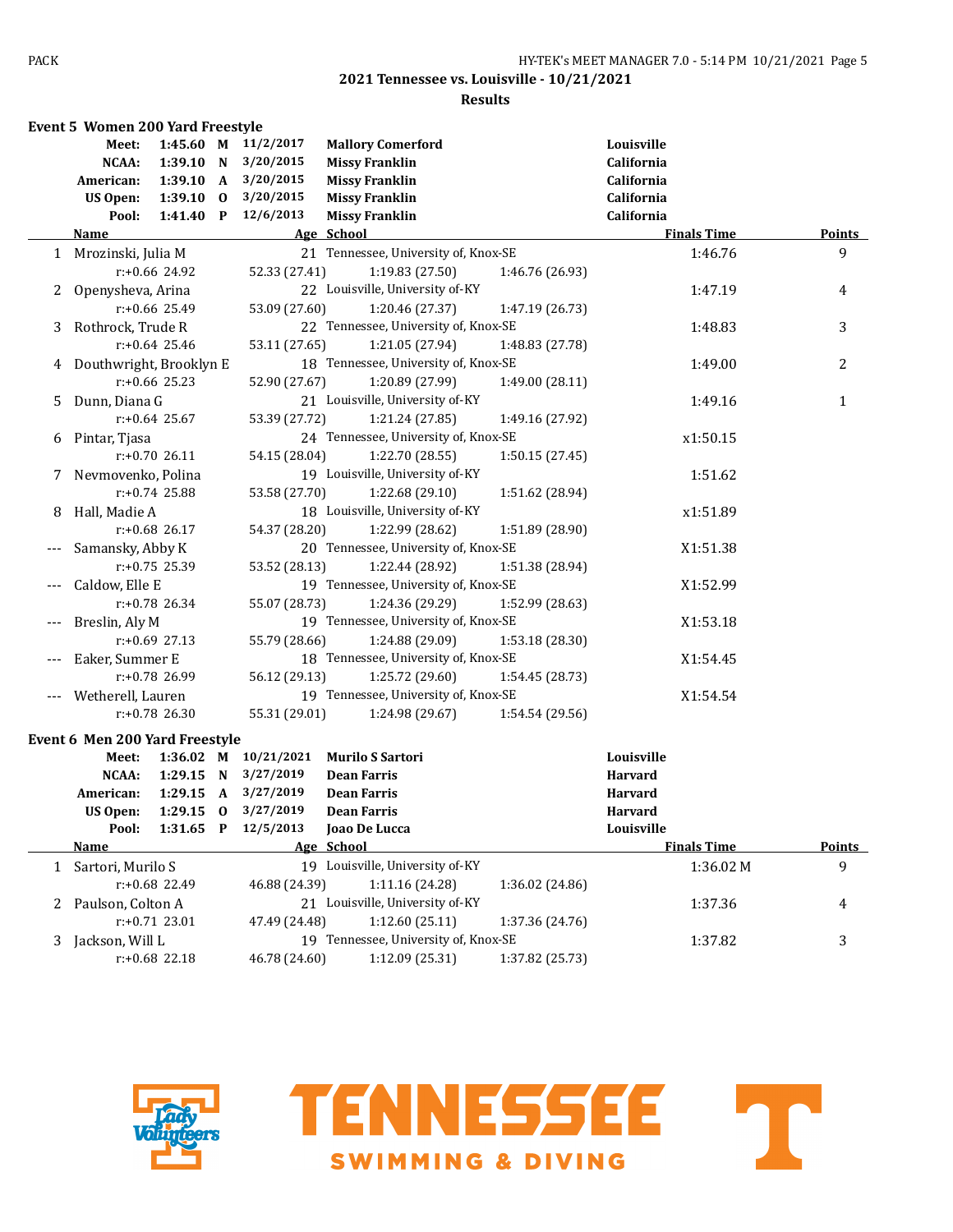### **Results**

# **(Event 6 Men 200 Yard Freestyle)**

|    | <b>Name</b>                              |         |               | Age School                           |                 | <b>Finals Time</b> | <b>Points</b>  |
|----|------------------------------------------|---------|---------------|--------------------------------------|-----------------|--------------------|----------------|
|    | 4 Eastman, Michael R                     |         |               | 21 Louisville, University of-KY      |                 | 1:39.65            | $\overline{2}$ |
|    | $r: +0.68$ 22.79                         |         | 48.10 (25.31) | 1:13.94 (25.84)                      | 1:39.65 (25.71) |                    |                |
| 5. | Worrell, Kyle T                          |         |               | 22 Louisville, University of-KY      |                 | x1:39.91           |                |
|    | $r: +0.61$ 22.70                         |         | 47.61 (24.91) | 1:13.19 (25.58)                      | 1:39.91 (26.72) |                    |                |
| 6  | Bailey, Seth S                           |         |               | 21 Tennessee, University of, Knox-SE |                 | 1:40.26            | $\mathbf{1}$   |
|    | $r: +0.61$ 22.67                         |         | 47.17 (24.50) | 1:13.08 (25.91)                      | 1:40.26 (27.18) |                    |                |
|    | 7 Stelter, Jack B                        |         |               | 19 Tennessee, University of, Knox-SE |                 | 1:41.66            |                |
|    | $r: +0.68$ 22.95                         |         |               | 1:14.87()                            | 1:41.66 (26.79) |                    |                |
| 8  | Ripol, Dain R                            |         |               | 20 Tennessee, University of, Knox-SE |                 | x1:43.07           |                |
|    | $r: +0.73$ 23.51                         |         | 48.95 (25.44) | 1:15.68 (26.73)                      | 1:43.07 (27.39) |                    |                |
|    | Aguilera, Santiago A                     |         |               | 21 Louisville, University of-KY      |                 | X1:42.87           |                |
|    | $r: +0.64$ 23.76                         |         | 49.99 (26.23) | 1:16.46 (26.47)                      | 1:42.87 (26.41) |                    |                |
|    | <b>Event 7 Women 100 Yard Backstroke</b> |         |               |                                      |                 |                    |                |
|    | Meet:                                    | 51.79 M | 10/27/2016    | <b>Kira Toussaint</b>                |                 | <b>Tennessee</b>   |                |
|    | NCAA:                                    | 49.18 N | 3/22/2019     | <b>Beata Nelson</b>                  |                 | Wisconsin          |                |
|    | American:                                | 49.16 A | 3/14/2021     | <b>Regan Smith</b>                   |                 | Riptide            |                |
|    | <b>US Open:</b>                          | 49.16 0 | 3/14/2021     | <b>Regan Smith</b>                   |                 | Riptide            |                |
|    | Pool:                                    | 50.45 P | 11/20/2020    | <b>Rhyan White</b>                   |                 | Albama             |                |
|    | <b>Name</b>                              |         |               | Age School                           |                 | <b>Finals Time</b> | <b>Points</b>  |
|    | 1 Fuller, Josephine A                    |         |               | 18 Tennessee, University of, Knox-SE |                 | 54.32              | 9              |
|    | r:+0.66 12.79                            |         | 26.41 (13.62) | 40.49 (14.08)                        | 54.32 (13.83)   |                    |                |
|    | 2 Harper, Olivia M                       |         |               | 19 Tennessee, University of, Knox-SE |                 | 54.64              | 4              |
|    | r:+0.59 12.80                            |         | 26.55 (13.75) | 40.60 (14.05)                        | 54.64 (14.04)   |                    |                |
| 3  | Salcutan, Tatiana                        |         |               | 20 Louisville, University of-KY      |                 | 55.15              | 3              |
|    | $r: +0.68$ 13.30                         |         | 27.12 (13.82) | 41.29 (14.17)                        | 55.15 (13.86)   |                    |                |
| 4  | Stewart, Bayley D                        |         |               | 22 Tennessee, University of, Knox-SE |                 | 55.26              | $\overline{2}$ |
|    | $r: +0.64$ 12.95                         |         | 26.72 (13.77) | 40.97 (14.25)                        | 55.26 (14.29)   |                    |                |
| 5. | Myers, Amber N                           |         |               | 18 Tennessee, University of, Knox-SE |                 | x56.10             |                |
|    | $r: +0.67$ 13.10                         |         | 26.99 (13.89) | 41.72 (14.73)                        | 56.10 (14.38)   |                    |                |
| 6  | Gomes Celidonio, Fernanda                |         |               | 18 Louisville, University of-KY      |                 | 56.90              | $\mathbf{1}$   |
|    | $r: +0.61$ 13.21                         |         | 27.44 (14.23) | 42.10 (14.66)                        | 56.90 (14.80)   |                    |                |
|    | 7 Wheeler, Krista A                      |         |               | 18 Louisville, University of-KY      |                 | 58.84              |                |
|    | $r: +0.71$ 13.63                         |         | 28.09 (14.46) | 43.61 (15.52)                        | 58.84 (15.23)   |                    |                |
|    | Katzer, Danika J                         |         |               | 21 Tennessee, University of, Knox-SE |                 | X56.03             |                |
|    | $r: +0.56$ 13.16                         |         | 26.93 (13.77) | 41.45 (14.52)                        | 56.03 (14.58)   |                    |                |
|    | Sichterman, Megan J                      |         |               | 22 Tennessee, University of, Knox-SE |                 | X56.30             |                |
|    | r:+0.69 13.25                            |         | 27.38 (14.13) | 41.91 (14.53)                        | 56.30 (14.39)   |                    |                |
|    | Karl, Abby G                             |         |               | 18 Louisville, University of-KY      |                 | X57.61             |                |
|    | $r: +0.69$ 13.40                         |         | 27.73 (14.33) | 42.67 (14.94)                        | 57.61 (14.94)   |                    |                |
|    | Tichenor, Kelly A                        |         |               | 21 Louisville, University of-KY      |                 | DQ                 |                |
|    | r:+0.71 13.29                            |         | 27.30 (14.01) | 42.25 (14.95)                        | DQ (15.16)      |                    |                |



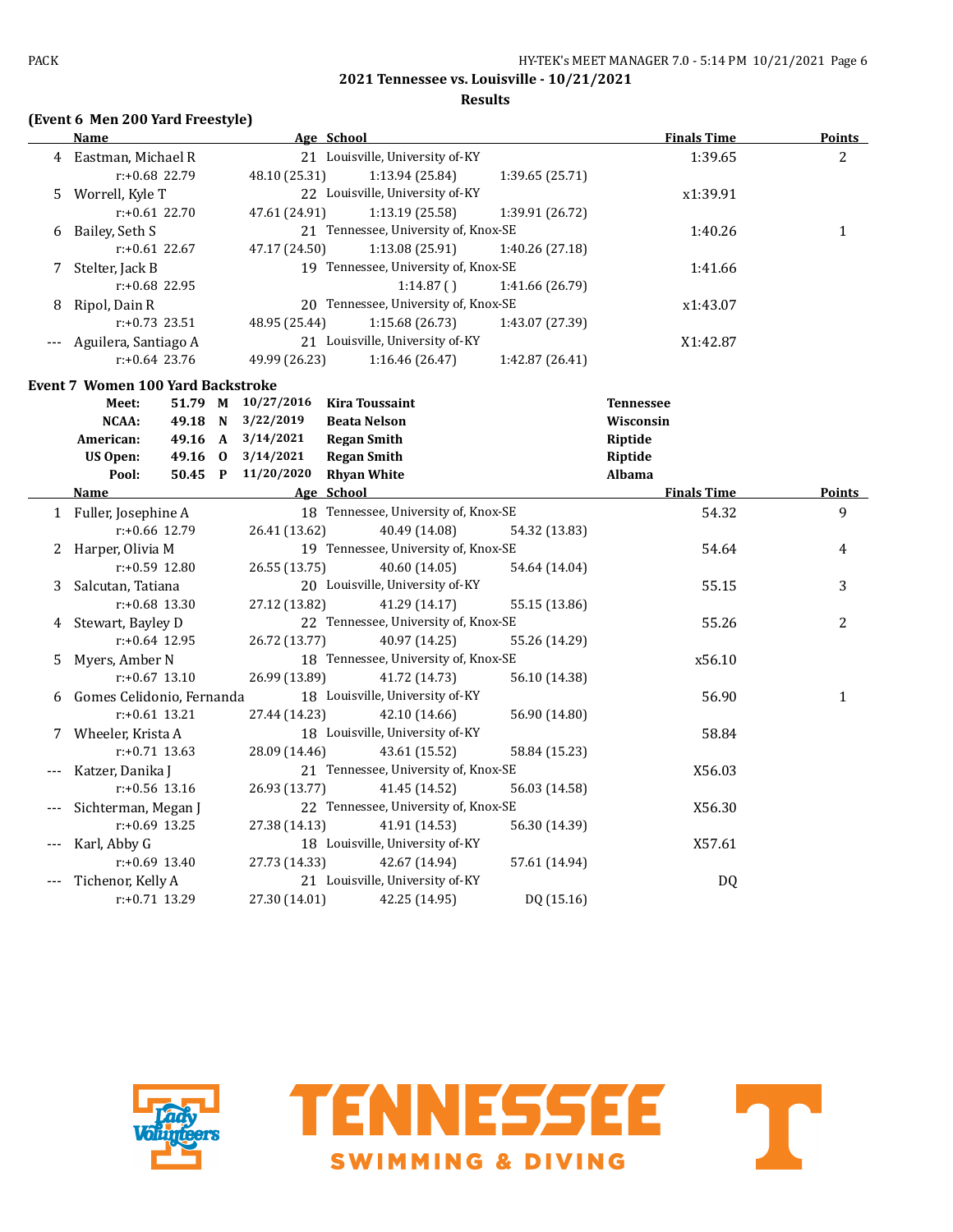|              | <b>Event 8 Men 100 Yard Backstroke</b>     |                  |               |                                      |                 |                    |               |
|--------------|--------------------------------------------|------------------|---------------|--------------------------------------|-----------------|--------------------|---------------|
|              | Meet:                                      | 47.31 M          | 10/24/2019    | <b>Nicolas Alberio</b>               |                 | Louisville         |               |
|              | NCAA:                                      | 43.49 N          | 3/25/2016     | <b>Ryan Murphy</b>                   |                 | California         |               |
|              | American:                                  | 43.49 A          | 3/25/2016     | <b>Ryan Murphy</b>                   |                 | California         |               |
|              | <b>US Open:</b>                            | 43.49 0          | 3/25/2016     | <b>Ryan Murphy</b>                   |                 | California         |               |
|              | Pool:                                      | 44.07 P          | 12/5/2013     | <b>Nick Thoman</b>                   |                 | <b>SwimMAC</b>     |               |
|              | Name                                       |                  |               | Age School                           |                 | <b>Finals Time</b> | <b>Points</b> |
|              | 1 Whyte, Mitchell D                        |                  |               | 21 Louisville, University of-KY      |                 | 48.52              | 9             |
|              |                                            | r:+0.56 11.47    | 23.68 (12.21) | 36.36 (12.68)                        | 48.52 (12.16)   |                    |               |
| 2            | Lierz, Harrison M                          |                  |               | 19 Tennessee, University of, Knox-SE |                 | 48.95              | 4             |
|              |                                            | $r: +0.66$ 11.43 | 23.62 (12.19) | 36.35 (12.73)                        | 48.95 (12.60)   |                    |               |
| 3            | Wever, Jack T                              |                  |               | 21 Louisville, University of-KY      |                 | 49.02              | 3             |
|              |                                            | $r: +0.61$ 11.64 | 24.02 (12.38) | 36.72 (12.70)                        | 49.02 (12.30)   |                    |               |
| 4            | Sofianidis, Nikos                          |                  |               | 23 Louisville, University of-KY      |                 | 49.25              | 2             |
|              |                                            | $r: +0.61$ 11.53 | 23.93 (12.40) | 36.77 (12.84)                        | 49.25 (12.48)   |                    |               |
| 5            | Hadley, Griffin W                          |                  |               | 19 Tennessee, University of, Knox-SE |                 | 49.41              | 1             |
|              |                                            | $r: +0.56$ 11.56 | 23.94 (12.38) | 36.80 (12.86)                        | 49.41 (12.61)   |                    |               |
| 6            | Kruse, Wylie R                             |                  |               | 18 Louisville, University of-KY      |                 | x51.01             |               |
|              |                                            | $r$ :+0.61 11.87 | 24.56 (12.69) | 37.87 (13.31)                        | 51.01 (13.14)   |                    |               |
| 7            | Flanagan, Jack P                           |                  |               | 18 Tennessee, University of, Knox-SE |                 | 54.15              |               |
|              |                                            | $r: +0.56$ 12.34 | 25.68 (13.34) | 39.76 (14.08)                        | 54.15 (14.39)   |                    |               |
| $---$        | Morsi, Neal J                              |                  |               | 20 Louisville, University of-KY      |                 | X51.08             |               |
|              |                                            | $r: +0.63$ 11.95 | 24.58 (12.63) | 37.93 (13.35)                        | 51.08 (13.15)   |                    |               |
|              |                                            |                  |               |                                      |                 |                    |               |
|              | <b>Event 9 Women 100 Yard Breaststroke</b> |                  |               |                                      |                 |                    |               |
|              | Meet:                                      | 59.77 M          | 10/21/2021    | <b>Mona L McSharry</b>               |                 | <b>Tennessee</b>   |               |
|              | NCAA:                                      | 55.73 N          | 3/22/2019     | <b>Lilly King</b>                    |                 | Indiana            |               |
|              | American:                                  | 55.73 A          | 3/22/2019     | <b>Lilly King</b>                    |                 | Indiana            |               |
|              | US Open:                                   | 55.73 0          | 3/22/2019     | <b>Lilly King</b>                    |                 | Indiana            |               |
|              | Pool:                                      | 56.64 P          | 12/1/2017     | <b>Molly Hannis</b>                  |                 | <b>TNAQ</b>        |               |
|              | <b>Name</b>                                |                  |               | Age School                           |                 | <b>Finals Time</b> | <b>Points</b> |
| $\mathbf{1}$ | McSharry, Mona L                           |                  |               | 21 Tennessee, University of, Knox-SE |                 | 59.77 M            | 9             |
|              |                                            | r:+0.68 13.09    | 28.19 (15.10) | 43.65 (15.46)                        | 59.77 (16.12)   |                    |               |
| 2            | Yager, Alexis A                            |                  |               | 22 Tennessee, University of, Knox-SE |                 | 1:01.78            | 4             |
|              |                                            | $r: +0.69$ 13.44 | 29.11 (15.67) | 45.32 (16.21)                        | 1:01.78 (16.46) |                    |               |
| 3            | Astashkina, Mariia                         |                  |               | 22 Louisville, University of-KY      |                 | 1:02.58            | 3             |
|              |                                            | $r: +0.72$ 13.70 | 29.57 (15.87) | 46.01 (16.44)                        | 1:02.58(16.57)  |                    |               |
| 4            | Farrington, Adeline G                      |                  |               | 19 Louisville, University of-KY      |                 | 1:02.88            | 2             |
|              |                                            | r:+0.72 13.89    | 29.85 (15.96) | 46.22 (16.37)                        | 1:02.88(16.66)  |                    |               |
| 5            | Herkle, Kim Emely                          |                  |               | 18 Louisville, University of-KY      |                 | 1:03.10            | $\mathbf{1}$  |
|              |                                            | r:+0.76 13.58    | 29.70 (16.12) | 46.38 (16.68)                        | 1:03.10 (16.72) |                    |               |
| $*6$         | Friesen, Morgan C                          |                  |               | 22 Louisville, University of-KY      |                 | x1:03.49           |               |
|              |                                            | $r: +0.71$ 13.74 | 30.00 (16.26) | 46.57 (16.57)                        | 1:03.49 (16.92) |                    |               |
| *6           | Walshe, Ellen R                            |                  |               | 20 Tennessee, University of, Knox-SE |                 | 1:03.49            |               |
|              |                                            | r:+0.66 13.82    | 30.26 (16.44) | 46.76 (16.50)                        | 1:03.49 (16.73) |                    |               |
| 8            | Gebel, Alex E                              |                  |               | 22 Tennessee, University of, Knox-SE |                 | x1:04.27           |               |
|              |                                            | r:+0.66 13.82    | 30.22 (16.40) | 47.11 (16.89)                        | 1:04.27(17.16)  |                    |               |



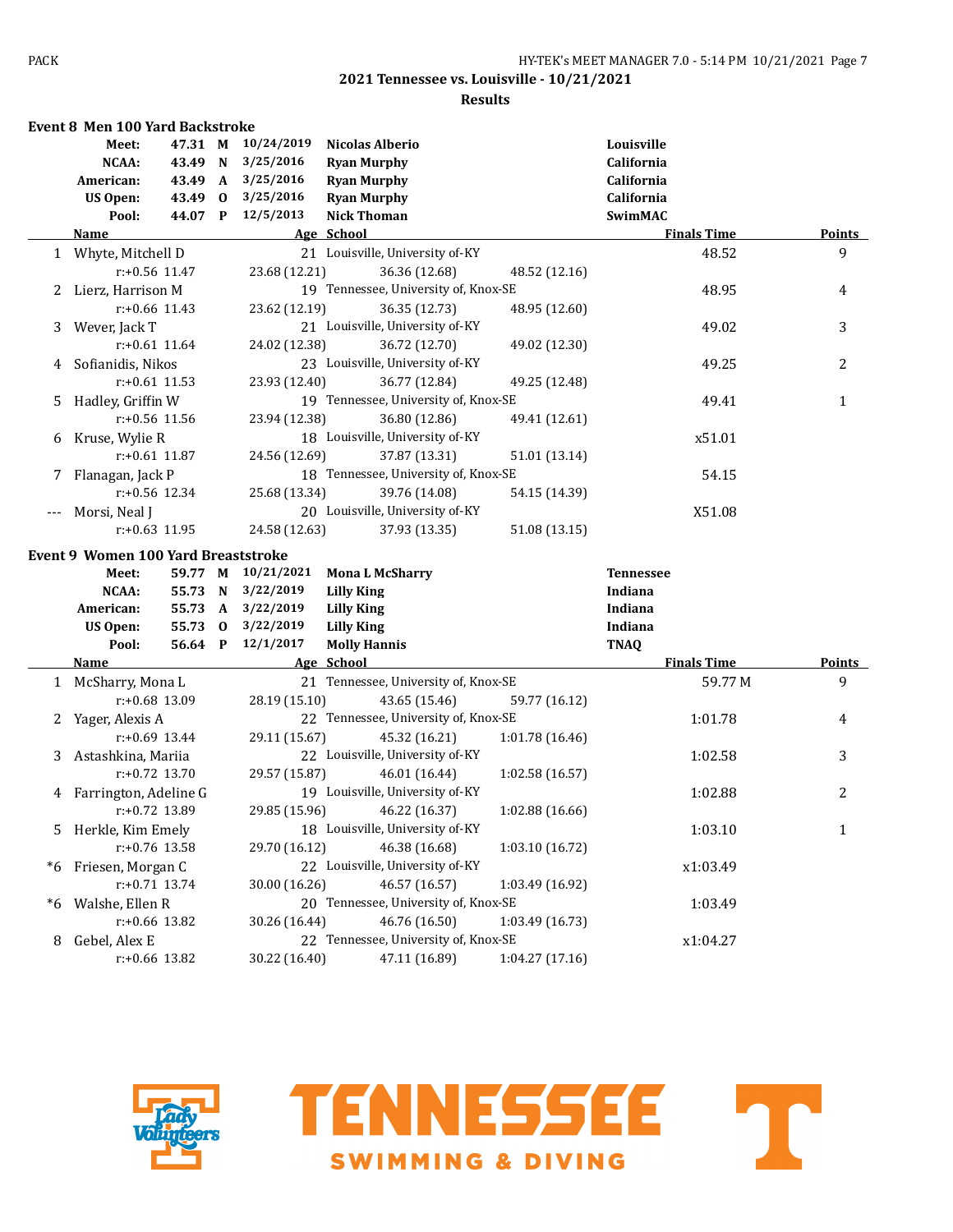**Results**

|  |  | (Event 9 Women 100 Yard Breaststroke) |
|--|--|---------------------------------------|
|--|--|---------------------------------------|

|   | <u>Name</u>                              |                  | men 100 Taru breastströße) | Age School                           |                 | <b>Finals Time</b>   | <b>Points</b> |
|---|------------------------------------------|------------------|----------------------------|--------------------------------------|-----------------|----------------------|---------------|
|   | Sykes, Emily J                           |                  |                            | 22 Tennessee, University of, Knox-SE |                 | X1:03.99             |               |
|   |                                          | $r: +0.73$ 13.97 | 30.32 (16.35)              | 46.93 (16.61)                        | 1:03.99 (17.06) |                      |               |
|   | Aurnou-Rhees, Jordan W                   |                  |                            | 19 Tennessee, University of, Knox-SE |                 | X1:05.30             |               |
|   |                                          | $r: +0.63$ 13.78 | 30.22 (16.44)              | 47.29 (17.07)                        | 1:05.30(18.01)  |                      |               |
|   | Minnes, Asia C                           |                  |                            | 18 Tennessee, University of, Knox-SE |                 | X1:05.68             |               |
|   |                                          | r:+0.69 13.79    |                            | 48.20 (17.55)                        | 1:05.68 (17.48) |                      |               |
|   |                                          |                  | 30.65 (16.86)              |                                      |                 |                      |               |
|   | Huff, Sammy J                            |                  |                            | 18 Tennessee, University of, Knox-SE |                 | X1:07.09             |               |
|   |                                          | $r: +0.72$ 15.00 | 31.94 (16.94)              | 49.55 (17.61)                        | 1:07.09 (17.54) |                      |               |
|   | Kasemets, Adry                           |                  |                            | 18 Louisville, University of-KY      |                 | X1:07.21             |               |
|   |                                          | $r: +0.69$ 14.38 | 31.05 (16.67)              | 49.22 (18.17)                        | 1:07.21 (17.99) |                      |               |
|   | Event 10 Men 100 Yard Breaststroke       |                  |                            |                                      |                 |                      |               |
|   | Meet:                                    | 52.53 M          | 10/21/2021                 | <b>Michael J Houlie</b>              |                 | <b>Tennessee</b>     |               |
|   | NCAA:                                    | 49.69 N          | 3/23/2018                  | <b>Ian Finnerty</b>                  |                 | Indiana              |               |
|   | American:                                | 49.69 A          | 3/23/2018                  | <b>Ian Finnerty</b>                  |                 | Indiana              |               |
|   | <b>US Open:</b>                          | 49.69 0          | 3/23/2018                  | <b>Ian Finnerty</b>                  |                 | Indiana              |               |
|   | Pool:                                    | 51.36 P          | 11/21/2015                 | Fabian Schwingenschlögl              |                 | <b>Missouri</b>      |               |
|   | Name                                     |                  |                            | Age School                           |                 | <b>Finals Time</b>   | Points        |
|   | 1 Houlie, Michael J                      |                  |                            | 21 Tennessee, University of, Knox-SE |                 | 52.53 M              | 9             |
|   |                                          | $r: +0.64$ 11.21 | 24.27 (13.06)              | 38.12 (13.85)                        | 52.53 (14.41)   |                      |               |
| 2 | Dillard, Jarel A                         |                  |                            | 21 Tennessee, University of, Knox-SE |                 | 52.93                | 4             |
|   |                                          | $r: +0.62$ 11.14 | 24.65 (13.51)              | 38.52 (13.87)                        | 52.93 (14.41)   |                      |               |
| 3 | Epitropov, Lyubomir E                    |                  |                            | 22 Tennessee, University of, Knox-SE |                 | 54.05                | 3             |
|   |                                          | $r: +0.63$ 11.31 | 25.29 (13.98)              | 39.45 (14.16)                        | 54.05 (14.60)   |                      |               |
|   | Champlin, Brett C                        |                  |                            | 21 Tennessee, University of, Knox-SE |                 | x55.54               |               |
|   |                                          | r:+0.67 11.69    | 25.95 (14.26)              | 40.63 (14.68)                        | 55.54 (14.91)   |                      |               |
|   |                                          |                  |                            | 19 Louisville, University of-KY      |                 |                      |               |
| 5 | Kreiley, Aidan C                         |                  |                            |                                      |                 | 57.02                | 2             |
|   |                                          | $r: +0.68$ 12.05 | 26.41 (14.36)              | 41.42 (15.01)                        | 57.02 (15.60)   |                      |               |
|   | 6 Shourds, Luke B                        |                  |                            | 19 Louisville, University of-KY      |                 | 57.91                | 1             |
|   |                                          | $r: +0.62$ 12.18 | 26.95 (14.77)              | 42.38 (15.43)                        | 57.91 (15.53)   |                      |               |
|   | <b>Event 11 Women 200 Yard Butterfly</b> |                  |                            |                                      |                 |                      |               |
|   | Meet:                                    |                  | 1:56.70 M 11/14/2014       | Tanja Kylliainen                     |                 | Louisville           |               |
|   | NCAA:                                    |                  | 1:49.51 N 2/4/2018         | <b>Ella Eastin</b>                   |                 | <b>Stanford</b>      |               |
|   | American:                                |                  | 1:49.51 A 2/4/2018         | Ella Eastin                          |                 | <b>Stanford</b>      |               |
|   | <b>US Open:</b>                          | $1:49.51$ 0      | 2/4/2018                   | <b>Ella Eastin</b>                   |                 | <b>Stanford</b>      |               |
|   | Pool:                                    |                  | 1:52.64 P 2/17/2017        | Sarah Gibson                         |                 | <b>Texas A&amp;M</b> |               |
|   | <u>Name</u>                              |                  |                            | Age School                           |                 | <b>Finals Time</b>   | <b>Points</b> |
|   | 1 Stotler, Sara B                        |                  |                            | 18 Tennessee, University of, Knox-SE |                 | 1:58.37              | 9             |
|   |                                          | $r: +0.72$ 26.30 | 56.55 (30.25)              | 1:26.63 (30.08)                      | 1:58.37 (31.74) |                      |               |
| 2 | Ulett, Tristen D                         |                  |                            | 19 Louisville, University of-KY      |                 | 1:59.28              | 4             |
|   |                                          | r:+0.80 26.74    | 56.96 (30.22)              | 1:27.49 (30.53)                      | 1:59.28 (31.79) |                      |               |
| 3 | Smith, Summer D                          |                  |                            | 18 Tennessee, University of, Knox-SE |                 | 1:59.67              | 3             |
|   |                                          | $r: +0.70$ 27.23 | 57.21 (29.98)              | 1:27.67 (30.46)                      | 1:59.67 (32.00) |                      |               |
| 4 | Kraus, Alena I                           |                  |                            | 22 Louisville, University of-KY      |                 | 2:00.33              | 2             |
|   |                                          | r:+0.72 26.91    | 57.01 (30.10)              | 1:28.41 (31.40)                      | 2:00.33 (31.92) |                      |               |
|   |                                          |                  |                            |                                      |                 |                      |               |

**SWIMMING & DIVING** 



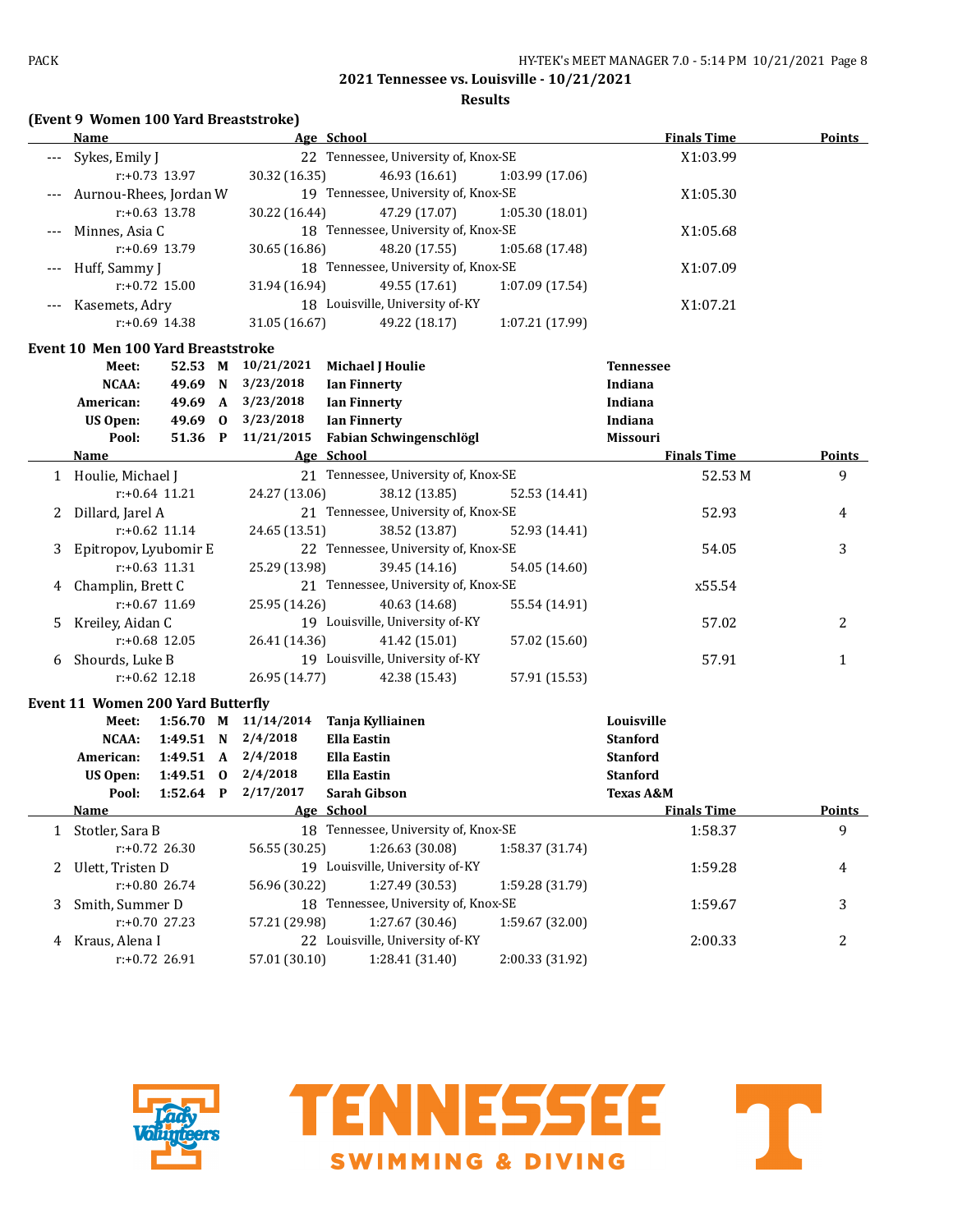**Results**

## **(Event 11 Women 200 Yard Butterfly)**

| Age School<br>21 Tennessee, University of, Knox-SE<br>2:00.86<br>5 Beil, Mallory J<br>$\mathbf{1}$<br>$r: +0.66$ 26.59<br>56.60 (30.01)<br>1:27.85(31.25)<br>2:00.86 (33.01)<br>18 Tennessee, University of, Knox-SE<br>McCarville, Kate E<br>x2:03.28<br>6<br>$r: +0.68$ 26.97<br>57.53 (30.56)<br>1:29.45 (31.92)<br>2:03.28 (33.83)<br>19 Tennessee, University of, Knox-SE<br>Quass, Berit E<br>X2:12.49<br>$r: +0.76$ 28.39<br>1:00.39(32.00)<br>1:34.89(34.50)<br>2:12.49 (37.60)<br><b>Event 12 Men 200 Yard Butterfly</b><br>1:44.50 M 10/21/2021<br>Louisville<br>Nicolas J Albiero<br>Meet:<br>1:37.35 N<br>3/25/2017<br><b>Jack Conger</b><br>NCAA:<br><b>Texas</b><br>3/25/2017<br>American:<br>1:37.35 A<br><b>Jack Conger</b><br><b>Texas</b><br>3/25/2017<br><b>Jack Conger</b><br><b>US Open:</b><br>$1:37.35$ 0<br><b>Texas</b><br>1:40.87 P 2/17/2017<br><b>Pace Clark</b><br>Pool:<br>Georgia<br><b>Finals Time</b><br>Age School<br>Name<br>22 Louisville, University of-KY<br>9<br>1 Albiero, Nicolas J<br>1:44.50 M<br>$r: +0.63$ 23.22<br>49.46 (26.24)<br>1:16.40(26.94)<br>1:44.50(28.10)<br>22 Tennessee, University of, Knox-SE<br>Mota, Kayky M<br>1:46.06<br>2<br>4<br>$r: +0.65$ 23.25<br>50.29 (27.04)<br>1:17.48 (27.19)<br>1:46.06 (28.58)<br>19 Tennessee, University of, Knox-SE<br>3<br>Rothrock, Gus D<br>1:48.60<br>3<br>$r: +0.70$ 24.17<br>51.57 (27.40)<br>1:19.87 (28.30)<br>1:48.60 (28.73)<br>21 Tennessee, University of, Knox-SE<br>2<br>4 Giraudeau, Joel G<br>1:49.03<br>1:19.76 (28.26)<br>$r: +0.60$ 23.89<br>51.50 (27.61)<br>1:49.03 (29.27)<br>23 Louisville, University of-KY<br>5<br>Sos, Daniel<br>1:49.78<br>$\mathbf{1}$<br>$r: +0.66$ 24.24<br>52.17 (27.93)<br>1:20.74 (28.57)<br>1:49.78 (29.04)<br>19 Tennessee, University of, Knox-SE<br>6 Horne, Thomas R<br>x1:50.41<br>$r: +0.72$ 24.44<br>51.97 (27.53)<br>1:20.45 (28.48)<br>1:50.41 (29.96)<br>18 Louisville, University of-KY<br>1:50.85<br>7 Saldo, Gustavo<br>$r: +0.65$ 23.99<br>51.93 (27.94)<br>1:20.96 (29.03)<br>1:50.85 (29.89)<br><b>Event 13 Women 50 Yard Freestyle</b><br>22.59 M 10/24/2019<br><b>Bailey Grinter</b><br><b>Tennessee</b><br>Meet: | Little II wolltch 200 iaid butterny |  |  |  |                    |        |
|---------------------------------------------------------------------------------------------------------------------------------------------------------------------------------------------------------------------------------------------------------------------------------------------------------------------------------------------------------------------------------------------------------------------------------------------------------------------------------------------------------------------------------------------------------------------------------------------------------------------------------------------------------------------------------------------------------------------------------------------------------------------------------------------------------------------------------------------------------------------------------------------------------------------------------------------------------------------------------------------------------------------------------------------------------------------------------------------------------------------------------------------------------------------------------------------------------------------------------------------------------------------------------------------------------------------------------------------------------------------------------------------------------------------------------------------------------------------------------------------------------------------------------------------------------------------------------------------------------------------------------------------------------------------------------------------------------------------------------------------------------------------------------------------------------------------------------------------------------------------------------------------------------------------------------------------------------------------------------------------------------------------------------------------------------------------------------------------------------------------------------------------------------------------------------------|-------------------------------------|--|--|--|--------------------|--------|
|                                                                                                                                                                                                                                                                                                                                                                                                                                                                                                                                                                                                                                                                                                                                                                                                                                                                                                                                                                                                                                                                                                                                                                                                                                                                                                                                                                                                                                                                                                                                                                                                                                                                                                                                                                                                                                                                                                                                                                                                                                                                                                                                                                                       | Name                                |  |  |  | <b>Finals Time</b> | Points |
|                                                                                                                                                                                                                                                                                                                                                                                                                                                                                                                                                                                                                                                                                                                                                                                                                                                                                                                                                                                                                                                                                                                                                                                                                                                                                                                                                                                                                                                                                                                                                                                                                                                                                                                                                                                                                                                                                                                                                                                                                                                                                                                                                                                       |                                     |  |  |  |                    |        |
|                                                                                                                                                                                                                                                                                                                                                                                                                                                                                                                                                                                                                                                                                                                                                                                                                                                                                                                                                                                                                                                                                                                                                                                                                                                                                                                                                                                                                                                                                                                                                                                                                                                                                                                                                                                                                                                                                                                                                                                                                                                                                                                                                                                       |                                     |  |  |  |                    |        |
|                                                                                                                                                                                                                                                                                                                                                                                                                                                                                                                                                                                                                                                                                                                                                                                                                                                                                                                                                                                                                                                                                                                                                                                                                                                                                                                                                                                                                                                                                                                                                                                                                                                                                                                                                                                                                                                                                                                                                                                                                                                                                                                                                                                       |                                     |  |  |  |                    |        |
|                                                                                                                                                                                                                                                                                                                                                                                                                                                                                                                                                                                                                                                                                                                                                                                                                                                                                                                                                                                                                                                                                                                                                                                                                                                                                                                                                                                                                                                                                                                                                                                                                                                                                                                                                                                                                                                                                                                                                                                                                                                                                                                                                                                       |                                     |  |  |  |                    |        |
|                                                                                                                                                                                                                                                                                                                                                                                                                                                                                                                                                                                                                                                                                                                                                                                                                                                                                                                                                                                                                                                                                                                                                                                                                                                                                                                                                                                                                                                                                                                                                                                                                                                                                                                                                                                                                                                                                                                                                                                                                                                                                                                                                                                       |                                     |  |  |  |                    |        |
|                                                                                                                                                                                                                                                                                                                                                                                                                                                                                                                                                                                                                                                                                                                                                                                                                                                                                                                                                                                                                                                                                                                                                                                                                                                                                                                                                                                                                                                                                                                                                                                                                                                                                                                                                                                                                                                                                                                                                                                                                                                                                                                                                                                       |                                     |  |  |  |                    |        |
|                                                                                                                                                                                                                                                                                                                                                                                                                                                                                                                                                                                                                                                                                                                                                                                                                                                                                                                                                                                                                                                                                                                                                                                                                                                                                                                                                                                                                                                                                                                                                                                                                                                                                                                                                                                                                                                                                                                                                                                                                                                                                                                                                                                       |                                     |  |  |  |                    |        |
|                                                                                                                                                                                                                                                                                                                                                                                                                                                                                                                                                                                                                                                                                                                                                                                                                                                                                                                                                                                                                                                                                                                                                                                                                                                                                                                                                                                                                                                                                                                                                                                                                                                                                                                                                                                                                                                                                                                                                                                                                                                                                                                                                                                       |                                     |  |  |  |                    |        |
|                                                                                                                                                                                                                                                                                                                                                                                                                                                                                                                                                                                                                                                                                                                                                                                                                                                                                                                                                                                                                                                                                                                                                                                                                                                                                                                                                                                                                                                                                                                                                                                                                                                                                                                                                                                                                                                                                                                                                                                                                                                                                                                                                                                       |                                     |  |  |  |                    |        |
|                                                                                                                                                                                                                                                                                                                                                                                                                                                                                                                                                                                                                                                                                                                                                                                                                                                                                                                                                                                                                                                                                                                                                                                                                                                                                                                                                                                                                                                                                                                                                                                                                                                                                                                                                                                                                                                                                                                                                                                                                                                                                                                                                                                       |                                     |  |  |  |                    |        |
|                                                                                                                                                                                                                                                                                                                                                                                                                                                                                                                                                                                                                                                                                                                                                                                                                                                                                                                                                                                                                                                                                                                                                                                                                                                                                                                                                                                                                                                                                                                                                                                                                                                                                                                                                                                                                                                                                                                                                                                                                                                                                                                                                                                       |                                     |  |  |  |                    |        |
|                                                                                                                                                                                                                                                                                                                                                                                                                                                                                                                                                                                                                                                                                                                                                                                                                                                                                                                                                                                                                                                                                                                                                                                                                                                                                                                                                                                                                                                                                                                                                                                                                                                                                                                                                                                                                                                                                                                                                                                                                                                                                                                                                                                       |                                     |  |  |  |                    |        |
|                                                                                                                                                                                                                                                                                                                                                                                                                                                                                                                                                                                                                                                                                                                                                                                                                                                                                                                                                                                                                                                                                                                                                                                                                                                                                                                                                                                                                                                                                                                                                                                                                                                                                                                                                                                                                                                                                                                                                                                                                                                                                                                                                                                       |                                     |  |  |  |                    | Points |
|                                                                                                                                                                                                                                                                                                                                                                                                                                                                                                                                                                                                                                                                                                                                                                                                                                                                                                                                                                                                                                                                                                                                                                                                                                                                                                                                                                                                                                                                                                                                                                                                                                                                                                                                                                                                                                                                                                                                                                                                                                                                                                                                                                                       |                                     |  |  |  |                    |        |
|                                                                                                                                                                                                                                                                                                                                                                                                                                                                                                                                                                                                                                                                                                                                                                                                                                                                                                                                                                                                                                                                                                                                                                                                                                                                                                                                                                                                                                                                                                                                                                                                                                                                                                                                                                                                                                                                                                                                                                                                                                                                                                                                                                                       |                                     |  |  |  |                    |        |
|                                                                                                                                                                                                                                                                                                                                                                                                                                                                                                                                                                                                                                                                                                                                                                                                                                                                                                                                                                                                                                                                                                                                                                                                                                                                                                                                                                                                                                                                                                                                                                                                                                                                                                                                                                                                                                                                                                                                                                                                                                                                                                                                                                                       |                                     |  |  |  |                    |        |
|                                                                                                                                                                                                                                                                                                                                                                                                                                                                                                                                                                                                                                                                                                                                                                                                                                                                                                                                                                                                                                                                                                                                                                                                                                                                                                                                                                                                                                                                                                                                                                                                                                                                                                                                                                                                                                                                                                                                                                                                                                                                                                                                                                                       |                                     |  |  |  |                    |        |
|                                                                                                                                                                                                                                                                                                                                                                                                                                                                                                                                                                                                                                                                                                                                                                                                                                                                                                                                                                                                                                                                                                                                                                                                                                                                                                                                                                                                                                                                                                                                                                                                                                                                                                                                                                                                                                                                                                                                                                                                                                                                                                                                                                                       |                                     |  |  |  |                    |        |
|                                                                                                                                                                                                                                                                                                                                                                                                                                                                                                                                                                                                                                                                                                                                                                                                                                                                                                                                                                                                                                                                                                                                                                                                                                                                                                                                                                                                                                                                                                                                                                                                                                                                                                                                                                                                                                                                                                                                                                                                                                                                                                                                                                                       |                                     |  |  |  |                    |        |
|                                                                                                                                                                                                                                                                                                                                                                                                                                                                                                                                                                                                                                                                                                                                                                                                                                                                                                                                                                                                                                                                                                                                                                                                                                                                                                                                                                                                                                                                                                                                                                                                                                                                                                                                                                                                                                                                                                                                                                                                                                                                                                                                                                                       |                                     |  |  |  |                    |        |
|                                                                                                                                                                                                                                                                                                                                                                                                                                                                                                                                                                                                                                                                                                                                                                                                                                                                                                                                                                                                                                                                                                                                                                                                                                                                                                                                                                                                                                                                                                                                                                                                                                                                                                                                                                                                                                                                                                                                                                                                                                                                                                                                                                                       |                                     |  |  |  |                    |        |
|                                                                                                                                                                                                                                                                                                                                                                                                                                                                                                                                                                                                                                                                                                                                                                                                                                                                                                                                                                                                                                                                                                                                                                                                                                                                                                                                                                                                                                                                                                                                                                                                                                                                                                                                                                                                                                                                                                                                                                                                                                                                                                                                                                                       |                                     |  |  |  |                    |        |
|                                                                                                                                                                                                                                                                                                                                                                                                                                                                                                                                                                                                                                                                                                                                                                                                                                                                                                                                                                                                                                                                                                                                                                                                                                                                                                                                                                                                                                                                                                                                                                                                                                                                                                                                                                                                                                                                                                                                                                                                                                                                                                                                                                                       |                                     |  |  |  |                    |        |
|                                                                                                                                                                                                                                                                                                                                                                                                                                                                                                                                                                                                                                                                                                                                                                                                                                                                                                                                                                                                                                                                                                                                                                                                                                                                                                                                                                                                                                                                                                                                                                                                                                                                                                                                                                                                                                                                                                                                                                                                                                                                                                                                                                                       |                                     |  |  |  |                    |        |
|                                                                                                                                                                                                                                                                                                                                                                                                                                                                                                                                                                                                                                                                                                                                                                                                                                                                                                                                                                                                                                                                                                                                                                                                                                                                                                                                                                                                                                                                                                                                                                                                                                                                                                                                                                                                                                                                                                                                                                                                                                                                                                                                                                                       |                                     |  |  |  |                    |        |
|                                                                                                                                                                                                                                                                                                                                                                                                                                                                                                                                                                                                                                                                                                                                                                                                                                                                                                                                                                                                                                                                                                                                                                                                                                                                                                                                                                                                                                                                                                                                                                                                                                                                                                                                                                                                                                                                                                                                                                                                                                                                                                                                                                                       |                                     |  |  |  |                    |        |
|                                                                                                                                                                                                                                                                                                                                                                                                                                                                                                                                                                                                                                                                                                                                                                                                                                                                                                                                                                                                                                                                                                                                                                                                                                                                                                                                                                                                                                                                                                                                                                                                                                                                                                                                                                                                                                                                                                                                                                                                                                                                                                                                                                                       |                                     |  |  |  |                    |        |
|                                                                                                                                                                                                                                                                                                                                                                                                                                                                                                                                                                                                                                                                                                                                                                                                                                                                                                                                                                                                                                                                                                                                                                                                                                                                                                                                                                                                                                                                                                                                                                                                                                                                                                                                                                                                                                                                                                                                                                                                                                                                                                                                                                                       |                                     |  |  |  |                    |        |
|                                                                                                                                                                                                                                                                                                                                                                                                                                                                                                                                                                                                                                                                                                                                                                                                                                                                                                                                                                                                                                                                                                                                                                                                                                                                                                                                                                                                                                                                                                                                                                                                                                                                                                                                                                                                                                                                                                                                                                                                                                                                                                                                                                                       |                                     |  |  |  |                    |        |
| NCAA:<br>20.90 N<br>12/5/2019<br><b>Abbey Weitzeil</b><br>California                                                                                                                                                                                                                                                                                                                                                                                                                                                                                                                                                                                                                                                                                                                                                                                                                                                                                                                                                                                                                                                                                                                                                                                                                                                                                                                                                                                                                                                                                                                                                                                                                                                                                                                                                                                                                                                                                                                                                                                                                                                                                                                  |                                     |  |  |  |                    |        |
| 12/5/2019<br>20.90 A<br><b>Abbey Weitzeil</b><br>American:<br>California                                                                                                                                                                                                                                                                                                                                                                                                                                                                                                                                                                                                                                                                                                                                                                                                                                                                                                                                                                                                                                                                                                                                                                                                                                                                                                                                                                                                                                                                                                                                                                                                                                                                                                                                                                                                                                                                                                                                                                                                                                                                                                              |                                     |  |  |  |                    |        |

|    | US Open:<br>$20.90 \quad 0$ | 12/5/2019     | <b>Abbey Weitzeil</b>                | California         |        |
|----|-----------------------------|---------------|--------------------------------------|--------------------|--------|
|    | 21.19<br>P<br>Pool:         | 11/21/2019    | Erika Brown                          | <b>Tennessee</b>   |        |
|    | <b>Name</b>                 |               | Age School                           | <b>Finals Time</b> | Points |
|    | Rumley, Jasmine N           |               | 20 Tennessee, University of, Knox-SE | 22.81              | 9      |
|    | $r: +0.59$ 11.00            | 22.81 (11.81) |                                      |                    |        |
|    | Albiero, Gabi M             | 19.           | Louisville, University of-KY         | 22.98              | 4      |
|    | $r: +0.63$ 11.11            | 22.98 (11.87) |                                      |                    |        |
| 3. | Regenauer, Christiana M     |               | 20 Louisville, University of-KY      | 22.99              | 3      |
|    | $r: +0.71$ 11.13            | 22.99 (11.86) |                                      |                    |        |
| 4  | McSharry, Mona L            |               | 21 Tennessee, University of, Knox-SE | 23.08              | 2      |
|    | $r: +0.67$ 11.04            | 23.08 (12.04) |                                      |                    |        |
| 5. | Openysheva, Arina           | 22            | Louisville, University of-KY         | 23.15              |        |
|    | $r: +0.60$ 11.38            | 23.15 (11.77) |                                      |                    |        |



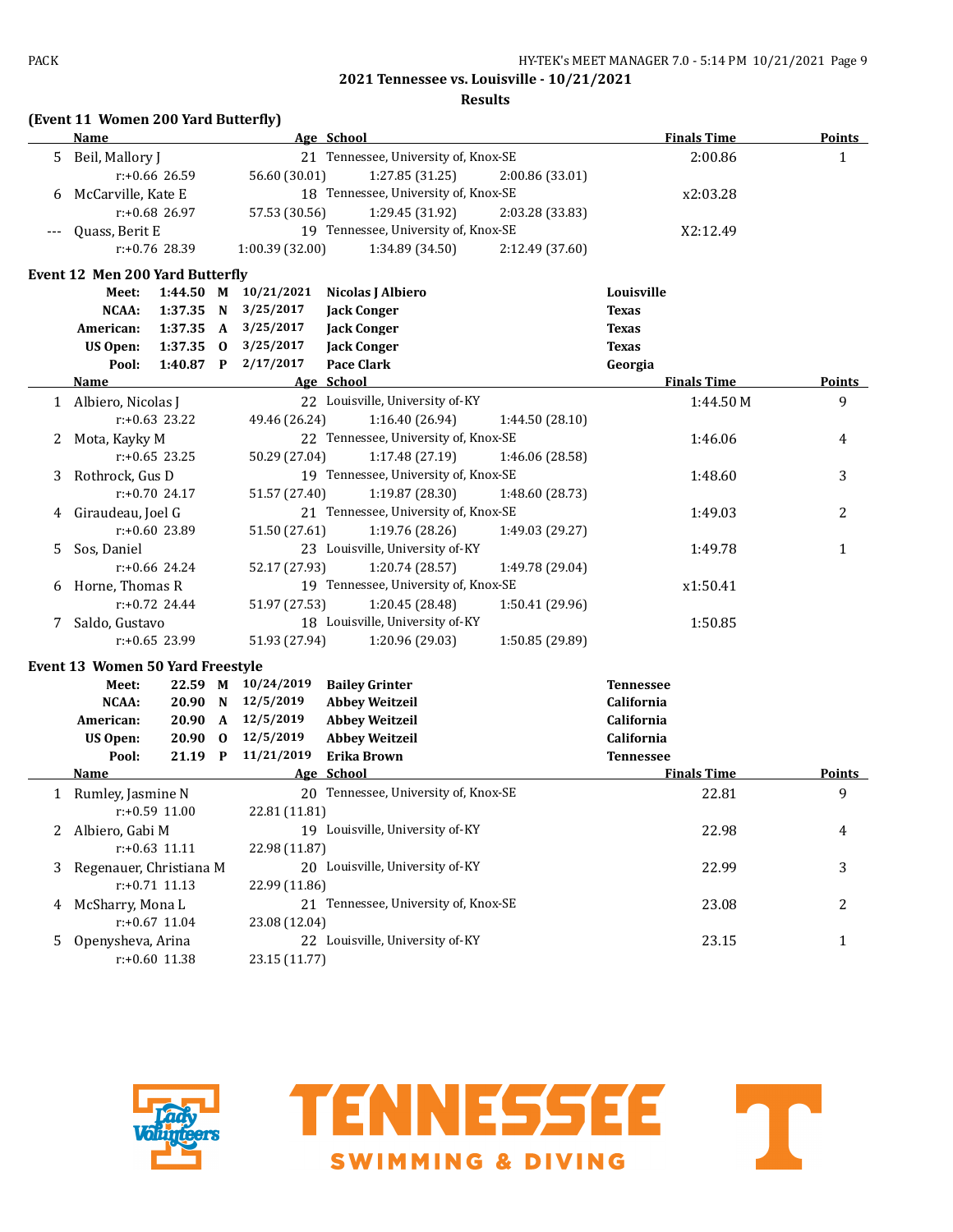### **Results**

# **(Event 13 Women 50 Yard Freestyle)**

|       | Name                                  |                 |               | Age School                           |            | <b>Finals Time</b> | <b>Points</b> |
|-------|---------------------------------------|-----------------|---------------|--------------------------------------|------------|--------------------|---------------|
| 6     | Carlton, Emma L                       |                 |               | 21 Tennessee, University of, Knox-SE |            | 23.23              |               |
|       | r:+0.59 11.13                         |                 | 23.23 (12.10) |                                      |            |                    |               |
| 7     | Ungaretti, Natalie A                  |                 |               | 20 Tennessee, University of, Knox-SE |            | x23.38             |               |
|       | $r: +0.59$ 11.27                      |                 | 23.38 (12.11) |                                      |            |                    |               |
| 8     | Livingston, Olivia M                  |                 |               | 19 Louisville, University of-KY      |            | x24.04             |               |
|       | $r: +0.76$ 11.64                      |                 | 24.04 (12.40) |                                      |            |                    |               |
|       | <b>Event 14 Men 50 Yard Freestyle</b> |                 |               |                                      |            |                    |               |
|       | Meet:                                 | 19.88 M         | 10/21/2021    | Haridi Sameh                         | Louisville |                    |               |
|       | <b>NCAA:</b>                          | 17.63 N         | 3/22/2018     | <b>Caeleb Dressel</b>                | Florida    |                    |               |
|       | American:                             | 17.63 A         | 3/22/2018     | <b>Caeleb Dressel</b>                | Florida    |                    |               |
|       | <b>US Open:</b>                       | $17.63 \quad 0$ | 3/22/2018     | <b>Caeleb Dressel</b>                | Florida    |                    |               |
|       | Pool:                                 | 18.46 P         | 2/15/2017     | <b>Caeleb Dressel</b>                | Florida    |                    |               |
|       | Name                                  |                 |               | Age School                           |            | <b>Finals Time</b> | Points        |
|       | 1 Sameh, Haridi                       |                 |               | 21 Louisville, University of-KY      |            | 19.88 M            | 9             |
|       | $r: +0.61$ 9.54                       |                 | 19.88 (10.34) |                                      |            |                    |               |
| 2     | Crooks, Jordan J                      |                 |               | 19 Tennessee, University of, Knox-SE |            | 20.21              | 4             |
|       | $r: +0.60$ 9.78                       |                 | 20.21 (10.43) |                                      |            |                    |               |
| 3     | Scanlon, Scott E                      |                 |               | 20 Tennessee, University of, Knox-SE |            | 20.22              | 3             |
|       | $r: +0.65$ 9.74                       |                 | 20.22 (10.48) |                                      |            |                    |               |
| 4     | Chambers, Micah T                     |                 |               | 19 Tennessee, University of, Knox-SE |            | 20.40              | 2             |
|       | $r: +0.61$ 9.85                       |                 | 20.40 (10.55) |                                      |            |                    |               |
| 5     | Briggs, Nolan C                       |                 |               | 21 Tennessee, University of, Knox-SE |            | x20.55             |               |
|       | $r: +0.66$ 10.04                      |                 | 20.55 (10.51) |                                      |            |                    |               |
| 6     | Duncan, Caleb W                       |                 |               | 21 Louisville, University of-KY      |            | 20.61              | $\mathbf{1}$  |
|       | $r: +0.65$ 10.09                      |                 | 20.61 (10.52) |                                      |            |                    |               |
| 7     | Lowe, Dalton D                        |                 |               | 19 Louisville, University of-KY      |            | 20.62              |               |
|       | $r: +0.65$ 10.00                      |                 | 20.62 (10.62) |                                      |            |                    |               |
| 8     | Cummings, Tanner C                    |                 |               | 21 Louisville, University of-KY      |            | x20.65             |               |
|       | $r: +0.58$ 9.87                       |                 | 20.65 (10.78) |                                      |            |                    |               |
| $---$ | Jordan, Joe B                         |                 |               | 20 Tennessee, University of, Knox-SE |            | X20.75             |               |
|       | $r: +0.61$ 10.03                      |                 | 20.75 (10.72) |                                      |            |                    |               |
|       | Brice, Luke A                         |                 |               | 21 Tennessee, University of, Knox-SE |            | X21.06             |               |
|       | $r: +0.61$ 10.27                      |                 | 21.06 (10.79) |                                      |            |                    |               |
|       | Taylor, Owen A                        |                 |               | 19 Louisville, University of-KY      |            | X21.20             |               |
|       | $r: +0.65$ 10.28                      |                 | 21.20 (10.92) |                                      |            |                    |               |
|       | Flanagan, Jack P                      |                 |               | 18 Tennessee, University of, Knox-SE |            | X21.23             |               |
|       | $r: +0.62$ 10.22                      |                 | 21.23 (11.01) |                                      |            |                    |               |

## **Event 15 Women 3 mtr Diving**

|   | Meet:           | 350.03 | М | 10/25/2012 | <b>Jodie McGroarty</b>               | <b>Tennessee</b>      |               |
|---|-----------------|--------|---|------------|--------------------------------------|-----------------------|---------------|
|   | Pool:           | 400.50 | P | 2/14/2017  | <b>Iulia Vincent</b>                 | <b>South Carolina</b> |               |
|   | <b>Name</b>     |        |   |            | Age School                           | <b>Finals Score</b>   | <b>Points</b> |
|   | Cable, Grace M  |        |   |            | 21 Tennessee, University of, Knox-SE | 312.90                | q             |
|   | Reese, Maddie R |        |   | 18.        | Tennessee, University of, Knox-SE    | 285.53                | 4             |
|   | Holt, Kara E    |        |   |            | 20 Tennessee, University of, Knox-SE | 266.33                |               |
| 4 | Renner, Elle E  |        |   | 20.        | Tennessee, University of, Knox-SE    | x258.23               |               |



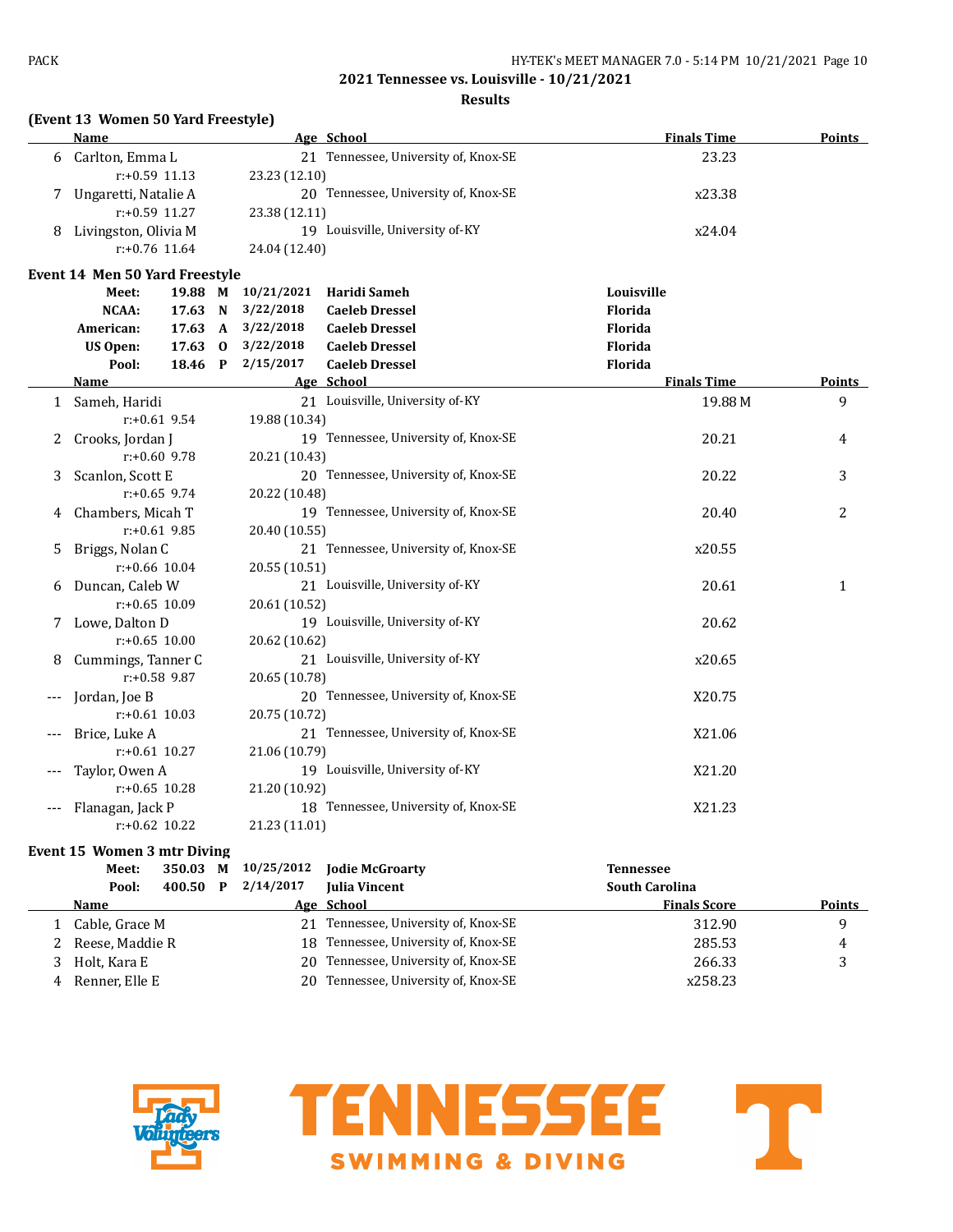### **Results**

## **(Event 15 Women 3 mtr Diving)**

|       | <b>Name</b>                       |          |              |               | Age School                                            |               | <b>Finals Score</b> | <b>Points</b>  |
|-------|-----------------------------------|----------|--------------|---------------|-------------------------------------------------------|---------------|---------------------|----------------|
| 5     | Wolfson, Emily Ann A              |          |              |               | 21 Tennessee, University of, Knox-SE                  |               | x239.63             |                |
| 6     | Leonard, Grace                    |          |              |               | 19 Louisville, University of-KY                       |               | 227.33              | 2              |
|       | Event 16 Men 1 mtr Diving         |          |              |               |                                                       |               |                     |                |
|       | Meet:                             | 440.18 M |              | 10/27/2016    | <b>Liam Stone</b>                                     |               | <b>Tennessee</b>    |                |
|       | Pool:                             | 468.30   | $\mathbf{P}$ | 2/14/2017     | <b>Liam Stone</b>                                     |               | <b>Tennessee</b>    |                |
|       | <b>Name</b>                       |          |              |               | Age School                                            |               | <b>Finals Score</b> | <b>Points</b>  |
|       | 1 Hattie, Bryden R                |          |              |               | 20 Tennessee, University of, Knox-SE                  |               | 323.10              | 9              |
| 2     | Richardson, Dillon P              |          |              |               | 19 Tennessee, University of, Knox-SE                  |               | 303.75              | 4              |
| 3     | Reasor, Jacob A                   |          |              | 19            | Tennessee, University of, Knox-SE                     |               | 291.23              | 3              |
| 4     | Gur, Kivanc                       |          |              | 21            | Louisville, University of-KY                          |               | 289.58              | $\overline{2}$ |
| 5     | Smith, Logan D                    |          |              | 20            | Louisville, University of-KY                          |               | 261.83              | $\mathbf{1}$   |
| 6     | McCann, Nick A                    |          |              | 20            | Tennessee, University of, Knox-SE                     |               | x221.63             |                |
|       | Event 17 Women 100 Yard Freestyle |          |              |               |                                                       |               |                     |                |
|       | Meet:                             | 48.54 M  |              | 10/25/2018    | <b>Mallory Comerford</b>                              |               | Louisville          |                |
|       | <b>NCAA:</b>                      | 45.56 N  |              | 3/18/2017     | <b>Simone Manuel</b>                                  |               | <b>Stanford</b>     |                |
|       | American:                         | 45.56    | $\mathbf{A}$ | 3/18/2017     | <b>Simone Manuel</b>                                  |               | <b>Stanford</b>     |                |
|       | <b>US Open:</b>                   | 45.56    | $\bf{0}$     | 3/18/2017     | <b>Simone Manuel</b>                                  |               | <b>Stanford</b>     |                |
|       | Pool:                             | 46.15 P  |              | 11/23/2019    | Erika Brown                                           |               | <b>Tennessee</b>    |                |
|       | <u>Name</u>                       |          |              |               | Age School                                            |               | <b>Finals Time</b>  | <b>Points</b>  |
|       | 1 Openysheva, Arina               |          |              |               | 22 Louisville, University of-KY                       |               | 49.72               | 9              |
|       | $r: +0.64$ 11.58                  |          |              | 24.07 (12.49) | 37.13 (13.06)                                         | 49.72 (12.59) |                     |                |
| 2     | Rothrock, Trude R                 |          |              |               | 22 Tennessee, University of, Knox-SE                  |               | 49.91               | 4              |
|       | $r: +0.63$ 11.51                  |          |              | 24.11 (12.60) | 37.10 (12.99)                                         | 49.91 (12.81) |                     |                |
| 3     | Regenauer, Christiana M           |          |              |               | 20 Louisville, University of-KY                       |               | 50.03               | 3              |
|       | r:+0.72 11.46                     |          |              | 24.19 (12.73) | 37.25 (13.06)                                         | 50.03 (12.78) |                     |                |
| 4     | Douthwright, Brooklyn E           |          |              |               | 18 Tennessee, University of, Knox-SE                  |               | 50.40               | 2              |
|       | $r: +0.68$ 11.67                  |          |              | 24.45 (12.78) | 37.59 (13.14)                                         | 50.40 (12.81) |                     |                |
| 5     | Pintar, Tjasa                     |          |              |               | 24 Tennessee, University of, Knox-SE                  |               | 50.54               | $\mathbf{1}$   |
|       | $r: +0.65$ 11.72                  |          |              | 24.44 (12.72) | 37.59 (13.15)                                         | 50.54 (12.95) |                     |                |
| 6     | Mrozinski, Julia M                |          |              |               | 21 Tennessee, University of, Knox-SE                  |               | x50.74              |                |
|       | $r: +0.67$ 11.65                  |          |              | 24.37 (12.72) | 37.84 (13.47)                                         | 50.74 (12.90) |                     |                |
| 7     | Gomes Celidonio, Fernanda         |          |              |               | 18 Louisville, University of-KY                       |               | 52.10               |                |
|       | $r: +0.76$ 12.05                  |          |              | 24.98 (12.93) | 38.62 (13.64)                                         | 52.10 (13.48) |                     |                |
| 8     | Hall, Madie A                     |          |              |               | 18 Louisville, University of-KY                       |               | x52.32              |                |
|       | $r: +0.68$ 11.78                  |          |              | 25.02 (13.24) | 38.78 (13.76)                                         | 52.32 (13.54) |                     |                |
| $---$ | Samansky, Abby K                  |          |              |               | 20 Tennessee, University of, Knox-SE                  |               | X51.82              |                |
|       | r:+0.76 11.93                     |          |              | 24.98 (13.05) | 38.64 (13.66)                                         | 51.82 (13.18) |                     |                |
| $---$ | Ungaretti, Natalie A              |          |              |               | 20 Tennessee, University of, Knox-SE                  |               | X52.42              |                |
|       | r:+0.58 11.78                     |          |              | 25.05 (13.27) | 38.92 (13.87)                                         | 52.42 (13.50) |                     |                |
| $---$ | Minnes, Asia C<br>r:+0.68 12.02   |          |              | 25.64 (13.62) | 18 Tennessee, University of, Knox-SE<br>39.83 (14.19) | 54.03 (14.20) | X54.03              |                |
|       |                                   |          |              |               |                                                       |               |                     |                |



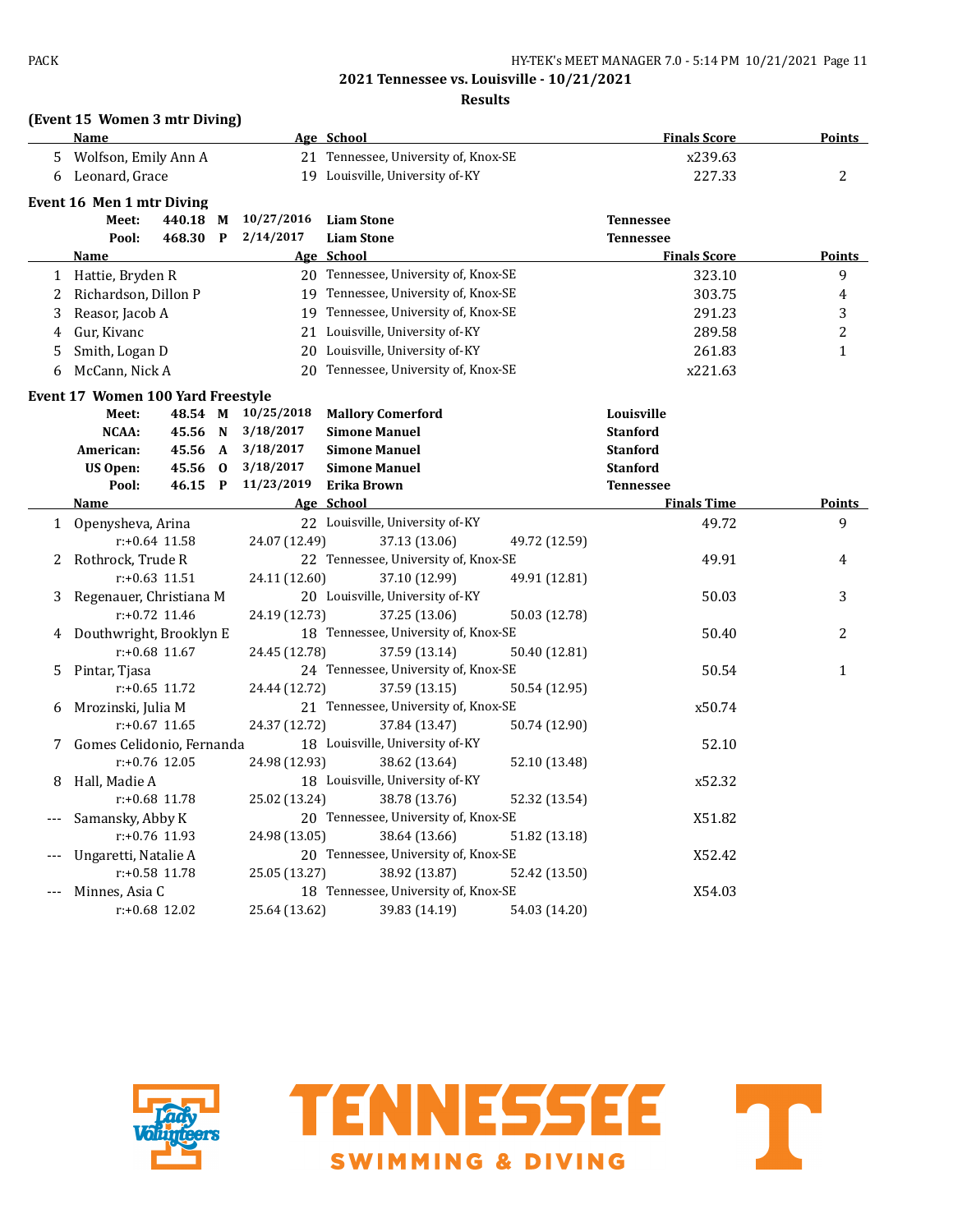|    | <b>Event 18 Men 100 Yard Freestyle</b> |         |                    |                                      |               |               |                    |               |
|----|----------------------------------------|---------|--------------------|--------------------------------------|---------------|---------------|--------------------|---------------|
|    | Meet:                                  |         | 43.85 M 11/14/2014 | <b>Caryle Blondell</b>               |               |               | Louisville         |               |
|    | NCAA:                                  | 39.90 N | 3/24/2018          | <b>Caeleb Dressel</b>                |               |               | Florida            |               |
|    | American:                              | 39.90 A | 3/24/2018          | <b>Caeleb Dressel</b>                |               |               | <b>Florida</b>     |               |
|    | <b>US Open:</b>                        | 39.90 0 | 3/24/2018          | <b>Caeleb Dressel</b>                |               |               | Florida            |               |
|    | Pool:                                  | 41.24 P | 2/18/2017          | <b>Caeleb Dressel</b>                |               |               | Florida            |               |
|    | <b>Name</b>                            |         |                    | Age School                           |               |               | <b>Finals Time</b> | <b>Points</b> |
|    | 1 Sartori, Murilo S                    |         |                    | 19 Louisville, University of-KY      |               |               | 44.42              | 9             |
|    | $r: +0.66$ 10.25                       |         | 21.55 (11.30)      |                                      | 33.16 (11.61) | 44.42 (11.26) |                    |               |
| *2 | Crooks, Jordan J                       |         |                    | 19 Tennessee, University of, Knox-SE |               |               | 44.51              | 3.50          |
|    | $r: +0.63$ 9.97                        |         | 21.32 (11.35)      |                                      | 32.94 (11.62) | 44.51 (11.57) |                    |               |
| *2 | Chambers, Micah T                      |         |                    | 19 Tennessee, University of, Knox-SE |               |               | 44.51              | 3.50          |
|    | $r: +0.62$ 10.05                       |         | 21.27 (11.22)      |                                      | 32.92 (11.65) | 44.51 (11.59) |                    |               |
| 4  | Bailey, Seth S                         |         |                    | 21 Tennessee, University of, Knox-SE |               |               | 44.55              | 2             |
|    | $r: +0.59$ 10.12                       |         | 21.36 (11.24)      |                                      | 33.15 (11.79) | 44.55 (11.40) |                    |               |
| 5. | Sameh, Haridi                          |         |                    | 21 Louisville, University of-KY      |               |               | 44.67              | $\mathbf{1}$  |
|    | $r: +0.64$ 9.90                        |         | 21.28 (11.38)      |                                      | 33.08 (11.80) | 44.67 (11.59) |                    |               |
| 6  | Eastman, Michael R                     |         |                    | 21 Louisville, University of-KY      |               |               | 44.91              |               |
|    | $r: +0.65$ 10.11                       |         | 21.17 (11.06)      |                                      | 33.06 (11.89) | 44.91 (11.85) |                    |               |
|    | 7 Paulson, Colton A                    |         |                    | 21 Louisville, University of-KY      |               |               | x45.00             |               |
|    | $r: +0.71$ 10.32                       |         | 21.88 (11.56)      |                                      | 33.53 (11.65) | 45.00 (11.47) |                    |               |
| 8  | Briggs, Nolan C                        |         |                    | 21 Tennessee, University of, Knox-SE |               |               | x45.55             |               |
|    | r:+0.66 10.49                          |         | 21.96 (11.47)      |                                      | 33.74 (11.78) | 45.55 (11.81) |                    |               |
|    | Worrell, Kyle T                        |         |                    | 22 Louisville, University of-KY      |               |               | X45.47             |               |
|    | r:+0.58 10.19                          |         | 21.74 (11.55)      |                                      | 33.71 (11.97) | 45.47 (11.76) |                    |               |
|    | Jordan, Joe B                          |         |                    | 20 Tennessee, University of, Knox-SE |               |               | X45.57             |               |
|    | r:+0.62 10.59                          |         | 22.08 (11.49)      |                                      | 33.98 (11.90) | 45.57 (11.59) |                    |               |
|    | Aguilera, Santiago A                   |         |                    | 21 Louisville, University of-KY      |               |               | X46.07             |               |
|    | $r: +0.62$ 10.45                       |         | 22.05 (11.60)      |                                      | 34.13 (12.08) | 46.07 (11.94) |                    |               |
|    | Flanagan, Jack P                       |         |                    | 18 Tennessee, University of, Knox-SE |               |               | X46.64             |               |
|    | $r: +0.62$ 10.47                       |         | 22.17 (11.70)      |                                      | 34.36 (12.19) | 46.64 (12.28) |                    |               |
|    | Duncan, Caleb W                        |         |                    | 21 Louisville, University of-KY      |               |               | X46.93             |               |
|    | $r: +0.69$ 10.63                       |         | 22.42 (11.79)      |                                      | 34.76 (12.34) | 46.93 (12.17) |                    |               |
|    | Taylor, Owen A                         |         |                    | 19 Louisville, University of-KY      |               |               | X46.97             |               |
|    | $r: +0.67$ 10.57                       |         | 22.41 (11.84)      |                                      | 34.80 (12.39) | 46.97 (12.17) |                    |               |
|    | Stelter, Jack B                        |         |                    | 19 Tennessee, University of, Knox-SE |               |               | X47.48             |               |
|    | r:+0.67 10.91                          |         | 22.94 (12.03)      |                                      | 47.48 (24.54) |               |                    |               |
|    | Ripol, Dain R                          |         |                    | 20 Tennessee, University of, Knox-SE |               |               | X47.50             |               |
|    | r:+0.72 10.89                          |         | 22.73 (11.84)      |                                      | 35.19 (12.46) | 47.50 (12.31) |                    |               |
|    |                                        |         |                    |                                      |               |               |                    |               |



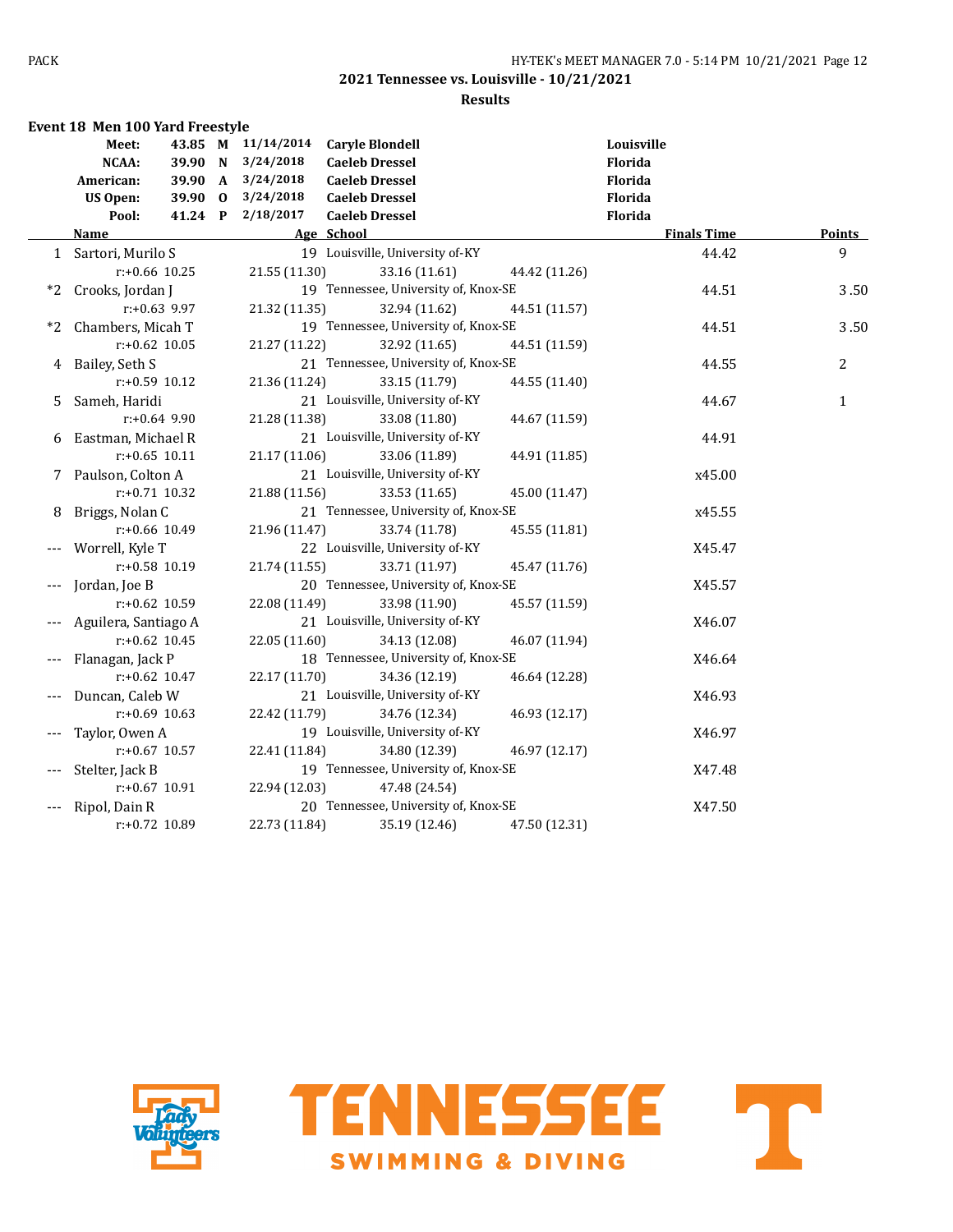### **Results**

|              | Event 19 Women 200 Yard Backstroke      |                  |          |                 |                                      |                 |                         |                |
|--------------|-----------------------------------------|------------------|----------|-----------------|--------------------------------------|-----------------|-------------------------|----------------|
|              | Meet:                                   | 1:55.95 M        |          | 10/21/2021      | <b>Summer D Smith</b>                |                 | <b>Tennessee</b>        |                |
|              | NCAA:                                   | 1:47.24 N        |          | 3/23/2019       | <b>Beata Nelson</b>                  |                 | Wisconsin               |                |
|              | American:                               | $1:47.16$ A      |          | 3/10/2019       | <b>Regan Smith</b>                   |                 | <b>Riptide Aquatics</b> |                |
|              | <b>US Open:</b>                         | 1:47.16 0        |          | 3/10/2019       | <b>Regan Smith</b>                   |                 | <b>Riptide Aquatics</b> |                |
|              | Pool:                                   | 1:49.30 P        |          | 11/21/2020      | <b>Rhyan White</b>                   |                 | Alabama                 |                |
|              | <u>Name</u>                             |                  |          |                 | Age School                           |                 | <b>Finals Time</b>      | <b>Points</b>  |
| $\mathbf{1}$ | Smith, Summer D                         |                  |          |                 | 18 Tennessee, University of, Knox-SE |                 | 1:55.95 M               | 9              |
|              |                                         | $r: +0.68$ 27.87 |          | 57.15 (29.28)   | 1:26.53 (29.38)                      | 1:55.95 (29.42) |                         |                |
| 2            | Stewart, Bayley D                       |                  |          |                 | 22 Tennessee, University of, Knox-SE |                 | 1:57.16                 | 4              |
|              |                                         | $r: +0.66$ 27.86 |          | 57.19 (29.33)   | 1:26.98 (29.79)                      | 1:57.16 (30.18) |                         |                |
| 3            | Fuller, Josephine A                     |                  |          |                 | 18 Tennessee, University of, Knox-SE |                 | 1:57.47                 | 3              |
|              |                                         | $r: +0.65$ 27.26 |          | 57.26 (30.00)   | 1:27.45 (30.19)                      | 1:57.47 (30.02) |                         |                |
| 4            | Salcutan, Tatiana                       |                  |          |                 | 20 Louisville, University of-KY      |                 | 1:58.95                 | $\overline{c}$ |
|              |                                         | $r: +0.71$ 28.07 |          | 58.03 (29.96)   | 1:28.33 (30.30)                      | 1:58.95 (30.62) |                         |                |
| 5.           | Katzer, Danika J                        |                  |          |                 | 21 Tennessee, University of, Knox-SE |                 | x2:00.06                |                |
|              |                                         | $r: +0.61$ 28.41 |          | 58.37 (29.96)   | 1:29.00 (30.63)                      | 2:00.06 (31.06) |                         |                |
| 6            | McCormick, Paige N                      |                  |          |                 | 19 Louisville, University of-KY      |                 | 2:08.57                 | $\mathbf{1}$   |
|              |                                         | $r: +0.70$ 30.41 |          | 1:02.55(32.14)  | 1:35.49 (32.94)                      | 2:08.57 (33.08) |                         |                |
| 7            | Wheeler, Krista A                       |                  |          |                 | 18 Louisville, University of-KY      |                 | 2:11.46                 |                |
|              |                                         | $r: +0.77$ 30.41 |          | 1:03.61 (33.20) | 1:37.43 (33.82)                      | 2:11.46 (34.03) |                         |                |
| 8            | Karl, Abby G                            |                  |          |                 | 18 Louisville, University of-KY      |                 | x2:12.32                |                |
|              |                                         | $r: +0.67$ 30.00 |          | 1:02.89 (32.89) | 1:37.44(34.55)                       | 2:12.32 (34.88) |                         |                |
| ---          | Myers, Amber N                          |                  |          |                 | 18 Tennessee, University of, Knox-SE |                 | X2:01.83                |                |
|              |                                         | r:+0.68 27.99    |          | 58.97 (30.98)   | 1:30.34 (31.37)                      | 2:01.83 (31.49) |                         |                |
|              | Harper, Olivia M                        |                  |          |                 | 19 Tennessee, University of, Knox-SE |                 | X2:02.56                |                |
|              |                                         | $r: +0.65$ 28.43 |          | 59.10 (30.67)   | 1:30.63 (31.53)                      | 2:02.56 (31.93) |                         |                |
| ---          | Caldow, Elle E                          |                  |          |                 | 19 Tennessee, University of, Knox-SE |                 | X2:03.28                |                |
|              |                                         | r:+0.62 27.96    |          | 58.67 (30.71)   | 1:30.84 (32.17)                      | 2:03.28 (32.44) |                         |                |
|              | <b>Event 20 Men 200 Yard Backstroke</b> |                  |          |                 |                                      |                 |                         |                |
|              | Meet:                                   | 1:42.84 M        |          | 10/29/2015      | <b>Sean Lehane</b>                   |                 | <b>Tennessee</b>        |                |
|              | NCAA:                                   | 1:35.73 N        |          | 3/26/2016       | <b>Ryan Murphy</b>                   |                 | California              |                |
|              | American:                               | 1:35.73 A        |          | 3/26/2016       | <b>Ryan Murphy</b>                   |                 | California              |                |
|              | <b>US Open:</b>                         | 1:35.73          | $\bf{0}$ | 3/26/2016       | <b>Ryan Murphy</b>                   |                 | California              |                |
|              | Pool:                                   | $1:37.87$ P      |          | 12/5/2013       | Arkady Vyatchanin                    |                 | <b>NY Aquatics</b>      |                |
|              | <u>Name</u>                             |                  |          |                 | Age School                           |                 | <b>Finals Time</b>      | <b>Points</b>  |
| 1            | Albiero, Nicolas J                      |                  |          |                 | 22 Louisville, University of-KY      |                 | 1:45.20                 | 9              |
|              |                                         | $r: +0.58$ 24.55 |          | 51.04 (26.49)   | 1:17.67 (26.63)                      | 1:45.20 (27.53) |                         |                |
|              | 2 Lierz, Harrison M                     |                  |          |                 | 19 Tennessee, University of, Knox-SE |                 | 1:46.78                 | 4              |
|              |                                         | $r: +0.62$ 24.28 |          | 51.28 (27.00)   | 1:19.03(27.75)                       | 1:46.78 (27.75) |                         |                |
| 3            | Rothrock, Gus D                         |                  |          |                 | 19 Tennessee, University of, Knox-SE |                 | 1:48.53                 | 3              |
|              |                                         | $r: +0.61$ 26.18 |          | 53.60 (27.42)   | 1:21.15(27.55)                       | 1:48.53 (27.38) |                         |                |
| 4            | Kruse, Wylie R                          |                  |          |                 | 18 Louisville, University of-KY      |                 | 1:49.63                 | 2              |
|              |                                         | $r: +0.63$ 25.43 |          | 53.19 (27.76)   | 1:21.20 (28.01)                      | 1:49.63 (28.43) |                         |                |
| 5.           | Wever, Jack T                           |                  |          |                 | 21 Louisville, University of-KY      |                 | 1:49.76                 | $\mathbf{1}$   |
|              |                                         | r:+0.66 26.66    |          | 54.46 (27.80)   | 1:22.42 (27.96)                      | 1:49.76 (27.34) |                         |                |
|              |                                         |                  |          |                 |                                      |                 |                         |                |



T **TENNESSEE SWIMMING & DIVING**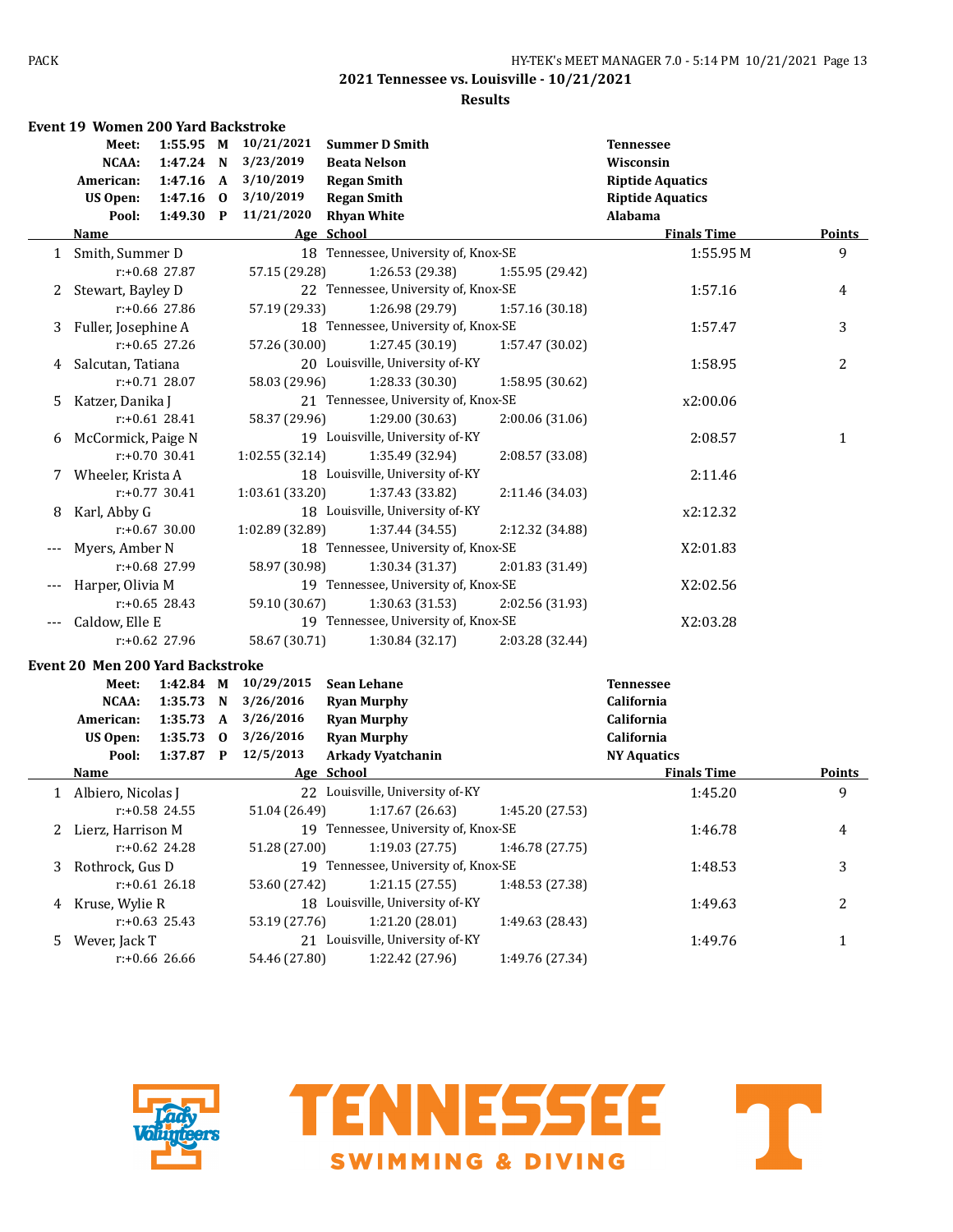**Results**

# **(Event 20 Men 200 Yard Backstroke)**

|       | Name                                 | Age School           |                                      |                 | <b>Finals Time</b>   | <b>Points</b> |
|-------|--------------------------------------|----------------------|--------------------------------------|-----------------|----------------------|---------------|
|       | 6 Hadley, Griffin W                  |                      | 19 Tennessee, University of, Knox-SE |                 | 1:49.89              |               |
|       | $r+0.60$ 25.24                       | 53.35 (28.11)        | 1:22.06 (28.71)                      | 1:49.89 (27.83) |                      |               |
|       | 7 Whyte, Mitchell D                  |                      | 21 Louisville, University of-KY      |                 | x1:50.50             |               |
|       | r:+0.59 25.55                        | 53.90 (28.35)        | 1:22.91 (29.01)                      | 1:50.50 (27.59) |                      |               |
| 8     | Horne, Thomas R                      |                      | 19 Tennessee, University of, Knox-SE |                 | x1:56.15             |               |
|       | $r: +0.62$ 26.54                     | 55.26 (28.72)        | 1:25.14 (29.88)                      | 1:56.15(31.01)  |                      |               |
|       | Morsi, Neal J                        |                      | 20 Louisville, University of-KY      |                 | X1:54.29             |               |
|       | $r: +0.64$ 26.53                     | 55.70 (29.17)        | 1:25.11 (29.41)                      | 1:54.29 (29.18) |                      |               |
|       | Event 21 Women 200 Yard Breaststroke |                      |                                      |                 |                      |               |
|       | Meet:                                | 2:10.19 M 10/21/2021 | <b>Mona L McSharry</b>               |                 | <b>Tennessee</b>     |               |
|       | NCAA:<br>2:02.60 N                   | 3/17/2018            | <b>Lily King</b>                     |                 | Indiana              |               |
|       | 2:02.60<br>$\mathbf{A}$<br>American: | 3/17/2018            | <b>Lily King</b>                     |                 | Indiana              |               |
|       | <b>US Open:</b><br>$2:02.60$ 0       | 3/17/2018            | <b>Lily King</b>                     |                 | Indiana              |               |
|       | Pool:<br>$2:05.63$ P                 | 12/7/2013            | Alia Atkinson                        |                 | <b>South Florida</b> |               |
|       | Name                                 | Age School           |                                      |                 | <b>Finals Time</b>   | Points        |
|       | 1 McSharry, Mona L                   |                      | 21 Tennessee, University of, Knox-SE |                 | 2:10.19M             | 9             |
|       | r:+0.70 29.64                        | 1:02.37 (32.73)      | 1:35.74 (33.37)                      | 2:10.19 (34.45) |                      |               |
| 2     | Yager, Alexis A                      |                      | 22 Tennessee, University of, Knox-SE |                 | 2:12.18              | 4             |
|       | $r: +0.69$ 30.62                     | 1:03.51 (32.89)      | 1:37.63 (34.12)                      | 2:12.18 (34.55) |                      |               |
|       | 3 Herkle, Kim Emely                  |                      | 18 Louisville, University of-KY      |                 | 2:13.75              | 3             |
|       | $r: +0.77$ 30.18                     | 1:03.85(33.67)       | 1:38.62 (34.77)                      | 2:13.75 (35.13) |                      |               |
|       | 4 Walshe, Ellen R                    |                      | 20 Tennessee, University of, Knox-SE |                 | 2:14.68              | 2             |
|       | $r: +0.69$ 31.14                     | 1:05.16 (34.02)      | 1:39.84 (34.68)                      | 2:14.68 (34.84) |                      |               |
| 5.    | Astashkina, Mariia                   |                      | 22 Louisville, University of-KY      |                 | 2:15.30              | $\mathbf{1}$  |
|       | $r: +0.73$ 31.18                     | 1:05.66 (34.48)      | 1:40.06 (34.40)                      | 2:15.30 (35.24) |                      |               |
| 6     | Friesen, Morgan C                    |                      | 22 Louisville, University of-KY      |                 | 2:16.28              |               |
|       | $r: +0.71$ 31.21                     | 1:05.48 (34.27)      | 1:40.62 (35.14)                      | 2:16.28 (35.66) |                      |               |
| 7     | Sykes, Emily J                       |                      | 22 Tennessee, University of, Knox-SE |                 | x2:16.98             |               |
|       | $r: +0.75$ 31.52                     | 1:06.32 (34.80)      | 1:41.57 (35.25)                      | 2:16.98 (35.41) |                      |               |
| 8     | Farrington, Adeline G                |                      | 19 Louisville, University of-KY      |                 | x2:19.95             |               |
|       | $r: +0.72$ 31.42                     | 1:06.70 (35.28)      | 1:42.56 (35.86)                      | 2:19.95 (37.39) |                      |               |
|       | Gebel, Alex E                        |                      | 22 Tennessee, University of, Knox-SE |                 | X2:21.28             |               |
|       | r:+0.68 31.72                        | 1:07.29(35.57)       | 1:44.39 (37.10)                      | 2:21.28 (36.89) |                      |               |
|       | Aurnou-Rhees, Jordan W               |                      | 19 Tennessee, University of, Knox-SE |                 | X2:23.05             |               |
|       | $r: +0.61$ 32.27                     | 1:08.72 (36.45)      | 1:45.37 (36.65)                      | 2:23.05 (37.68) |                      |               |
|       | Kasemets, Adry                       |                      | 18 Louisville, University of-KY      |                 | X2:26.10             |               |
|       | $r: +0.72$ 32.60                     | 1:09.96 (37.36)      | 1:47.80 (37.84)                      | 2:26.10 (38.30) |                      |               |
| $---$ | Huff, Sammy J                        |                      | 18 Tennessee, University of, Knox-SE |                 | X2:28.97             |               |
|       | $r: +0.70$ 33.33                     | 1:11.12 (37.79)      | 1:49.78 (38.66)                      | 2:28.97 (39.19) |                      |               |



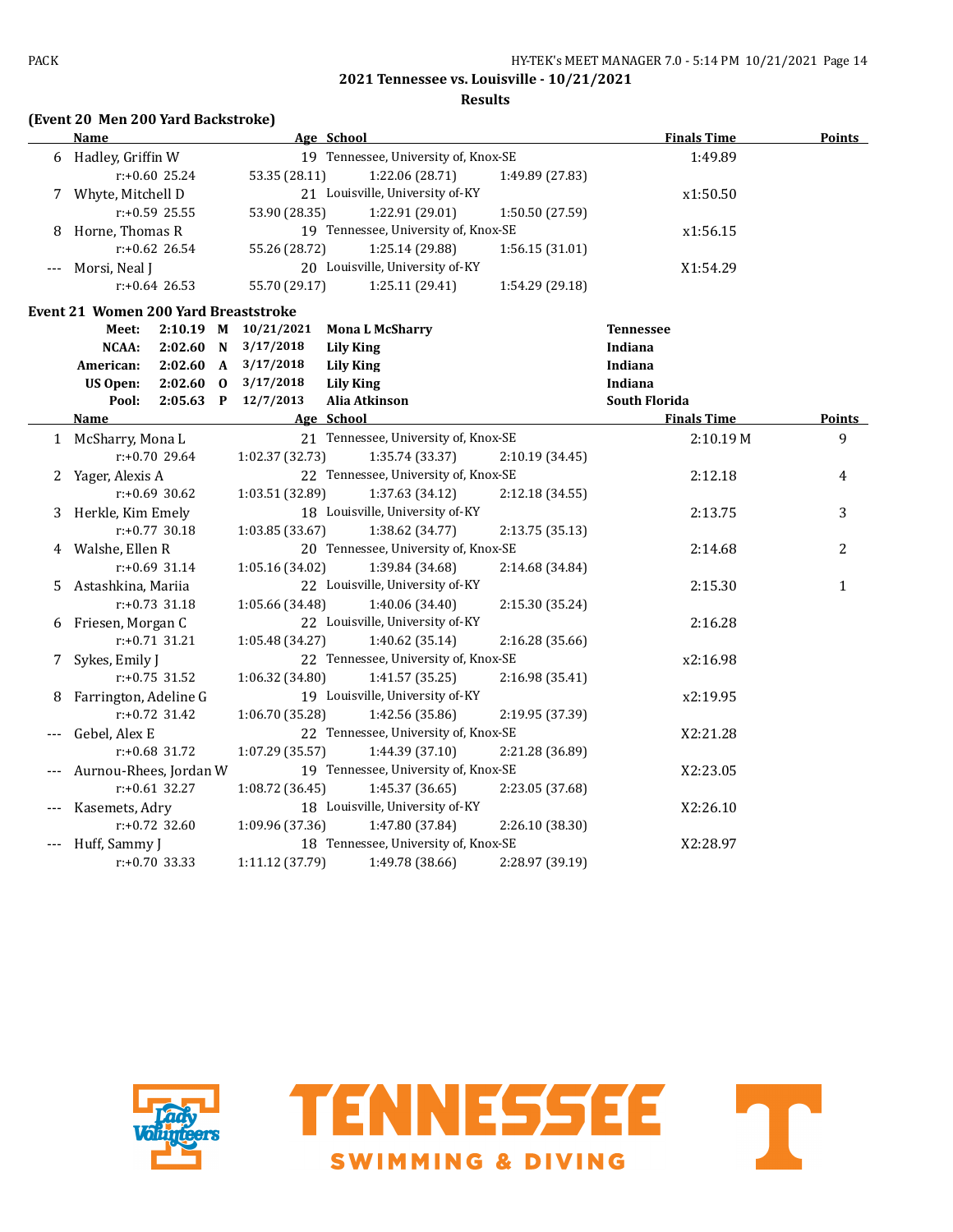### **Results**

|    | <b>Event 22 Men 200 Yard Breaststroke</b> |                  |          |                 |                                      |                 |                    |               |
|----|-------------------------------------------|------------------|----------|-----------------|--------------------------------------|-----------------|--------------------|---------------|
|    | Meet:                                     | 1:55.97 M        |          | 10/21/2021      | Lyubomir E Epitropov                 |                 | <b>Tennessee</b>   |               |
|    | <b>NCAA:</b>                              | 1:47.91 N        |          | 3/25/2017       | <b>Will Licon</b>                    |                 | <b>Texas</b>       |               |
|    | American:                                 | 1:47.91 A        |          | 3/25/2017       | <b>Will Licon</b>                    |                 | <b>Texas</b>       |               |
|    | <b>US Open:</b>                           | 1:47.91 0        |          | 3/25/2017       | <b>Will Licon</b>                    |                 | <b>Texas</b>       |               |
|    | Pool:                                     | $1:52.22$ P      |          | 2/18/2017       | <b>Anton McKee</b>                   |                 | Alabama            |               |
|    | Name                                      |                  |          |                 | Age School                           |                 | <b>Finals Time</b> | <b>Points</b> |
|    | 1 Epitropov, Lyubomir E                   |                  |          |                 | 22 Tennessee, University of, Knox-SE |                 | 1:55.97 M          | 9             |
|    |                                           | $r: +0.67$ 26.47 |          | 56.15 (29.68)   | 1:26.03 (29.88)                      | 1:55.97 (29.94) |                    |               |
| 2  | Dillard, Jarel A                          |                  |          |                 | 21 Tennessee, University of, Knox-SE |                 | 1:57.56            | 4             |
|    |                                           | $r: +0.63$ 25.74 |          | 54.78 (29.04)   | 1:25.37 (30.59)                      | 1:57.56 (32.19) |                    |               |
| 3  | Sos, Daniel                               |                  |          |                 | 23 Louisville, University of-KY      |                 | 2:00.71            | 3             |
|    |                                           | $r: +0.67$ 27.15 |          | 57.82 (30.67)   | 1:29.34 (31.52)                      | 2:00.71 (31.37) |                    |               |
| 4  | Champlin, Brett C                         |                  |          |                 | 21 Tennessee, University of, Knox-SE |                 | 2:00.90            | 2             |
|    |                                           | $r: +0.69$ 27.03 |          | 57.81 (30.78)   | 1:28.65 (30.84)                      | 2:00.90 (32.25) |                    |               |
| 5. | Kreiley, Aidan C                          |                  |          |                 | 19 Louisville, University of-KY      |                 | 2:07.49            | 1             |
|    |                                           | $r: +0.69$ 28.41 |          | 1:00.34 (31.93) | 1:33.43 (33.09)                      | 2:07.49 (34.06) |                    |               |
| 6  | Shourds, Luke B                           |                  |          |                 | 19 Louisville, University of-KY      |                 | 2:12.07            |               |
|    |                                           | $r: +0.62$ 28.43 |          | 1:02.23 (33.80) | 1:37.03 (34.80)                      | 2:12.07 (35.04) |                    |               |
|    |                                           |                  |          |                 |                                      |                 |                    |               |
|    | Event 23 Women 500 Yard Freestyle         |                  |          |                 |                                      |                 |                    |               |
|    | Meet:                                     | 4:48.43 M        |          | 11/2/2017       | <b>Tess Cieplucha</b>                |                 | <b>Tennessee</b>   |               |
|    | NCAA:                                     | 4:24.06 N        |          | 3/16/2017       | <b>Katie Ledecky</b>                 |                 | <b>Stanford</b>    |               |
|    | American:                                 | 4:24.06          | A        | 3/16/2017       | <b>Katie Ledecky</b>                 |                 | <b>Stanford</b>    |               |
|    | <b>US Open:</b>                           | 4:24.06          | $\bf{0}$ | 3/16/2017       | <b>Katie Ledecky</b>                 |                 | <b>Stanford</b>    |               |
|    | Pool:                                     | 4:33.09 P        |          | 11/19/2020      | <b>Paige Madden</b>                  |                 | Virginia           |               |
|    | Name                                      |                  |          |                 | Age School                           |                 | <b>Finals Time</b> | <b>Points</b> |
|    | 1 Mrozinski, Julia M                      |                  |          |                 | 21 Tennessee, University of, Knox-SE |                 | 4:49.25            | 9             |
|    |                                           | $r: +0.66$ 26.38 |          | 55.52 (29.14)   | 1:24.87 (29.35)                      | 1:54.10 (29.23) |                    |               |
|    |                                           | 2:23.37 (29.27)  |          | 2:52.77 (29.40) | 3:22.12(29.35)                       | 3:51.51 (29.39) |                    |               |
|    |                                           | 4:20.81 (29.30)  |          | 4:49.25 (28.44) |                                      |                 |                    |               |
| 2  | Stege, Kristen M                          |                  |          |                 | 20 Tennessee, University of, Knox-SE |                 | 4:53.50            | 4             |
|    |                                           | $r: +0.80$ 26.73 |          | 55.53 (28.80)   | 1:24.87 (29.34)                      | 1:54.50 (29.63) |                    |               |
|    |                                           | 2:24.33 (29.83)  |          | 2:53.94 (29.61) | 3:24.05 (30.11)                      | 3:54.15 (30.10) |                    |               |
|    |                                           | 4:24.09 (29.94)  |          | 4:53.50 (29.41) |                                      |                 |                    |               |
| 3  | Breslin, Aly M                            |                  |          |                 | 19 Tennessee, University of, Knox-SE |                 | 4:54.85            | 3             |
|    |                                           | $r: +0.71$ 27.49 |          | 56.59 (29.10)   | 1:25.93 (29.34)                      | 1:55.63 (29.70) |                    |               |
|    |                                           | 2:24.86 (29.23)  |          | 2:54.76 (29.90) | 3:24.75 (29.99)                      | 3:55.15 (30.40) |                    |               |
|    |                                           | 4:25.14 (29.99)  |          | 4:54.85 (29.71) |                                      |                 |                    |               |
| 4  | McCarville, Kate E                        |                  |          |                 | 18 Tennessee, University of, Knox-SE |                 | x4:55.19           |               |
|    |                                           | r:+0.67 27.27    |          | 56.92 (29.65)   | 1:26.94 (30.02)                      | 1:57.16 (30.22) |                    |               |
|    |                                           | 2:27.24 (30.08)  |          | 2:57.26 (30.02) | 3:27.04 (29.78)                      | 3:56.88 (29.84) |                    |               |
|    |                                           | 4:26.39 (29.51)  |          | 4:55.19 (28.80) |                                      |                 |                    |               |
| 5  | Sumida, Duda E                            |                  |          |                 | 20 Louisville, University of-KY      |                 | 4:56.07            | 2             |
|    |                                           | $r: +0.70$ 26.68 |          | 56.09 (29.41)   | 1:25.63 (29.54)                      | 1:55.73 (30.10) |                    |               |
|    |                                           | 2:26.01 (30.28)  |          | 2:55.75 (29.74) | 3:25.88 (30.13)                      | 3:55.96 (30.08) |                    |               |
|    |                                           | 4:26.74 (30.78)  |          | 4:56.07 (29.33) |                                      |                 |                    |               |





T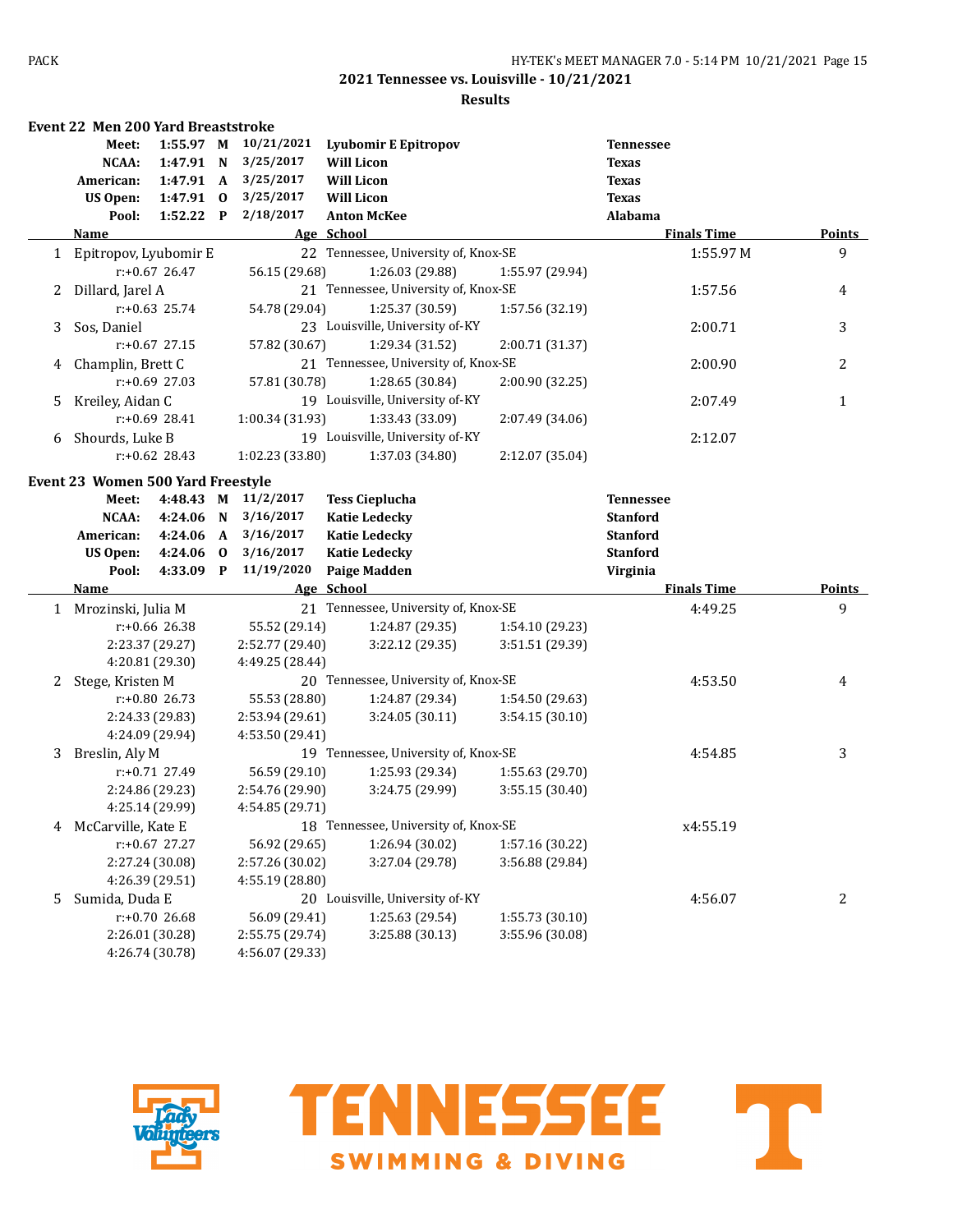**Results**

| (Event 23 Women 500 Yard Freestyle) |  |  |  |
|-------------------------------------|--|--|--|
|-------------------------------------|--|--|--|

|    | <b>Name</b>                     |                  | Age School   |                 |                                      | <b>Finals Time</b> | <b>Points</b>         |              |
|----|---------------------------------|------------------|--------------|-----------------|--------------------------------------|--------------------|-----------------------|--------------|
|    | 6 Williams, Liberty R           |                  |              |                 | 19 Louisville, University of-KY      |                    | 4:58.42               | $\mathbf{1}$ |
|    |                                 | $r: +0.71$ 26.91 |              | 56.40 (29.49)   | 1:26.80 (30.40)                      | 1:57.03 (30.23)    |                       |              |
|    |                                 | 2:27.27 (30.24)  |              | 2:57.47 (30.20) | 3:27.89 (30.42)                      | 3:57.76 (29.87)    |                       |              |
|    |                                 | 4:27.32 (29.56)  |              | 4:58.42 (31.10) |                                      |                    |                       |              |
| 7  | Luther, Maddie R                |                  |              |                 | 20 Louisville, University of-KY      |                    | 5:05.67               |              |
|    |                                 | $r: +0.75$ 27.38 |              | 57.31 (29.93)   | 1:27.67 (30.36)                      | 1:58.32 (30.65)    |                       |              |
|    |                                 | 2:29.22 (30.90)  |              | 3:00.41 (31.19) | 3:31.77 (31.36)                      | 4:03.33 (31.56)    |                       |              |
|    |                                 | 4:34.90 (31.57)  |              | 5:05.67 (30.77) |                                      |                    |                       |              |
|    | Event 24 Men 500 Yard Freestyle |                  |              |                 |                                      |                    |                       |              |
|    | Meet:                           | 4:24.61 M        |              | 11/2/2017       | <b>Taylor Abbott</b>                 |                    | <b>Tennessee</b>      |              |
|    | NCAA:                           | 4:06.32          | $\mathbf N$  | 2/19/2020       | <b>Kieran Smith</b>                  |                    | Florida               |              |
|    | American:                       | 4:06.32          | $\mathbf{A}$ | 2/19/2020       | <b>Kieran Smith</b>                  |                    | Florida               |              |
|    | <b>US Open:</b>                 | 4:06.32 0        |              | 2/19/2020       | <b>Kieran Smith</b>                  |                    | Florida               |              |
|    | Pool:                           | 4:11.07 P        |              | 2/15/2017       | <b>Fynn Minuth</b>                   |                    | <b>South Carolina</b> |              |
|    | Name                            |                  |              |                 | Age School                           |                    | <b>Finals Time</b>    | Points       |
|    | 1 Sibirtsev, Ilia               |                  |              |                 | 20 Louisville, University of-KY      |                    | 4:25.20               | 9            |
|    |                                 | $r: +0.64$ 24.46 |              | 50.91 (26.45)   | 1:17.57(26.66)                       | 1:44.40 (26.83)    |                       |              |
|    |                                 | 2:11.19 (26.79)  |              | 2:38.24 (27.05) | 3:05.33 (27.09)                      | 3:32.34 (27.01)    |                       |              |
|    |                                 | 3:59.27 (26.93)  |              | 4:25.20 (25.93) |                                      |                    |                       |              |
| 2  | Ponce de Leon, Rafael N         |                  |              |                 | 20 Tennessee, University of, Knox-SE |                    | 4:25.89               | 4            |
|    |                                 | $r: +0.72$ 24.10 |              | 50.76 (26.66)   | 1:17.76 (27.00)                      | 1:44.46 (26.70)    |                       |              |
|    |                                 | 2:11.49 (27.03)  |              | 2:38.50 (27.01) | 3:05.69 (27.19)                      | 3:33.10 (27.41)    |                       |              |
|    |                                 | 3:59.94 (26.84)  |              | 4:25.89 (25.95) |                                      |                    |                       |              |
| 3  | Sartori, Murilo S               |                  |              |                 | 19 Louisville, University of-KY      |                    | 4:27.92               | 3            |
|    |                                 | $r: +0.71$ 24.02 |              | 51.08 (27.06)   | 1:18.52 (27.44)                      | 1:45.88 (27.36)    |                       |              |
|    |                                 | 2:13.73 (27.85)  |              | 2:41.20 (27.47) | 3:08.53 (27.33)                      | 3:35.73 (27.20)    |                       |              |
|    |                                 | 4:02.16 (26.43)  |              | 4:27.92 (25.76) |                                      |                    |                       |              |
| 4  | Curley, Hayden M                |                  |              |                 | 22 Louisville, University of-KY      |                    | 4:30.64               | 2            |
|    |                                 | $r: +0.64$ 24.45 |              | 51.04 (26.59)   | 1:18.50 (27.46)                      | 1:46.06 (27.56)    |                       |              |
|    |                                 | 2:14.02 (27.96)  |              | 2:41.79 (27.77) | 3:09.32 (27.53)                      | 3:36.95 (27.63)    |                       |              |
|    |                                 | 4:04.22 (27.27)  |              | 4:30.64 (26.42) |                                      |                    |                       |              |
| 5. | Jackson, Will L                 |                  |              |                 | 19 Tennessee, University of, Knox-SE |                    | 4:31.54               | $\mathbf{1}$ |
|    |                                 | r:+0.68 24.16    |              | 50.93 (26.77)   | 1:18.07(27.14)                       | 1:45.65 (27.58)    |                       |              |
|    |                                 | 2:13.14 (27.49)  |              | 2:40.94 (27.80) | 3:08.96 (28.02)                      | 3:37.12 (28.16)    |                       |              |
|    |                                 | 4:05.00 (27.88)  |              | 4:31.54 (26.54) |                                      |                    |                       |              |
| 6  | Klawiter, Tyler M               |                  |              |                 | 22 Louisville, University of-KY      |                    | x4:31.61              |              |
|    |                                 | $r: +0.76$ 24.24 |              | 50.84 (26.60)   | 1:17.96 (27.12)                      | 1:45.18 (27.22)    |                       |              |
|    |                                 | 2:12.51 (27.33)  |              | 2:39.96 (27.45) | 3:07.61 (27.65)                      | 3:35.65 (28.04)    |                       |              |
|    |                                 | 4:04.05 (28.40)  |              | 4:31.61 (27.56) |                                      |                    |                       |              |
| 7  | Narvid, Jake E                  |                  |              |                 | 19 Tennessee, University of, Knox-SE |                    | 4:37.16               |              |
|    |                                 | $r: +0.65$ 24.15 |              | 50.69 (26.54)   | 1:17.83 (27.14)                      | 1:45.58 (27.75)    |                       |              |
|    |                                 | 2:13.85 (28.27)  |              | 2:42.18 (28.33) | 3:10.94 (28.76)                      | 3:39.85 (28.91)    |                       |              |
|    |                                 |                  |              | 4:37.16 (28.05) |                                      |                    |                       |              |
|    | Tepper, Joey E                  | 4:09.11 (29.26)  |              |                 | 19 Tennessee, University of, Knox-SE |                    | x4:39.96              |              |
| 8  |                                 |                  |              | 51.81 (27.30)   | 1:19.63 (27.82)                      | 1:48.00 (28.37)    |                       |              |
|    |                                 | r:+0.91 24.51    |              |                 | 3:14.18(28.82)                       | 3:43.10 (28.92)    |                       |              |
|    |                                 | 2:16.55 (28.55)  |              | 2:45.36 (28.81) |                                      |                    |                       |              |
|    |                                 | 4:12.18 (29.08)  |              | 4:39.96 (27.78) |                                      |                    |                       |              |



**TENNESSEE SWIMMING & DIVING** 

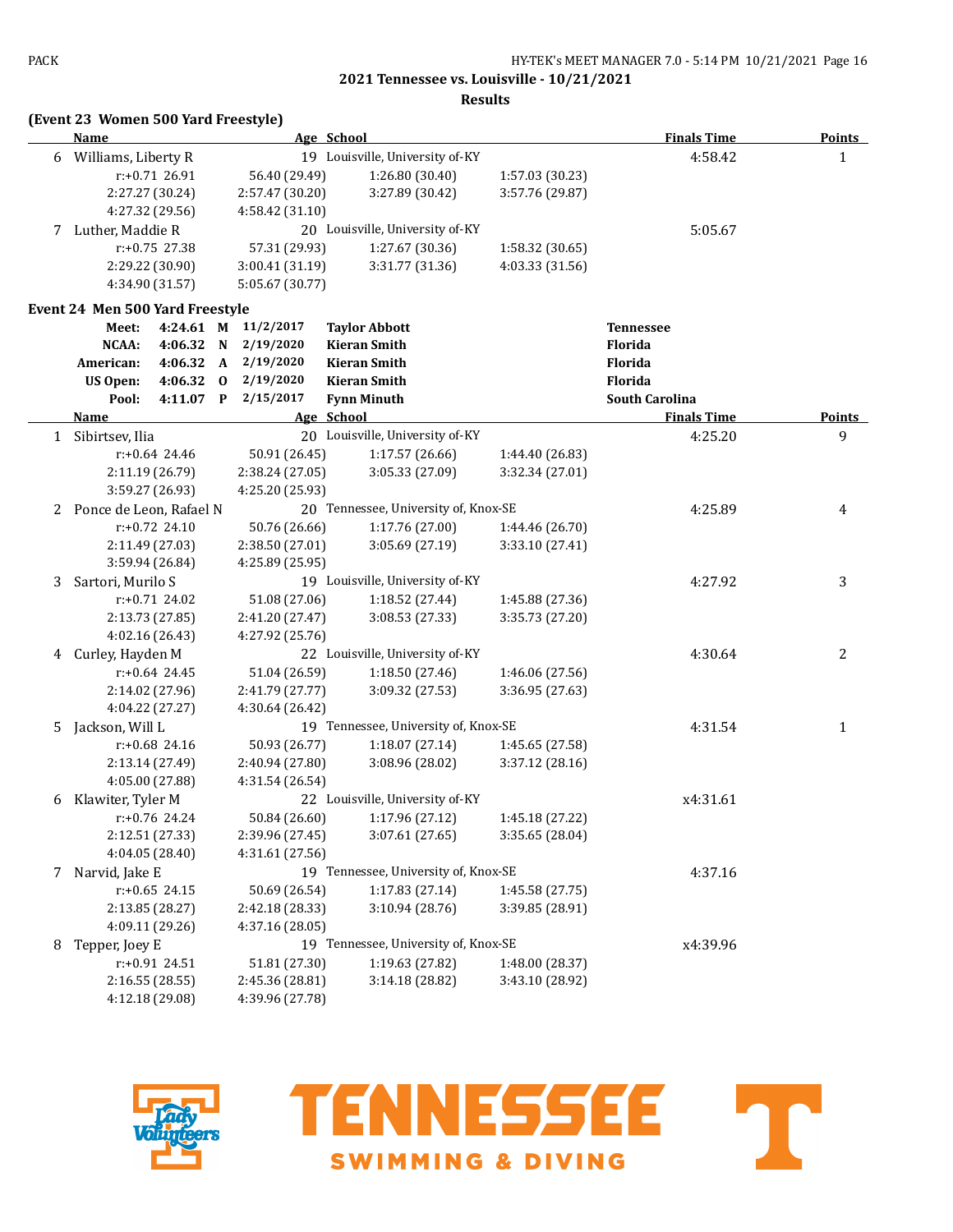**Results**

# **(Event 24 Men 500 Yard Freestyle)**

|   | Name                                     |         |                    | Age School                           |                 | <b>Finals Time</b> | <b>Points</b> |
|---|------------------------------------------|---------|--------------------|--------------------------------------|-----------------|--------------------|---------------|
|   | Shoyat, Eli C                            |         |                    | 18 Louisville, University of-KY      |                 | X4:34.67           |               |
|   | r:+0.68 24.34                            |         | 50.95 (26.61)      | 1:18.11 (27.16)                      | 1:45.78 (27.67) |                    |               |
|   | 2:13.59 (27.81)                          |         | 2:41.66 (28.07)    | 3:09.96 (28.30)                      | 3:38.54 (28.58) |                    |               |
|   | 4:06.95(28.41)                           |         | 4:34.67 (27.72)    |                                      |                 |                    |               |
|   | Saldo, Gustavo                           |         |                    | 18 Louisville, University of-KY      |                 | X4:41.83           |               |
|   | $r: +0.70$ 24.87                         |         | 52.23 (27.36)      | 1:19.91 (27.68)                      | 1:47.92 (28.01) |                    |               |
|   | 2:16.22 (28.30)                          |         | 2:44.94 (28.72)    | 3:14.42 (29.48)                      | 3:43.83 (29.41) |                    |               |
|   | 4:13.15 (29.32)                          |         | 4:41.83 (28.68)    |                                      |                 |                    |               |
|   | <b>Event 25 Women 100 Yard Butterfly</b> |         |                    |                                      |                 |                    |               |
|   | Meet:                                    |         | 52.59 M 10/24/2019 | <b>Erika Brown</b>                   |                 | <b>Tennessee</b>   |               |
|   | NCAA:                                    | 48.89 N | 3/19/2021          | <b>Maggie Macneil</b>                |                 | Michigan           |               |
|   | American:                                | 49.38 A | 2/20/2020          | Erika Brown                          |                 | <b>Tennessee</b>   |               |
|   | <b>US Open:</b>                          | 48.89 0 | 3/19/2021          | <b>Maggie Macneail</b>               |                 | Michigan           |               |
|   | Pool:                                    | 49.73 P | 11/20/2020         | <b>Kate Douglass</b>                 |                 | Virginia           |               |
|   | Name                                     |         |                    | Age School                           |                 | <b>Finals Time</b> | Points        |
|   | 1 Ulett, Tristen D                       |         |                    | 19 Louisville, University of-KY      |                 | 53.55              | 9             |
|   | r:+0.74 11.49                            |         | 24.92 (13.43)      | 38.98 (14.06)                        | 53.55 (14.57)   |                    |               |
| 2 | Albiero, Gabi M                          |         |                    | 19 Louisville, University of-KY      |                 | 53.61              | 4             |
|   | $r: +0.61$ 11.54                         |         | 25.14 (13.60)      | 39.42 (14.28)                        | 53.61 (14.19)   |                    |               |
|   | 3 Kraus, Alena I                         |         |                    | 22 Louisville, University of-KY      |                 | 55.28              | 3             |
|   | r:+0.68 11.95                            |         | 25.99 (14.04)      | 40.49 (14.50)                        | 55.28 (14.79)   |                    |               |
| 4 | Tichenor, Kelly A                        |         |                    | 21 Louisville, University of-KY      |                 | x57.34             |               |
|   | $r: +0.73$ 11.92                         |         | 26.52 (14.60)      | 41.53 (15.01)                        | 57.34 (15.81)   |                    |               |
|   | Rothrock, Trude R                        |         |                    | 22 Tennessee, University of, Knox-SE |                 | X53.00             |               |
|   | $r: +0.62$ 11.65                         |         | 24.92 (13.27)      | 38.81 (13.89)                        | 53.00 (14.19)   |                    |               |
|   | Stotler, Sara B                          |         |                    | 18 Tennessee, University of, Knox-SE |                 | X53.82             |               |
|   | $r: +0.69$ 11.44                         |         | 24.92 (13.48)      | 39.15 (14.23)                        | 53.82 (14.67)   |                    |               |
|   | Beil, Mallory J                          |         |                    | 21 Tennessee, University of, Knox-SE |                 | X54.13             |               |
|   | $r: +0.68$ 11.59                         |         | 25.38 (13.79)      | 39.58 (14.20)                        | 54.13 (14.55)   |                    |               |
|   | Carlton, Emma L                          |         |                    | 21 Tennessee, University of, Knox-SE |                 | X54.71             |               |
|   | $r: +0.67$ 11.42                         |         | 24.97 (13.55)      | 39.40 (14.43)                        | 54.71 (15.31)   |                    |               |
|   | Sichterman, Megan J                      |         |                    | 22 Tennessee, University of, Knox-SE |                 | X55.80             |               |
|   | r:+0.73 11.78                            |         | 25.96 (14.18)      | 40.86 (14.90)                        | 55.80 (14.94)   |                    |               |
|   | Quass, Berit E                           |         |                    | 19 Tennessee, University of, Knox-SE |                 | X58.27             |               |
|   | r:+0.76 12.67                            |         | 27.29 (14.62)      | 42.44 (15.15)                        | 58.27 (15.83)   |                    |               |
|   | Marando, Margaret M                      |         |                    | 19 Tennessee, University of, Knox-SE |                 | X58.61             |               |
|   | $r: +0.79$ 12.83                         |         | 27.69 (14.86)      | 43.03 (15.34)                        | 58.61 (15.58)   |                    |               |
|   | Samansky, Abby K                         |         |                    | 20 Tennessee, University of, Knox-SE |                 | X59.65             |               |
|   | r:+0.79 12.36                            |         | 27.55 (15.19)      | 43.62 (16.07)                        | 59.65 (16.03)   |                    |               |



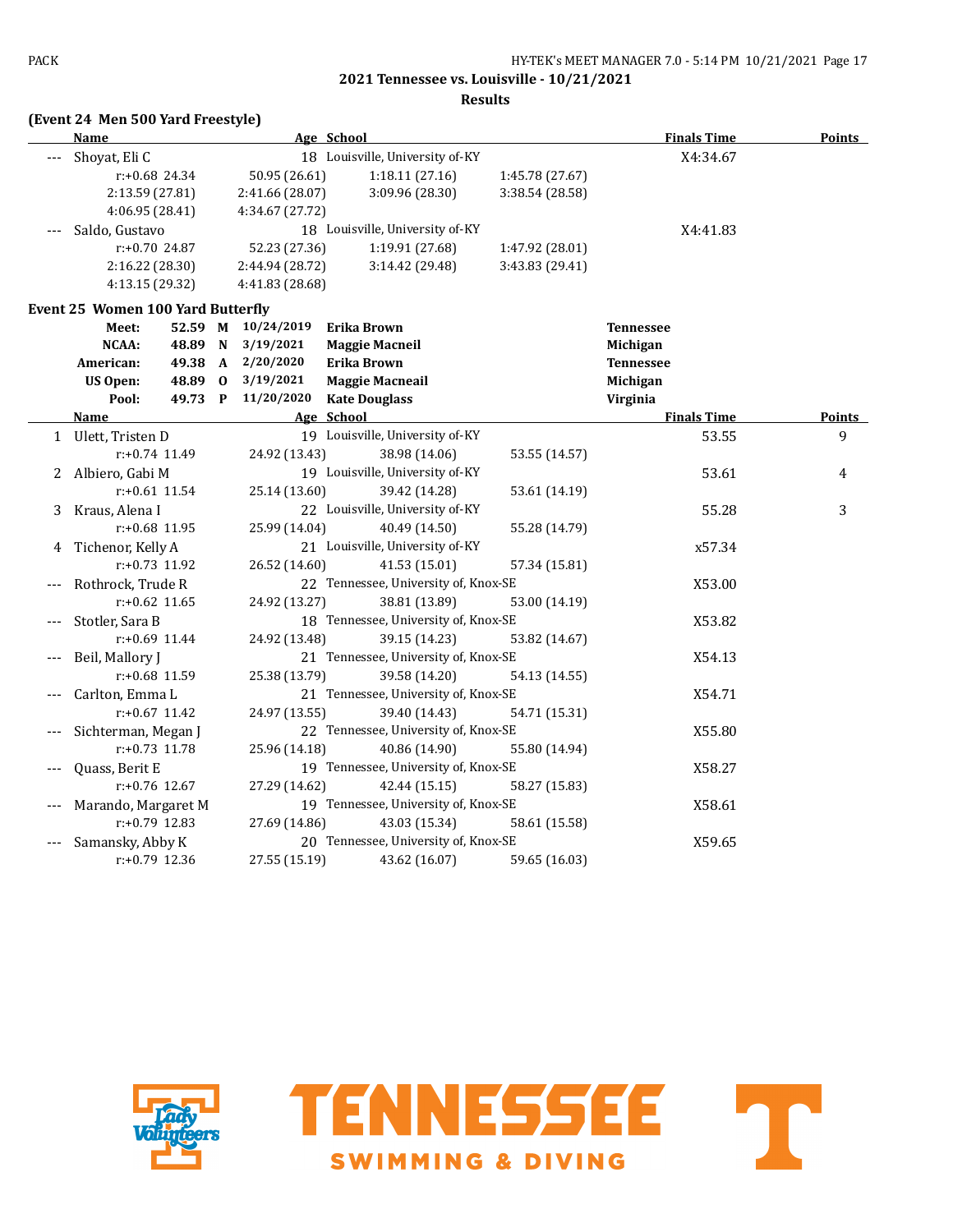|              | <b>Event 26 Men 100 Yard Butterfly</b> |                  |              |               |                                      |               |                     |                |
|--------------|----------------------------------------|------------------|--------------|---------------|--------------------------------------|---------------|---------------------|----------------|
|              | Meet:                                  | 46.54 M          |              | 10/21/2021    | <b>Kayky M Mota</b>                  |               | <b>Tennessee</b>    |                |
|              | NCAA:                                  | 42.80            | N            | 3/23/2018     | <b>Caeleb Dressel</b>                |               | <b>Florida</b>      |                |
|              | American:                              | 42.80            | $\mathbf{A}$ | 3/23/2018     | <b>Caeleb Dressel</b>                |               | Florida             |                |
|              | <b>US Open:</b>                        | 42.80            | $\bf{0}$     | 3/23/2018     | <b>Caeleb Dressel</b>                |               | <b>Florida</b>      |                |
|              | Pool:                                  | 44.87 P          |              | 2/16/2017     | <b>Caeleb Dressel</b>                |               | Florida             |                |
|              | Name                                   |                  |              |               | Age School                           |               | <b>Finals Time</b>  | <b>Points</b>  |
| $\mathbf{1}$ | Mota, Kayky M                          |                  |              |               | 22 Tennessee, University of, Knox-SE |               | 46.54M              | 9              |
|              |                                        | $r: +0.65$ 9.72  |              | 21.48 (11.76) | 33.86 (12.38)                        | 46.54 (12.68) |                     |                |
| 2            | Albiero, Nicolas J                     |                  |              |               | 22 Louisville, University of-KY      |               | 47.47               | 4              |
|              |                                        | $r: +0.63$ 10.28 |              | 22.11 (11.83) | 34.67 (12.56)                        | 47.47 (12.80) |                     |                |
| 3            | Lowe, Dalton D                         |                  |              |               | 19 Louisville, University of-KY      |               | 47.74               | 3              |
|              |                                        | $r: +0.64$ 10.13 |              | 22.23 (12.10) | 34.67 (12.44)                        | 47.74 (13.07) |                     |                |
| 4            | Brice, Luke A                          |                  |              |               | 21 Tennessee, University of, Knox-SE |               | 48.67               | 2              |
|              |                                        | $r: +0.60$ 10.25 |              | 22.60 (12.35) | 35.28 (12.68)                        | 48.67 (13.39) |                     |                |
| 5.           | Crooks, Jordan J                       |                  |              |               | 19 Tennessee, University of, Knox-SE |               | 48.70               | $\mathbf{1}$   |
|              |                                        | $r: +0.64$ 10.05 |              | 22.41 (12.36) | 35.37 (12.96)                        | 48.70 (13.33) |                     |                |
| 6            | Sofianidis, Nikos                      |                  |              |               | 23 Louisville, University of-KY      |               | 49.04               |                |
|              |                                        | $r: +0.65$ 10.47 |              | 22.76 (12.29) | 35.92 (13.16)                        | 49.04 (13.12) |                     |                |
| 7            | Giraudeau, Joel G                      |                  |              |               | 21 Tennessee, University of, Knox-SE |               | x49.21              |                |
|              |                                        | $r: +0.60$ 10.50 |              | 23.12 (12.62) | 36.11 (12.99)                        | 49.21 (13.10) |                     |                |
| 8            | Whyte, Mitchell D                      |                  |              |               | 21 Louisville, University of-KY      |               | x50.49              |                |
|              |                                        | $r: +0.63$ 10.62 |              | 23.53 (12.91) | 37.10 (13.57)                        | 50.49 (13.39) |                     |                |
|              | Event 27 Women 1 mtr Diving            |                  |              |               |                                      |               |                     |                |
|              | Meet:                                  | 343.95 M         |              | 10/27/2016    | <b>Rachel Rubadue</b>                |               | <b>Tennessee</b>    |                |
|              | Pool:                                  | 364.30 P         |              | 2/15/2017     | <b>Lauren Reedy</b>                  |               | <b>Missouri</b>     |                |
|              | <b>Name</b>                            |                  |              |               | Age School                           |               | <b>Finals Score</b> | <b>Points</b>  |
|              | 1 Leonard, Grace                       |                  |              |               | 19 Louisville, University of-KY      |               | 215.78              | 9              |
|              | Cable, Grace M                         |                  |              |               | 21 Tennessee, University of, Knox-SE |               | X292.28             |                |
|              | Wolfson, Emily Ann A                   |                  |              |               | 21 Tennessee, University of, Knox-SE |               | X246.30             |                |
|              | Renner, Elle E                         |                  |              | 20            | Tennessee, University of, Knox-SE    |               | X243.23             |                |
| $---$        | Holt, Kara E                           |                  |              | 20            | Tennessee, University of, Knox-SE    |               | X236.48             |                |
| $---$        | Reese, Maddie R                        |                  |              | 18            | Tennessee, University of, Knox-SE    |               | X234.68             |                |
|              | Event 28 Men 3 mtr Diving              |                  |              |               |                                      |               |                     |                |
|              | Meet:                                  | 439.65           | M            | 11/2/2017     | <b>Zhipeng (Colin) Zeng</b>          |               | <b>Tennessee</b>    |                |
|              | Pool:                                  | 522.10 P         |              | 12/19/2012    | <b>Kristian Ipsen</b>                |               | <b>Stanford</b>     |                |
|              | Name                                   |                  |              |               | Age School                           |               | <b>Finals Score</b> | Points         |
|              | 1 Hattie, Bryden R                     |                  |              |               | 20 Tennessee, University of, Knox-SE |               | 401.70              | 9              |
| 2            | Gur, Kivanc                            |                  |              |               | 21 Louisville, University of-KY      |               | 336.15              | 4              |
| 3            | Richardson, Dillon P                   |                  |              |               | 19 Tennessee, University of, Knox-SE |               | 333.45              | 3              |
| 4            | Reasor, Jacob A                        |                  |              |               | 19 Tennessee, University of, Knox-SE |               | 297.45              | $\overline{c}$ |
| 5            | Smith, Logan D                         |                  |              |               | 20 Louisville, University of-KY      |               | 277.65              | $\mathbf{1}$   |
| 6            | McCann, Nick A                         |                  |              |               | 20 Tennessee, University of, Knox-SE |               | x209.78             |                |
|              |                                        |                  |              |               |                                      |               |                     |                |



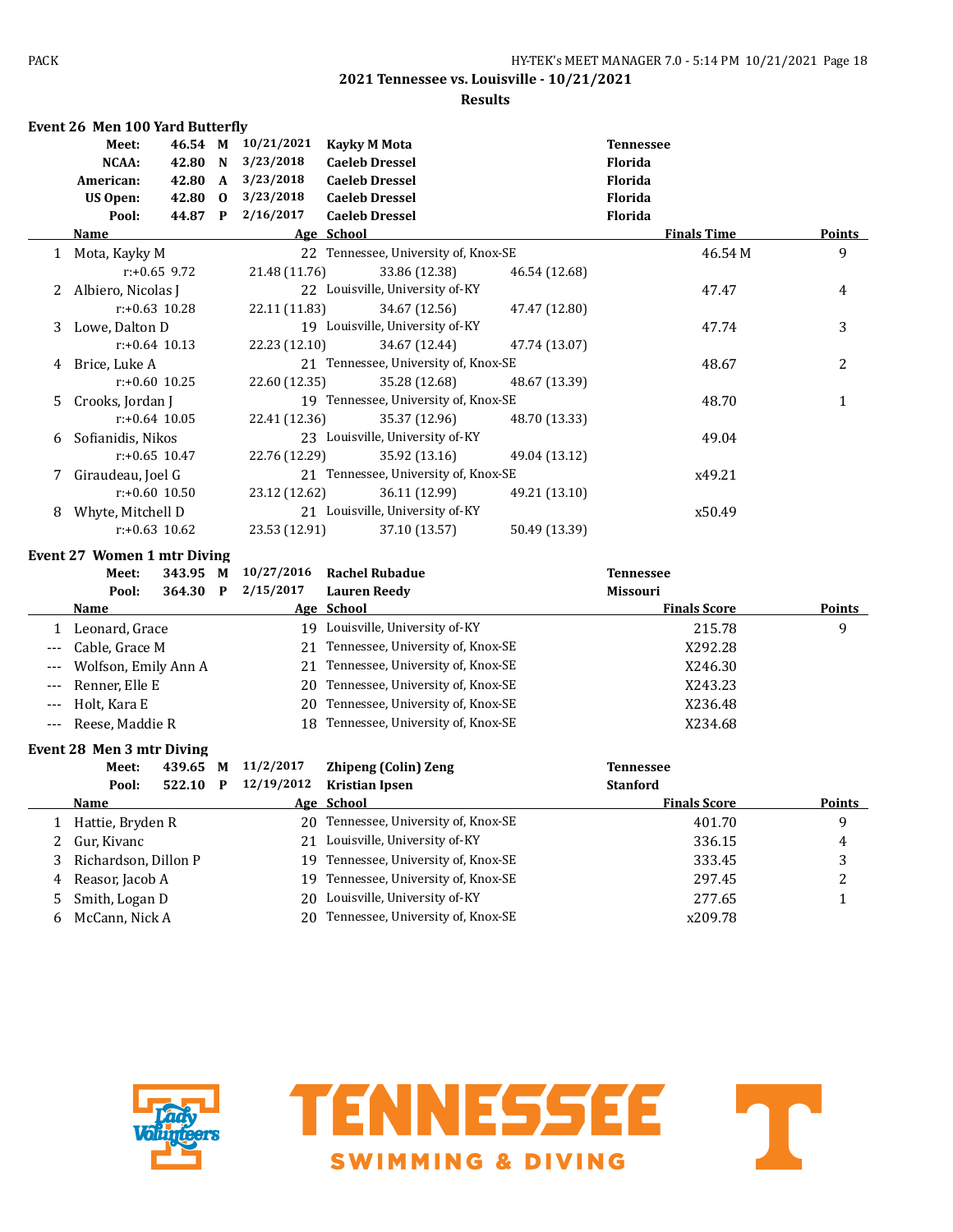|       | Event 29 Women 200 Yard IM   |                      |                             |                         |                                                         |                 |                    |                |
|-------|------------------------------|----------------------|-----------------------------|-------------------------|---------------------------------------------------------|-----------------|--------------------|----------------|
|       | Meet:                        | 1:59.17 M            |                             | 10/21/2021              | <b>Alexis A Yager</b>                                   |                 | <b>Tennessee</b>   |                |
|       | <b>NCAA:</b>                 | $1:50.67$ N          |                             | 3/15/2018               | <b>Ella Eastin</b>                                      |                 | <b>Stanford</b>    |                |
|       | American:                    | 1:50.67 A            |                             | 3/15/2018               | <b>Ella Eastin</b>                                      |                 | <b>Stanford</b>    |                |
|       | <b>US Open:</b>              | $1:50.67$ 0          |                             | 3/15/2018               | <b>Ella Eastin</b>                                      |                 | <b>Stanford</b>    |                |
|       | Pool:                        | 1:50.92 P            |                             | 11/19/2020              | <b>Kate Douglass</b>                                    |                 | Virginia           |                |
|       | Name                         |                      |                             |                         | Age School                                              |                 | <b>Finals Time</b> | <b>Points</b>  |
|       | 1 Herkle, Kim Emely          |                      |                             |                         | 18 Louisville, University of-KY                         |                 | 2:02.80            | 9              |
|       |                              | $r: +0.77$ 27.31     |                             | 59.35 (32.04)           | 1:33.72 (34.37)                                         | 2:02.80 (29.08) |                    |                |
| 2     | Dunn, Diana G                |                      |                             |                         | 21 Louisville, University of-KY                         |                 | 2:03.08            | 4              |
|       |                              | $r: +0.65$ 26.75     |                             | 58.81 (32.06)           | 1:34.19 (35.38)                                         | 2:03.08 (28.89) |                    |                |
| 3     | Ulett, Tristen D             |                      |                             |                         | 19 Louisville, University of-KY                         |                 | 2:03.40            | 3              |
|       |                              | $r: +0.78$ 26.22     |                             | 57.05 (30.83)           | 1:34.05 (37.00)                                         | 2:03.40 (29.35) |                    |                |
| 4     | Sumida, Duda E               |                      |                             |                         | 20 Louisville, University of-KY                         |                 | x2:04.62           |                |
|       |                              | $r: +0.72$ 26.73     |                             | 57.16 (30.43)           | 1:34.67 (37.51)                                         | 2:04.62 (29.95) |                    |                |
|       | Yager, Alexis A              |                      |                             |                         | 22 Tennessee, University of, Knox-SE                    |                 | X1:59.17 M         |                |
|       |                              | $r: +0.70$ 25.83     |                             | 56.41 (30.58)           | 1:30.00 (33.59)                                         | 1:59.17 (29.17) |                    |                |
|       | Stotler, Sara B              |                      |                             |                         | 18 Tennessee, University of, Knox-SE                    |                 | X2:01.17           |                |
|       |                              | $r: +0.71$ 25.64     |                             | 56.41 (30.77)           | 1:32.56 (36.15)                                         | 2:01.17 (28.61) |                    |                |
|       | Smith, Summer D              |                      |                             |                         | 18 Tennessee, University of, Knox-SE                    |                 | X2:01.51           |                |
|       |                              | $r: +0.73$ 26.62     |                             | 56.09 (29.47)           | 1:32.96 (36.87)                                         | 2:01.51 (28.55) |                    |                |
| $---$ | Katzer, Danika J             |                      |                             |                         | 21 Tennessee, University of, Knox-SE                    |                 | X2:02.53           |                |
|       |                              | $r: +0.68$ 26.33     |                             | 57.52 (31.19)           | 1:33.15(35.63)                                          | 2:02.53 (29.38) |                    |                |
| $---$ | Fuller, Josephine A          |                      |                             |                         | 18 Tennessee, University of, Knox-SE                    |                 | X2:04.48           |                |
|       |                              | $r: +0.70$ 26.75     |                             | 57.71 (30.96)           | 1:34.85 (37.14)                                         | 2:04.48 (29.63) |                    |                |
|       | Sykes, Emily J               |                      |                             |                         | 22 Tennessee, University of, Knox-SE                    |                 | X2:06.97           |                |
|       |                              | $r: +0.75$ 28.03     |                             | 1:00.50 (32.47)         | 1:36.06 (35.56)                                         | 2:06.97 (30.91) |                    |                |
|       | Aurnou-Rhees, Jordan W       |                      |                             |                         | 19 Tennessee, University of, Knox-SE                    |                 | X2:07.19           |                |
|       |                              | $r: +0.61$ 27.75     |                             | 59.63 (31.88)           | 1:36.50 (36.87)                                         | 2:07.19 (30.69) |                    |                |
|       | McCormick, Paige N           |                      |                             |                         | 19 Louisville, University of-KY                         |                 | X2:10.38           |                |
|       |                              | $r: +0.74$ 29.00     |                             | 1:02.20 (33.20)         | 1:40.32 (38.12)                                         | 2:10.38 (30.06) |                    |                |
|       |                              |                      |                             |                         |                                                         |                 |                    |                |
|       | Event 30 Men 200 Yard IM     |                      |                             |                         |                                                         |                 | Louisville         |                |
|       | Meet:<br>NCAA:               | 1:46.98 M<br>1:38.13 |                             | 10/21/2021<br>2/15/2018 | <b>Daniel Sos</b>                                       |                 | <b>Florida</b>     |                |
|       |                              | 1:38.13              | N                           | 2/15/2018               | <b>Caeleb Dressel</b><br><b>Caeleb Dressel</b>          |                 | Florida            |                |
|       | American:<br><b>US Open:</b> | 1:38.13              | $\mathbf{A}$<br>$\mathbf 0$ | 2/15/2018               | <b>Caeleb Dressel</b>                                   |                 | Florida            |                |
|       | Pool:                        | 1:41.28              | $\mathbf{P}$                | 2/15/2017               | <b>Chase Kalisz</b>                                     |                 | Georgia            |                |
|       | <u>Name</u>                  |                      |                             |                         | Age School                                              |                 | <b>Finals Time</b> | Points         |
|       |                              |                      |                             |                         | 23 Louisville, University of-KY                         |                 | 1:46.98M           |                |
| 1     | Sos, Daniel                  | $r: +0.67$ 23.21     |                             | 49.57 (26.36)           | 1:21.19 (31.62)                                         | 1:46.98 (25.79) |                    | 9              |
|       |                              |                      |                             |                         | 19 Tennessee, University of, Knox-SE                    |                 |                    |                |
| 2     | Rothrock, Gus D              |                      |                             |                         |                                                         |                 | 1:48.82            | 4              |
|       |                              | $r: +0.67$ 23.73     |                             | 51.10 (27.37)           | 1:23.91 (32.81)<br>19 Tennessee, University of, Knox-SE | 1:48.82 (24.91) |                    |                |
| 3     | Lierz, Harrison M            |                      |                             |                         |                                                         |                 | 1:51.05            | 3              |
|       |                              | $r: +0.69$ 23.63     |                             | 50.88 (27.25)           | 1:24.63 (33.75)                                         | 1:51.05 (26.42) |                    |                |
| 4     | Mota, Kayky M                |                      |                             |                         | 22 Tennessee, University of, Knox-SE                    |                 | 1:51.25            | $\overline{2}$ |
|       |                              | r:+0.66 22.24        |                             | 49.89 (27.65)           | 1:23.70 (33.81)                                         | 1:51.25 (27.55) |                    |                |



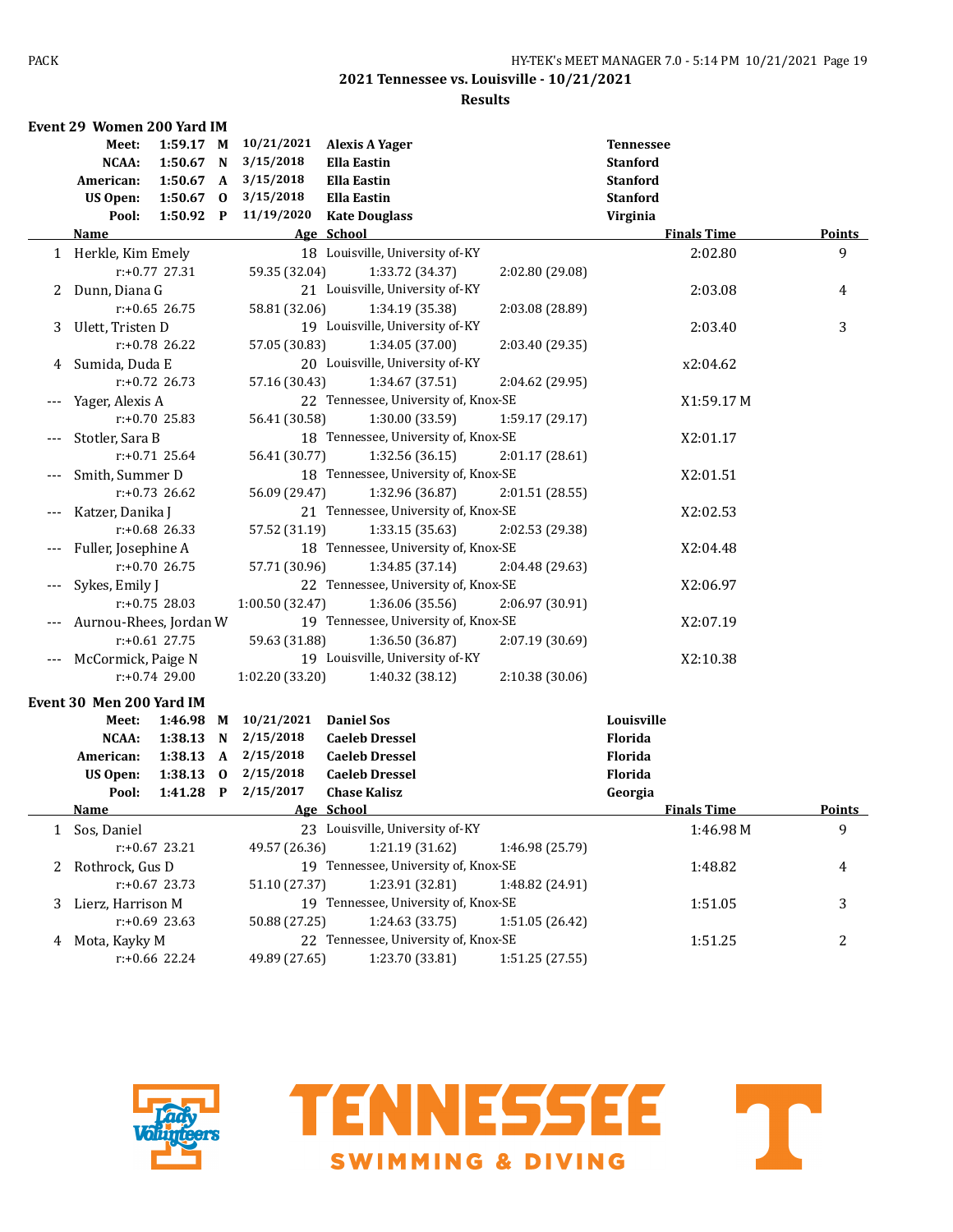## **2021 Tennessee vs. Louisville - 10/21/2021 Results**

#### **(Event 30 Men 200 Yard IM)**

## **Name Age** School **Burney Age School <b>Finals Time Points** 5 Houlie, Michael I 21 Tennessee, University of, Knox-SE  $x1:51.32$ r:+0.64 23.67 53.15 (29.48) 1:23.68 (30.53) 1:51.32 (27.64) 6 Wever, Jack T 21 Louisville, University of-KY 1:53.51 1 1 r:+0.66 24.69 52.67 (27.98) 1:25.73 (33.06) 1:53.51 (27.78) 7 Paulson, Colton A 21 Louisville, University of-KY 1:53.83 r:+0.71 24.34 53.55 (29.21) 1:26.89 (33.34) 1:53.83 (26.94) 8 Kruse, Wylie R 18 Louisville, University of-KY  $x1:55.26$ r:+0.63 25.14 53.07 (27.93) 1:27.71 (34.64) 1:55.26 (27.55) Shourds, Luke B 19 Louisville, University of-KY 19 Louisville, University of AV r:+0.66 25.25 56.18 (30.93) 1:30.11 (33.93) 1:58.18 (28.07) Kreiley, Aidan C 19 Louisville, University of-KY 19 Louisville, University of KY r:+0.66 25.97 58.17 (32.20) 1:32.76 (34.59) 2:02.66 (29.90) **Event 31 Women 400 Yard Freestyle Relay Meet: 3:18.70 M 10/25/2018 Tennessee TENN-SE B Grinter, E Brown, T Rothrock, S Moseley NCAA: 3:06.96 N 3/23/2019 California CAL-PC I Ivey, K McLaughlin, A Bilquist, A Weitzeil American: 3:07.61 A 3/18/2017 Stanford STAN-PC S Manuel, K Ledecky, J Hu, L Neal US Open: 3:06.96 O 3/23/2019 California CAL-PC I Ivey, K McLaughlin, A Bilquist, A Weitzeil Pool: 3:11.19 P 2/18/2017 Georgia Georg Smoliga, Burchill, Raab, Van Landeghem Team Relay Finals Time Points** 1 Tennessee, University of, Knox-SE A 3:19.70 11 1) Rumley, Jasmine N 20 2) r:0.26 Douthwright, Brooklyn 183) r:0.04 Mrozinski, Julia 21 4) r:0.37 Pintar, Tjasa 24 r:+0.62 24.23 50.60 (50.60) 1:14.57 (23.97) 1:41.09 (50.49) 2:04.77 (23.68) 2:30.48 (49.39) 2:54.38 (23.90) 3:19.70 (49.22) 2 Louisville, University of-KY  $A$  A 3:19.92 4 1) Openysheva, Arina 22 2) r:0.20 Albiero, Gabi 19 3) r:0.15 Kraus, Alena 22 4) r:0.42 Regenauer, Christiana 20 r:+0.63 24.24 50.15 (50.15) 1:14.01 (23.86) 1:39.85 (49.70) 2:03.87 (24.02) 2:30.42 (50.57) 2:53.96 (23.54) 3:19.92 (49.50) 3 Tennessee, University of, Knox-SE B 3:26.34 2 1) Carlton, Emma L 21 2) r:0.00 Rothrock, Trude 22 3) r:0.39 Minnes, Asia 18 4) r:0.09 Ungaretti, Natalie 20 r:+0.59 24.49 51.40 (51.40) 1:15.29 (23.89) 1:41.27 (49.87) 2:06.31 (25.04) 2:34.25 (52.98) 2:58.90 (24.65) 3:26.34 (52.09) 4 Louisville, University of-KY B 3:27.59 1) Gomes Celidonio, Fernanda 18 2) r:0.36 Hall, Madie 18 3) r:0.53 Livingston, Olivia 19 4) r:0.33 Dunn, Diana 21 r:+0.74 25.23 52.30 (52.30) 1:16.96 (24.66) 1:43.94 (51.64) 2:08.76 (24.82) 2:36.39 (52.45) 3:00.86 (24.47) 3:27.59 (51.20) 5 Tennessee, University of, Knox-SE D x3:31.44 1) Sichterman, Megan J 22 2) r:0.53 Eaker, Summer 18 3) r:0.44 Caldow, Elle 19 4) r:0.37 Myers, Amber 18 r:+0.74 25.19 52.56 (52.56) 1:18.23 (25.67) 1:46.10 (53.54) 2:11.21 (25.11) 2:39.54 (53.44) 3:04.18 (24.64) 3:31.44 (51.90)



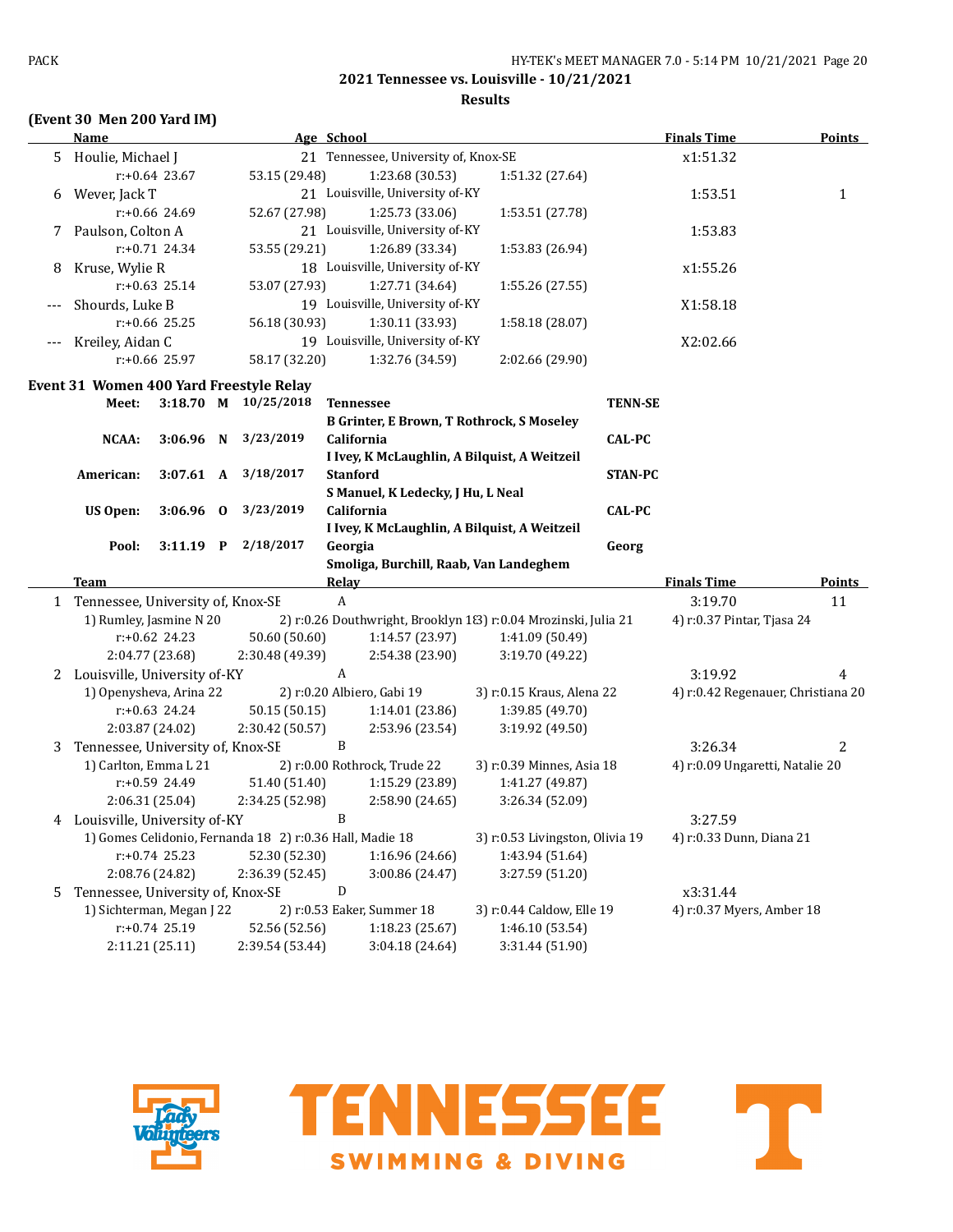|   | <b>Team</b>                                    |                 |  |                                                       | Relay                                                |                               |                | <b>Finals Time</b>                                             | Points        |
|---|------------------------------------------------|-----------------|--|-------------------------------------------------------|------------------------------------------------------|-------------------------------|----------------|----------------------------------------------------------------|---------------|
|   | C<br>6 Tennessee, University of, Knox-SE       |                 |  |                                                       |                                                      |                               |                | x3:31.65                                                       |               |
|   | 1) McCarville, Kate E 18                       |                 |  | 2) r:0.32 Breslin, Aly 19                             |                                                      | 3) r:0.23 Gebel, Alex 22      |                | 4) r:0.32 Smith, Summer 18                                     |               |
|   | $r: +0.67$ 25.11                               |                 |  | 52.20 (52.20)                                         | 1:17.88 (25.68)                                      | 1:45.74 (53.54)               |                |                                                                |               |
|   | 2:11.41 (25.67)                                |                 |  | 2:39.71 (53.97)                                       | 3:04.64 (24.93)                                      | 3:31.65 (51.94)               |                |                                                                |               |
|   | Event 32 Men 400 Yard Freestyle Relay          |                 |  |                                                       |                                                      |                               |                |                                                                |               |
|   | Meet:                                          |                 |  | 2:56.49 M 10/21/2021                                  | Louisville                                           |                               | <b>LOU-KY</b>  |                                                                |               |
|   |                                                |                 |  |                                                       | A Sameh, N Albiero, M Sartori, M Eastman             |                               |                |                                                                |               |
|   | NCAA:                                          | 2:44.31 N       |  | 3/24/2018                                             | <b>NCSU-NC</b>                                       |                               | <b>NCSU-NC</b> |                                                                |               |
|   |                                                |                 |  |                                                       | R Held, J Ress, J Molacek, C Stewart                 |                               |                |                                                                |               |
|   | American:<br>2:44.31 A                         |                 |  | 3/24/2018                                             | <b>NCSU</b>                                          | <b>NCSU-NC</b>                |                |                                                                |               |
|   |                                                |                 |  | R Held, J Ress, J Molacek, C Stewart                  |                                                      |                               |                |                                                                |               |
|   | US Open:                                       | 2:44.31 0       |  | 3/24/2018                                             | <b>NCSU</b>                                          |                               | <b>NCSU-NC</b> |                                                                |               |
|   |                                                |                 |  |                                                       | R Held, J Ress, J Molacek, C Stewart                 |                               |                |                                                                |               |
|   | Pool:                                          | $2:47.09$ P     |  | 2/17/2017                                             | Florida                                              |                               | <b>FLOR-FL</b> |                                                                |               |
|   |                                                |                 |  |                                                       | Main, Bray, Switkowski, Dressel                      |                               |                |                                                                |               |
|   | <b>Team</b>                                    |                 |  |                                                       | <b>Relay</b>                                         |                               |                | <b>Finals Time</b>                                             | <b>Points</b> |
|   | 1 Louisville, University of-KY                 |                 |  |                                                       | $\boldsymbol{A}$                                     |                               |                | 2:56.49M                                                       | 11            |
|   | 1) Sameh, Haridi 21                            |                 |  |                                                       | 2) r:0.05 Albiero, Nicolas 22                        | 3) r:0.30 Sartori, Murilo 19  |                | 4) r:0.36 Eastman, Michael 21                                  |               |
|   | $r: +0.64$ 21.05                               |                 |  | 44.55 (44.55)<br>1:05.32 (20.77)                      |                                                      | 1:28.54 (43.99)               |                |                                                                |               |
|   |                                                | 1:49.69 (21.15) |  | 2:12.54 (44.00)                                       | 2:33.39 (20.85)                                      | 2:56.49 (43.95)               |                |                                                                |               |
|   | 2 Tennessee, University of, Knox-SE            |                 |  |                                                       | A                                                    |                               |                | 2:57.12                                                        | 4             |
|   | 1) Crooks, Jordan J 19                         |                 |  | 2) r:0.20 Chambers, Micah 19                          |                                                      | 3) r:0.06 Jackson, Will 19    |                | 4) r:0.14 Bailey, Seth 21                                      |               |
|   | $r: +0.61$ 21.21                               |                 |  | 44.60 (44.60)<br>1:05.45(20.85)                       |                                                      | 1:28.84 (44.24)               |                |                                                                |               |
|   | 1:49.74 (20.90)                                |                 |  | 2:13.31 (44.47)<br>2:34.08 (20.77)                    |                                                      | 2:57.12 (43.81)               |                |                                                                |               |
|   | 3 Louisville, University of-KY                 |                 |  |                                                       | $\mathbf{B}$                                         |                               |                | 2:58.27                                                        | 2             |
|   | 1) Worrell, Kyle T 22                          |                 |  | 2) r:0.22 Lowe, Dalton 19                             |                                                      | 3) r:0.17 Cummings, Tanner 21 |                | 4) r:0.27 Paulson, Colton 21                                   |               |
|   | $r: +0.60$ 21.56                               |                 |  | 44.89 (44.89)<br>1:06.01(21.12)                       |                                                      | 1:29.46 (44.57)               |                |                                                                |               |
|   | 1:50.52 (21.06)                                |                 |  | 2:14.06 (44.60)<br>2:35.18 (21.12)<br>2:58.27 (44.21) |                                                      |                               |                |                                                                |               |
| 4 | B<br>Tennessee, University of, Knox-SE         |                 |  |                                                       |                                                      |                               |                | 3:00.81                                                        |               |
|   | 1) Briggs, Nolan C 21                          |                 |  |                                                       | 2) r:0.25 Hadley, Griffin 19                         |                               |                | 3) r:0.42 Ponce de Leon, Rafael 20 4) r:0.13 Scanlon, Scott 20 |               |
|   | r:+0.68 21.57                                  |                 |  | 45.23 (45.23)                                         | 1:06.65 (21.42)                                      | 1:30.43 (45.20)               |                |                                                                |               |
|   | 1:51.99 (21.56)                                |                 |  | 2:15.85 (45.42)                                       | 2:36.75 (20.90)                                      | 3:00.81 (44.96)               |                |                                                                |               |
|   | $\mathsf{C}$<br>5 Louisville, University of-KY |                 |  |                                                       |                                                      |                               |                | x3:04.43                                                       |               |
|   | 1) Aguilera, Santiago A 21                     |                 |  |                                                       | 2) r:0.06 Duncan, Caleb 21                           | 3) r:0.25 Taylor, Owen 19     |                | 4) r:0.14 Sofianidis, Nikos 23                                 |               |
|   | r:+0.61 21.96                                  |                 |  | 46.06 (46.06)                                         | 1:07.28(21.22)<br>1:31.63 (45.57)<br>2:40.19 (21.61) |                               |                |                                                                |               |
|   | 1:53.90 (22.27)<br>2:18.58 (46.95)             |                 |  |                                                       |                                                      | 3:04.43 (45.85)               |                |                                                                |               |
| b | C<br>Tennessee, University of, Knox-SE         |                 |  |                                                       |                                                      |                               |                | x3:05.79                                                       |               |
|   | 1) Jordan, Joe B 20                            |                 |  | 2) r:0.15 Flanagan, Jack 18                           |                                                      | 3) r:0.32 Ripol, Dain 20      |                | 4) r:0.34 Stelter, Jack 19                                     |               |
|   | $r: +0.65$ 21.97                               |                 |  | 45.72 (45.72)                                         | 1:07.37(21.65)                                       | 1:31.62 (45.90)               |                |                                                                |               |
|   |                                                | 1:53.90 (22.28) |  | 2:18.86 (47.24)                                       | 2:41.20 (22.34)                                      | 3:05.79 (46.93)               |                |                                                                |               |

1. Tennessee, University of, Knox 176 2. Louisville, University of 107